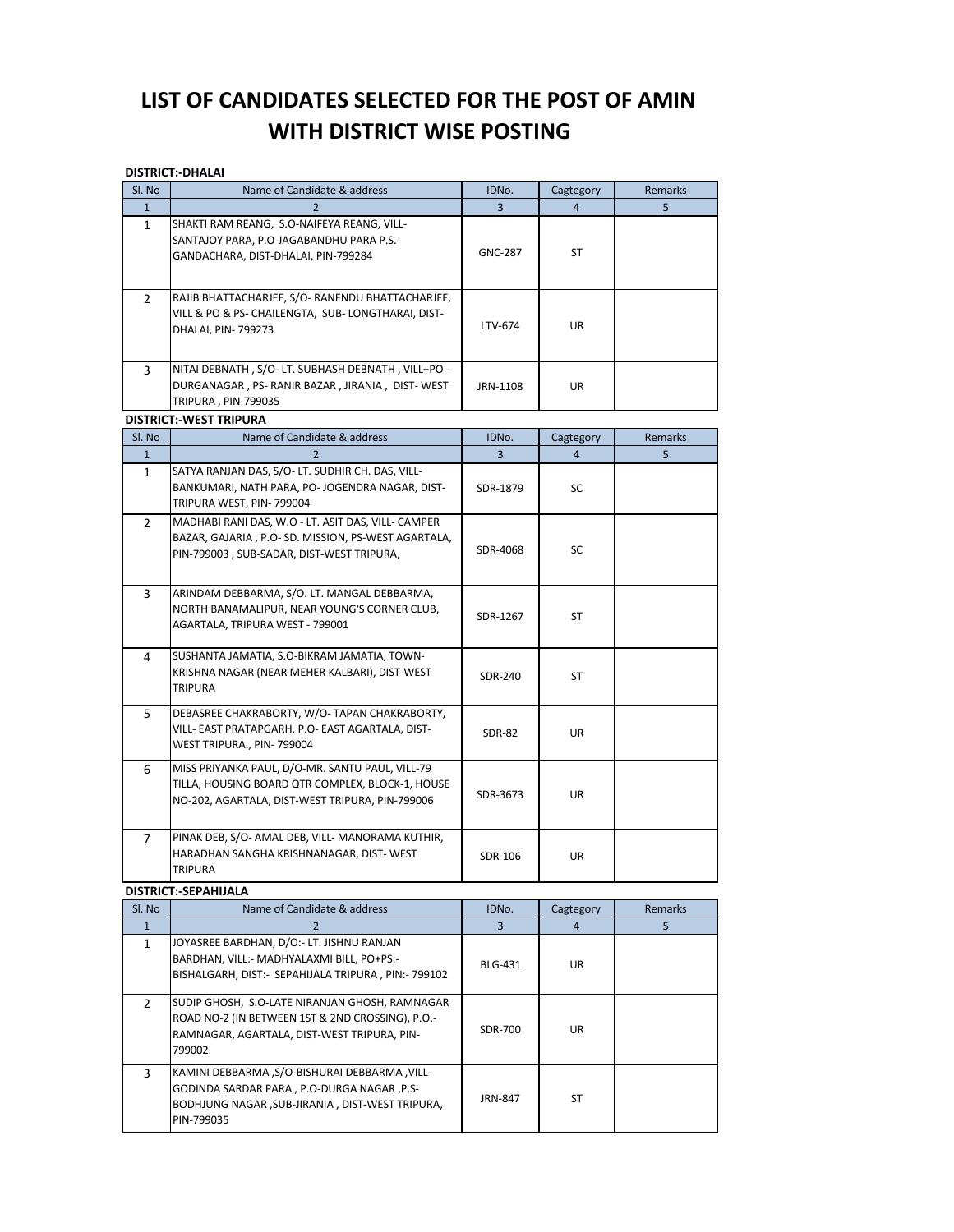#### **DISTRICT:-SOUTH**

| Sl. No         | Name of Candidate & address                                                                                                                   | IDNo.          | Cagtegory      | <b>Remarks</b> |
|----------------|-----------------------------------------------------------------------------------------------------------------------------------------------|----------------|----------------|----------------|
| $\mathbf{1}$   | 2                                                                                                                                             | 3              | $\overline{4}$ | 5              |
| $\mathbf{1}$   | SHYAMAL DAS , S/O-HARENDRA KUMAR DAS, VILL+P.O-<br>SUBHASNAGAR, SREENAGAR, P.S-MANU BAZAR, DIST-<br>SABROOM, SOUTH TRIPURA .PIN-799143        | SBM-691        | SC             |                |
| $\overline{2}$ | RAJESH TRIPURA, S/O- GORUDHAN TRIPURA, VILL-<br>TAIKUMBA, P.O- BHURATALI, DIST- SOUTH TRIPURA, PIN-<br>799143                                 | SBM-1018       | <b>ST</b>      |                |
| $\overline{3}$ | ABHIJIT CHAKRABORTY, C/O- SRI SANTOSH BIKASH<br>CHAKRABORTY, VILL - R.K GANJ, PO- BETAGA, PS-SANTIR<br>BAZAR, DIST-SOUTH TRIPURA, PIN- 799144 | STB-783        | <b>UR</b>      |                |
| $\overline{4}$ | RANJIT DATTA, S/O- AMALENDU DATTA, VILL+PO-<br>MANUBAZAR, PS- MANU BAZAR, DIST-SOUTH TRIPURA,<br>PIN-799143                                   | SBM-818        | UR             |                |
|                | <b>DISTRICT:-KHOWAI</b>                                                                                                                       |                |                |                |
| Sl. No         | Name of Candidate & address                                                                                                                   | IDNo.          | Cagtegory      | Remarks        |
| $\mathbf{1}$   | 2                                                                                                                                             | 3              | $\overline{4}$ | 5              |
| $\mathbf{1}$   | JAYANTA DAS, C/O- NIRMAL CHANDRA DAS, VILL-<br>MADHYA LAXMI BILL, PO- PURBA LAXMI BILL, PS-<br>BISHALGARH, SEPAHIJALA TRIPURA, PIN-799102     | <b>BLG-913</b> | SC             |                |
| $2^{\circ}$    | RIMTU ACHARJEE, S/O- UMAPADA ACHARJEE, VILL-<br>PURBA GANKI, PO- KHOWAI COURT, DIST- KHOWAI, PIN-<br>799202                                   | <b>KHW-750</b> | <b>UR</b>      |                |
| 3              | SRIKANTA ADHIKARI, S/O- NRIPENDRA ADHIKARI, VILL-<br>MADHUBAN, P.O- SONAMURA, DIST- SEPAHIJALA, PIN-<br>799131                                | SNM-1953       | UR             |                |
|                | <b>DISTRICT:-GOMATI</b>                                                                                                                       |                |                |                |
| Sl. No         | Name of Candidate & address                                                                                                                   | IDNo.          | Cagtegory      | Remarks        |
| $\mathbf{1}$   | 2                                                                                                                                             | 3              | 4              | 5              |
| $\mathbf{1}$   | BINANDA JAMATIA, C/O-LT. DURBA SADHAN JAMTIA,,<br>VILL & PO- NAGRAI, PS- OMPI NAGAR, DIST- GOMATI, PIN-<br>799101                             | <b>AMP-127</b> | <b>ST</b>      |                |
| $\overline{2}$ | MOUSHUMI RANI DAS, D.O-ASHUTOSH DAS, A.D. NAGAR<br>ROAD NO-1, AGARTALA, DIST-WEST TRIPURA                                                     | SDR-2362       | UR.            |                |
|                | <b>DISTRICT:-UNAKOTI</b>                                                                                                                      |                |                |                |
| Sl. No         | Name of Candidate & address                                                                                                                   | IDNo.          | Cagtegory      | <b>Remarks</b> |
| $\mathbf{1}$   | 2                                                                                                                                             | $\overline{3}$ | $\overline{4}$ | 5              |
| $\mathbf{1}$   | BHABATOSH CHAKRABORTY, S/O-LT. DHIRENDRA KR.<br>CHAKRABORTY, VILL- DEBI NAGAR, PO & PS-<br>RANIRBAZAR, DIST-WEST TRIPURA, PIN- 799035         | <b>JRN-342</b> | UR             |                |
| $\overline{2}$ | JAYANTA DEBBARMA, S.O - SUBODH DEBBARMA, VILL-<br>GUMANTA KOBRA PARA, P.O- DAROGAMURA, PS-SIDHAI,<br>PIN-799212                               | <b>MNP-52</b>  | <b>ST</b>      |                |
|                | <b>DISTRICT:-NORTH</b>                                                                                                                        |                |                |                |
| Sl. No         | Name of Candidate & address                                                                                                                   | IDNo.          | Cagtegory      | Remarks        |
| $\mathbf{1}$   | $\overline{2}$                                                                                                                                | $\mathbf{3}$   | $\overline{a}$ | 5              |

|        | .                                            |                    |           |                |
|--------|----------------------------------------------|--------------------|-----------|----------------|
| SI. No | Name of Candidate & address                  | IDN <sub>O</sub> . | Cagtegory | <b>Remarks</b> |
|        |                                              |                    |           |                |
|        | SHIKHA RANI REANG, D/O-GADADHAR REANG, VILL- |                    |           |                |
|        | GACHIRAM PARA, PO-GACHIRAM PARA, DIST-NORTH  | KCP-296            |           |                |
|        | TRIPURA, PIN-799271                          |                    |           |                |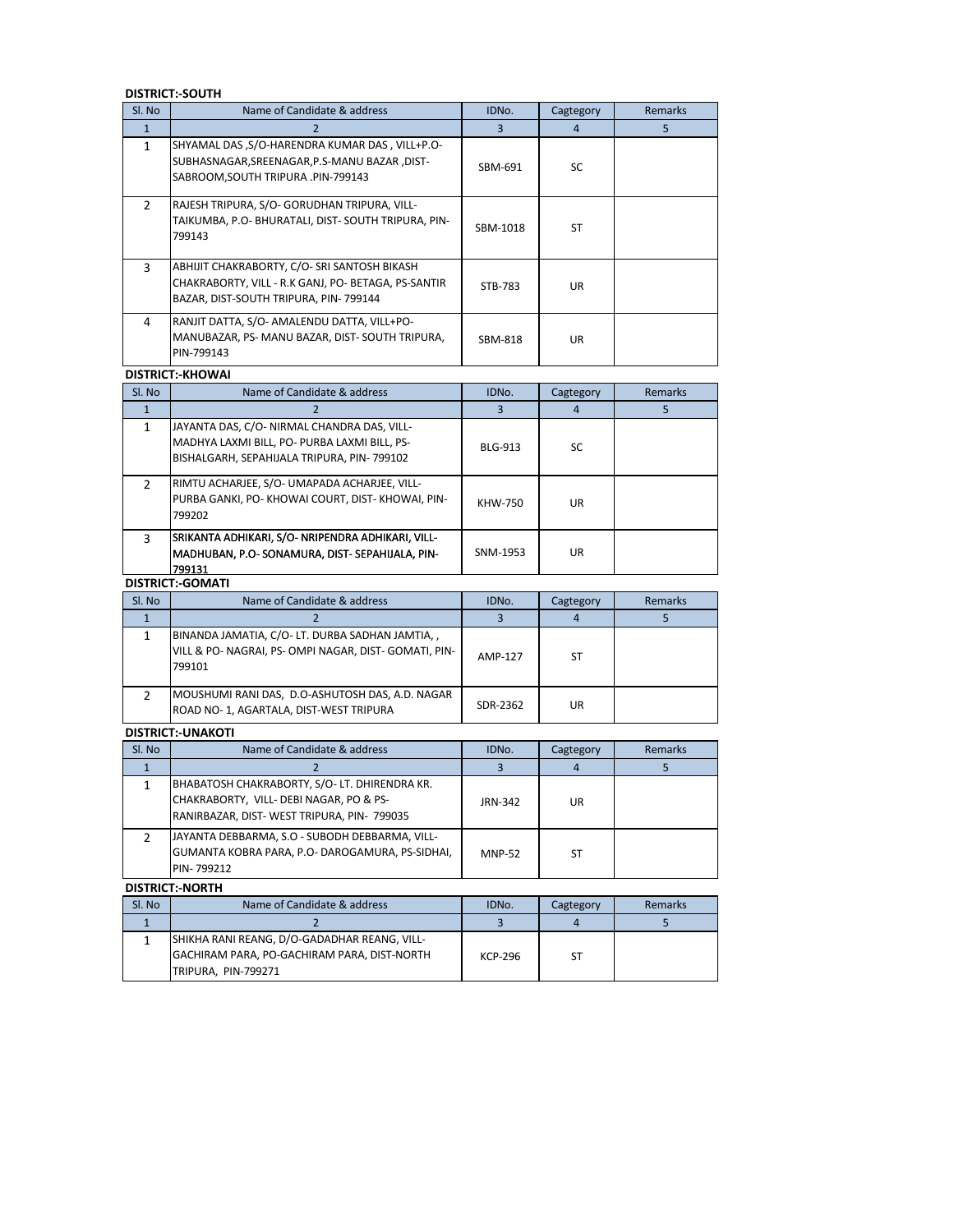# LIST OF CANDIDATES SELECTED FOR THE POST OF L.D. CLERK WITH **DISTRICT WISE POSTING**

#### **DISTRICT:-UNAKOTI**

| Sl. No                 | Name of Candidate & address                                                                                                                                                                | IDNo.          | Cagtegory | Remarks |
|------------------------|--------------------------------------------------------------------------------------------------------------------------------------------------------------------------------------------|----------------|-----------|---------|
| $\mathbf{1}$           | $\overline{2}$                                                                                                                                                                             | $\mathbf{3}$   | 4         | 5       |
| $\mathbf{1}$           | ARDHENDU BIKASH DAS, S/O- NIKHIL CH DAS,<br>VILL- BAULA PASSA, SWARUPANANDA SARANI,<br>PO- KAILASHAHAR, DIST- UNAKOTI, PIN- 799277                                                         | <b>KLS-941</b> | SC        |         |
| $\overline{2}$         | SANKAR DAS, S/O- NAGENDRA DAS, VILL-<br>JIRANIA MADHYA PARA, PO- BIRENDRA NAGAR,<br>PS- JIRANIA, DIST-WEST TRIPURA, PIN- 799035                                                            | JRN-1924       | SC        |         |
| $\overline{3}$         | MOUTOSI NOATIA, W/O-JAYANTA DAS, VILL-<br>HALAIRPAR, P.O-SRIRAMPUR, P.S+SUB-<br>KAILASHAHAR, DIST-UNAKOTI, PIN-799277                                                                      | <b>KLS-300</b> | ST        |         |
| 4                      | GOPA DATTA (deb), SANTALAL DEB, P.O-<br>KUMAR GHAT, HALAI MURA, SUB-<br>KUMARGHAT, DIST-UNAKOTI,                                                                                           | KGT-1720       | UR        |         |
| 5                      | MAHUA BHATTACHARJEE, W/O-RAJIB<br>BHATTACHARJEE, VILL- SOUTH KACHARGHAT,<br>PO & PS- KAILASHAHAR, SUB- KAILASHAHAR,<br>DIST- UNAKOTI, PIN- 799277                                          | KLS-1389       | UR        |         |
| 6                      | KINKI SAHA, D/O-LATE. JAGANNATH SAHA, VILL-<br>GOBINDAPUR, P.O+P.S-KAILASHAHAR, SUB-<br>KAILASHAHAR, DIST-UNAKOTI, PIN-                                                                    | KLS-1897       | UR        |         |
| <b>DISTRICT:-SOUTH</b> |                                                                                                                                                                                            |                |           |         |
| Sl. No                 | Name of Candidate & address                                                                                                                                                                | IDNo.          | Cagtegory | Remarks |
| $\mathbf{1}$           | $\overline{2}$                                                                                                                                                                             | 3              | 4         | 5       |
| $\mathbf{1}$           | SHYAMAL SARKAR, S/O-LT.LALIT MOHAN<br>SARKAR, VILL-ASHRAM TILLA VAGOT SINGH<br>CORNER(BAGAFA ROAD), PO-SANTIRBAZAR, PS-<br>SANTIRBAZAR, SUB-SANTIRBAZAR, DIST-SOUTH<br>TRIPURA, PIN-799144 | STB-1218       | SC        |         |
| $\overline{2}$         | SUMAN DAS , S/O-SANTOSH DAS , VILL+P.O-<br>KANCHAN NAGAR "P.S-SANTIR BAZAR V, DIST-<br>SOUTH TRIPURA, PIN-799125                                                                           | STB-933        | <b>SC</b> |         |
| $\overline{3}$         | SANJU DAS, S/O- SURENDRA KR DAS, VILL-<br>SATMURA, P.O- SARASHIMA, DIST- SOUTH<br><b>TRIPURA, PIN-799155</b>                                                                               | <b>BLN-843</b> | SC        |         |
| 4                      | MOZA MOG, D.O-MOSHU MOG, VILL-CHALITA<br>BANKUL, P.O-SOUTH MANU BANKUL, P.S-<br>SABROOM, PIN-799143                                                                                        | SBM-127        | ST        |         |
| 5 <sup>1</sup>         | SEBIKA DEBBARMA, D/O-NISHI KANTA<br>DEBBARMA, VILL-CHANDI THAKUR PARA, PO-<br>LATIA CHARA, DIST-SEPAHIJALA,                                                                                | JMP-516        | ST        |         |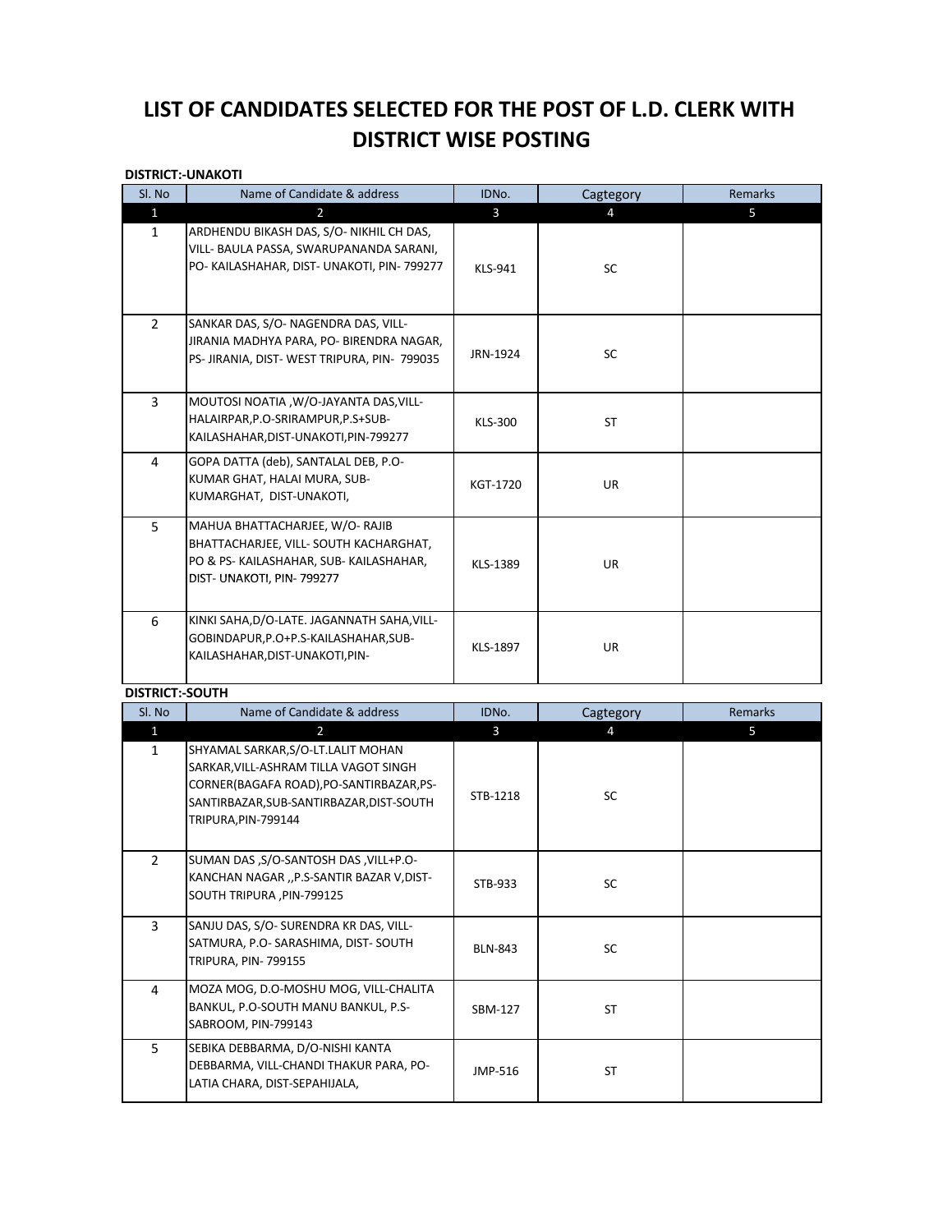| 6              | SUCHANDRA SEN CHOUDHURY, D/O-RANJIT<br>SEN CHOUDHURY, VILL- NEW JAIL ROAD, P.O-<br>BELONIA, DIST-SOUTH TRIPURA, PIN-799155                                 | <b>BLN-1810</b> | <b>UR</b> |  |
|----------------|------------------------------------------------------------------------------------------------------------------------------------------------------------|-----------------|-----------|--|
| $\overline{7}$ | IPSITA DATTA, H/O:- SUBRATA BISWAS, VILL:-<br>SOUTH MIRZAPUR, PO:-SARASIMA, BELONIA,<br><b>DIST:-SOUTH TRIPURA</b>                                         | <b>BLN-1407</b> | <b>UR</b> |  |
| 8              | DIPESH LODH, S/O- DILIP KR LODH, VILL- SOUTH<br>BELONIA, P.O- BELONIA, DIST- SOUTH TRIPURA,<br>PIN-799155                                                  | BLN-1030        | <b>UR</b> |  |
| 9              | ANUSREE DEY (ROY), W/O-SATYA BRATA ROY,<br>VILL-SOUTH BELONIA, PS-BELONIA, DIST-SOUTH<br>TRIPURA,                                                          | <b>BLN-1226</b> | <b>UR</b> |  |
| 10             | DHIMAN SANKAR DEB, S/O:- LT. PABITRA DULAL<br>DEB, VILL:- JOLAIBARI(S), PO:- JOLAIBARI, PS:-<br>BAIKHORA, DIST:- SANTIRBAZAR SOUTH<br>TRIPURA, PIN: 799141 | STB-1564        | <b>UR</b> |  |
| 11             | CHINMOY BISWAS, LT. MATI LAL BISWAS, VILL &<br>PO & PS- AMPI NAGAR, SUB- AMARPUR, DIST-<br>GOMATI, PIN-799108                                              | AMP-798         | <b>UR</b> |  |

#### **DISTRICT:-WEST**

| Sl. No         | Name of Candidate & address                                                                                                                        | IDNo.          | Cagtegory | <b>Remarks</b> |
|----------------|----------------------------------------------------------------------------------------------------------------------------------------------------|----------------|-----------|----------------|
| $\mathbf{1}$   | 2                                                                                                                                                  | $\mathbf{3}$   | 4         | 5              |
| $\mathbf{1}$   | RINA DAS(MALAKAR), W/O-BIMAL<br>MALAKAR, VILL-BRAHMAKUNDA, PO-SIMNA, PS-<br>SIDHAI, DIST-WEST TRIPURA, PIN-799213                                  | <b>MNP-473</b> | SC        |                |
| $\overline{2}$ | JHUMA SARKAR, W/O-JASULAL BANIK, VILL-<br>MILAN SANGHA , P.O-A.D NAGAR . P.S-A.D<br>NAGAR, SUB-SADAR , DIST-TRIPURA WEST, PIN-<br>799003           | SDR-3320       | SC        |                |
| $\overline{3}$ | RATAN DAS, S/O-RAJENDRA DAS, VILL-RAM<br>SUNDARNAGAR (JOY NAGAR), P.O-AGARTALA,<br>P.S-WEST AGARTALA, SUB-SADAR, DIST-<br>TRIPURA WEST, PIN-799001 | SDR-166        | SC        |                |
| $\overline{4}$ | RINTI DAS TAPADAR, W/O- PRAN KRISHNA<br>TAPADAR, VILL- BRIDDHA NAGAR, PO & PS-<br>RANIR BAZAR, DIST-WEST TRIPURA, PIN-<br>799035                   | JRN-2573       | <b>SC</b> |                |
| 5              | NILIMA DAS (PAUL), W/O-AJIT PAUL, VILL+PO-<br>NORTH CHEBRI, DIST-KHOWAI TRIPURA, PIN-<br>799207                                                    | KHW-1315       | SC        |                |
| 6              | SOMA SARKAR, W.O-DIPU SARKAR, VILL-<br>TELIAMURA (NETAJINAGAR), P.O.-TELIAMURA,<br>P.S.-TELIAMURA, DIST-KHOWAI                                     | <b>TLM-193</b> | SC        |                |
| $\overline{7}$ | JOSEF DEBBARMA, S/O- SUKRAM DEBBARMA,<br>VILL- CHARGARIA PARA, PO-MANDAI, PS-<br>JIRANIA, DIST-WEST TRIPURA, PIN-799045                            | JRN-2204       | ST        |                |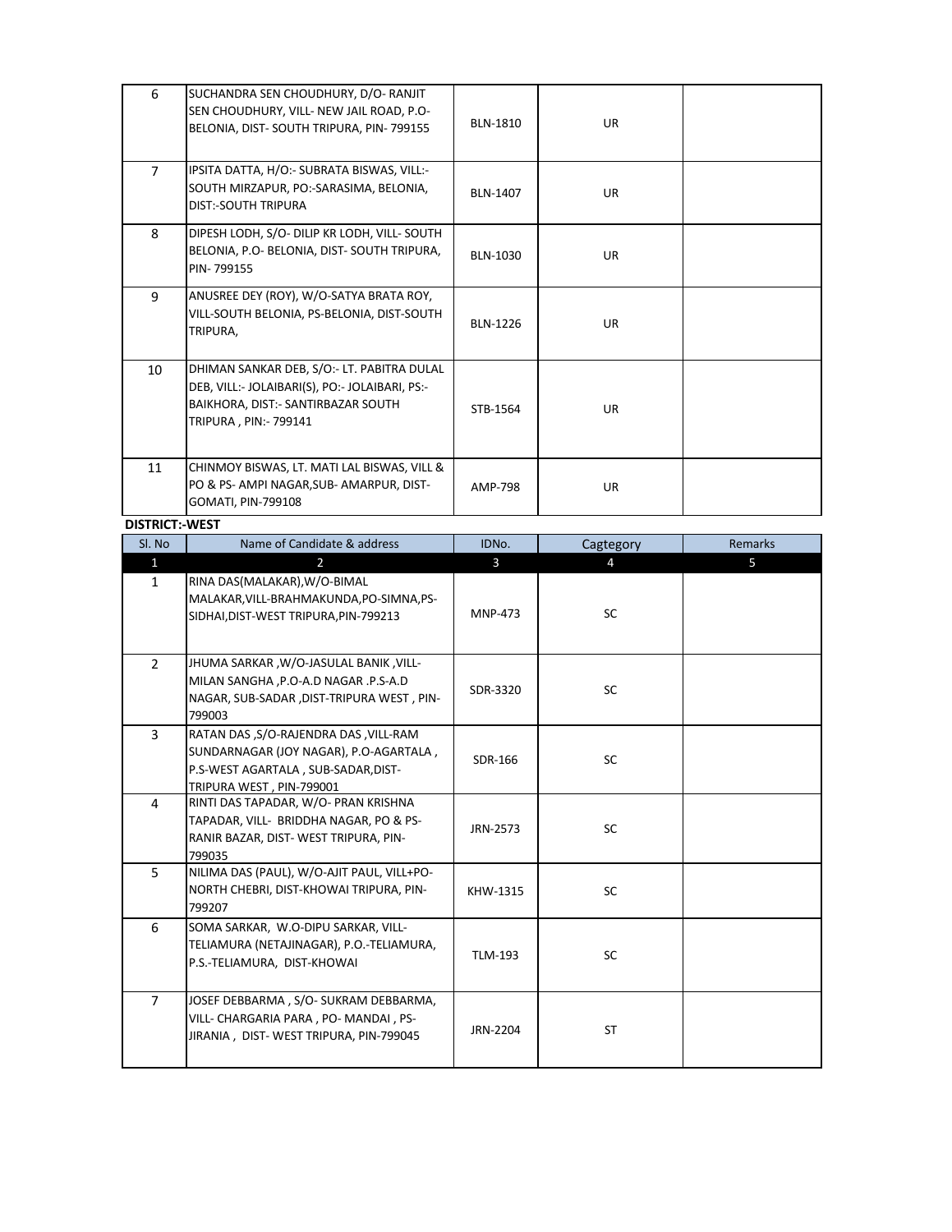| 8  | SUSANTA DEBBARMA, S/O-SUBAL DEBBARMA,<br>VILL- KHAKCHANG KARI, PO- BARAKTHAL. PS-<br>SIDHAI, MOHAN PU, DIST - WEST TRIPURA, PIN-<br>799211                                     | <b>MNP-700</b> | ST                  |                           |
|----|--------------------------------------------------------------------------------------------------------------------------------------------------------------------------------|----------------|---------------------|---------------------------|
| 9  | BIPUL DEBBARMA, S/O- MANINDRA<br>DEBBARMA, VILL- BHAGABAN CHOWDHURY<br>PARA, PO- BUDHJUNG NAGAR, PS- LEFUNGA,<br>DIST- WEST TRIPURA, PIN-799210                                | MNP-1168       | ST                  |                           |
| 10 | KARNA HARI JAMATIA, S/O- LT. PABITRA KUMAR<br>JAMATIA, VILL- TUTA BARI, PO- GARJAN MURA,<br><b>DIST- GOMATI TRIPURA</b>                                                        | <b>UDP-153</b> | ST (Ex. Serviceman) |                           |
| 11 | SUKANTA DAS, S.O - KRISHNA DHAN DAS, VILL-<br>LAXMIPUR, P.O- KHAYERPUR, PIN-799008, SUB-<br>SADAR, DIST-WEST TRIPURA,                                                          | SDR-4916       | SC                  | <b>Agasint UR Vacancy</b> |
| 12 | MOHIT LAL BISWAS, S/O. RABINDRA CH.<br>BISWAS, VILL. BALLAV PUR, P.O.+P.S. AMTALI,<br><b>WEST TRIPURA</b>                                                                      | SDR-1798       | UR                  |                           |
| 13 | DIPEN CHAKRABORTY, S/O- DINESH<br>CHAKRABORTY, VILL-RAMNAGAR ROAD NO-4,<br>PO- RAMNAGAR, DIST- WEST TRIPURA, PIN-<br>799002                                                    | SDR-4365       | UR                  |                           |
| 14 | HIMENDU DEBNATH, S/O- CHITTA RANJAN<br>DEBNATH, VILL+PO- NUTAN NAGAR, CO-<br>OPERATIVE, PS- AIRPORT, DIST- TRIPURA WEST,<br>PIN-799001                                         | SDR-1873       | UR                  |                           |
| 15 | MD NAUSHAD MIA, S/O- MURSHID MIA, VILL-<br>WESTERN CLUB LANE, P.O- AKHAORA ROAD,<br>DIST- WEST TRIPURA, PIN-799001                                                             | SDR-63         | UR                  |                           |
| 16 | JHANTU DEBNATH, S/O- LT. KSHITISH DEBNATH,<br>VILL- SREEPALLI, BADHARGHAT, PO-<br>MADHUDAN (DUKLI), SUB- ASDAR, DIST-WEST<br>TRIPURA, PIN- 799003                              | <b>SDR-468</b> | UR                  |                           |
| 17 | JAYA GHOSH, W/O-MANOJ PAUL, VILL-<br>RAMNAGAR ROAD NO-3, P.O-RAMNAGAR,<br>DIST- WEST TRIPURA, PIN- 799002                                                                      | SDR-1068       | UR                  |                           |
| 18 | SANCHITA PAUL, W/O- AMALENDU PAL, VILL-<br>B.K. ROAD, BANAMALIPUR, NEAR WOMENS<br>COLLEGE, PO- AGT, PS- EAST AGT, DIST- WEST<br>TRIPURA, SUB-SADAR PIN-799001                  | <b>SDR-988</b> | UR                  |                           |
| 19 | RANA DATTA, S/O-RASH BIHARI DATTA, VILL-<br>KALI BAZAR (BERIMURA) BESIDE SBI ULTRA<br>SMALL BRANCH, PO-BAMUTIA, DIST-WEST<br>TRIPURA, PIN-799211                               | MNP-1288       | UR                  |                           |
| 20 | ANITA PAL(DEB), D/O-SIDDHARTHA DEB, VILL-88,<br>RAJNAGAR, AGARTALA WARD NO 10, BEHIND OF<br>RAJJNAGAR HS SCHOOL, PO-AGARTALA, SUB-DIV-<br>SADAR, DIST-WEST TRIPURA, PIN-799001 | SDR-4547       | UR                  |                           |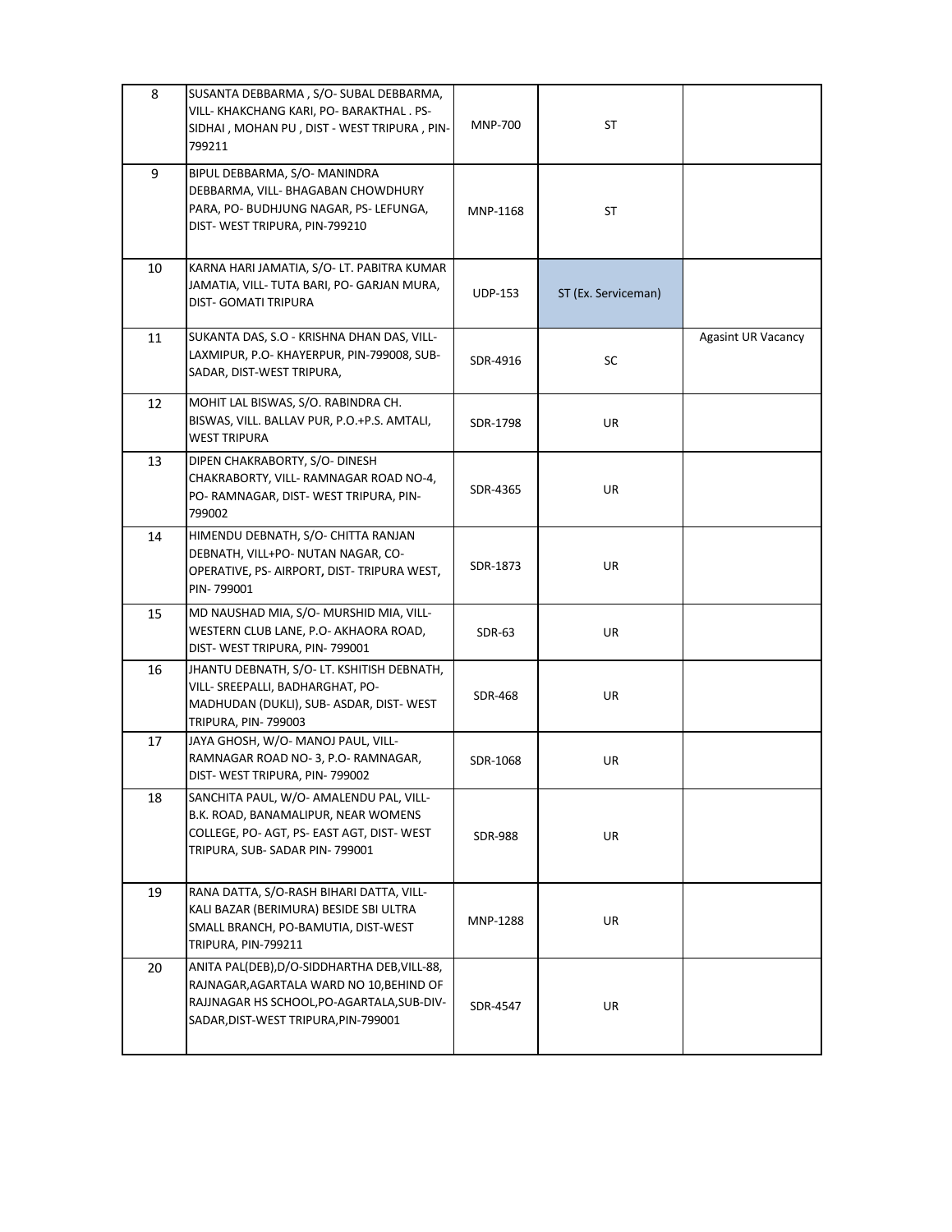| 21                      | SANGITA DEBROY BHOWMIK, D/O-MANIK<br>DEBROY VILL-COLLEGE TILLA, P.O-AGARTALA<br>COLLEGE, P.S-EAST AGARTALA, SUB-SADAR,<br>DIST-TRIPURA WEST, PIN-799004       | SDR-2798       | UR             |                           |
|-------------------------|---------------------------------------------------------------------------------------------------------------------------------------------------------------|----------------|----------------|---------------------------|
| <b>DISTRICT:-DHALAI</b> |                                                                                                                                                               |                |                |                           |
| Sl. No                  | Name of Candidate & address                                                                                                                                   | IDNo.          | Cagtegory      | Remarks                   |
| $\mathbf{1}$            | $\overline{2}$                                                                                                                                                | $\mathbf{3}$   | $\overline{4}$ | 5                         |
| $\mathbf{1}$            | SHYAMAL MALAKAR, S.O - RABINDRA MALAKAR,<br>VILL- WEST KACHU CHARA, P.O- NAGBANGSHI,<br>PIN-799287, SUB-KAMALPUR, DIST-DHALAI, P.S-<br>KAMALPUR,              | KMP-1229       | SC             | <b>Against UR Vacancy</b> |
| $\overline{2}$          | NIRMAL BISWAS, S.O - BIHARI CH. BISWAS, VILL-<br>NARAYAN PUR, P.O- SARMA, P.S-<br>GANDACHARA, PIN- 799284, SUB-<br>GANDACHARA, DIST-DHALAI,                   | <b>GNC-92</b>  | <b>SC</b>      |                           |
| $\overline{3}$          | SWAPAN KANTI BAIDYA, S/O- MONORANJAN<br>BAIDYA, VILL- SHIBBARI, CHARAR PAR, PO & PS<br>& SUB- DHARMA NAGAR, DIST- NORTH<br><b>TRIPURA, PIN-799250</b>         | DMN-2185       | SC             | <b>Agaisnt UR Vacancy</b> |
| 4                       | SIDDHARTHA RAY, S.O - KAMAL KISHORE RAY,<br>SWARNAMAYEE LANE, THANA ROAD, PIN-<br>799250, SUB-DHARMANAGAR, DIST-NORTH,                                        | DMN-1126       | <b>SC</b>      |                           |
| 5                       | SUDARSHAN SABDAKAR, S/O-UPENDRA<br>SABDAKAR, VILL+PO-RAJBARI, SUB-DIV-<br>DHARMANAGAR, DIST-NORTH TRIPURA, PIN-<br>799253                                     | <b>DMN-807</b> | <b>SC</b>      |                           |
| 6                       | PATICHARAN DEBBARMA, S/O-MUNGKWRWI<br>DEBBARMA, VILL-NATUN PALLI, PO-MANU, DIST-<br>DHALAI TRIPURA, PIN-799275                                                | LTV-476        | ST             |                           |
| $\overline{7}$          | ASHIT DEBBARMA, S.O - LT. DWIJENDRA<br>DEBBARMA, VILL- MENDI HAOR, P.S- SALEMA,<br>P.O- SALEMA, SUB-KAMALPUR, DIST-DHALAI,                                    | KMP-1622       | ST             |                           |
| 8                       | PRIYA SHANTI CHAKMA, S.O-LATE SAMA<br>LAKSHMAN CHAKMA, VILL-MAINAMA, P.O.-<br>MAINAMA, P.S-CHAILENGTA, LONGTHARAI<br>VALLEY, DIST-DHALAI                      | LTV-186        | ST             |                           |
| 9                       | KIRTI KUMAR MOLSOM, S.O-KHARANG BAIGYA<br>MOLSOM, VILL-TRIBHAGYA PARA, P.O.-BULONG<br>BASSA, P.S.-RAISHYABARI, GANDACHARA, DIST-<br>DHALAI, PIN-799284        | <b>GNC-278</b> | ST             |                           |
| 10                      | PAJENDRA TRIPURA, S/O-CHANDRA KISHORE<br>TRIPURA, VILL-CHANDIDAS ROAJA PARA, P.O-<br>BOAL KHALI, P.S-RAISHYABARI, SUB-<br>GANDACHARA, DIST-DHALAI, PIN-799284 | <b>GNC-155</b> | ST             |                           |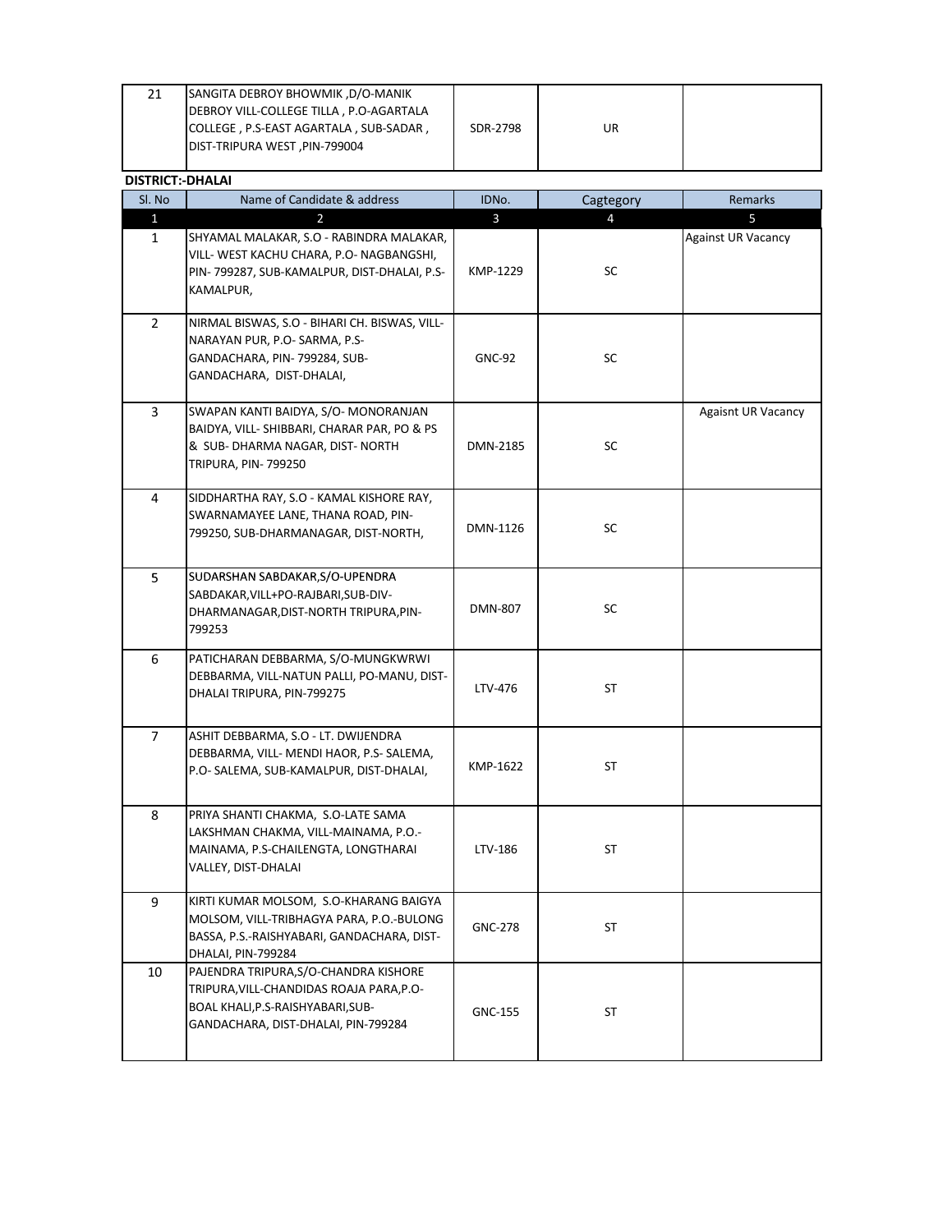| 11 | DWIPTON CHAKMA, S/O-LAXMI<br>BRATACHAKMA, VILL+P.O-KANCHANPUR, P.S-<br>KANCHANPUR, SUB-KANCHANPUR, DIST-NORTH<br>TRIPURA, PIN-799270           | <b>KCP-111</b> | <b>ST</b> |  |
|----|------------------------------------------------------------------------------------------------------------------------------------------------|----------------|-----------|--|
| 12 | TARUN BIKASH CHAKMA, S/O-SATYA PRIYA<br>CHAKMA, VILL-SRIRAMPUR, PO+PS-<br>KANCHANPUR, SUB-DIV-KANCHANPUR, DIST-<br>NORTH TRIPURA, PIN-799271   | <b>KCP-919</b> | <b>ST</b> |  |
| 13 | RAMNGHAHMAWII SAILO, W/O- LALFAKTLINGA<br>HRANGCHAL, VANGHMUN, JAMPUI HILL,<br>NORTH TRIPURA, PIN-799269                                       | <b>KCP-791</b> | <b>ST</b> |  |
| 14 | RAMTHIANGHLIMI, D.O-VANLALVULA, VILL-<br>HMAUNGCHUAN, P.O.-HMAUNGCHUAN,<br>JAMPUI, DIST-NORTH TRIPURA                                          | <b>KCP-630</b> | <b>ST</b> |  |
| 15 | LALTHAWHPUIA, S.O - SANGLIANTHANGA, VILL-<br>PHULDUNGSEI, JAMPUI, SUB-KANCHANPUR,<br>DIST-NORTH,                                               | KCP-881        | ST        |  |
| 16 | SUJIT DEB, S/O-LT SUDHIR CHANDRA DEB, VILL-<br>BICHITRA DAS PARA, PO+PS-MANUGHAT, DIST-<br>DHALAI TRIPURA, PIN-799275                          | LTV-895        | UR        |  |
| 17 | MIRA SINHA, W.O-BIRAJIT SINHA, VILL-<br>DEBICHARA, P.O.-CHANKAP, P.S.-KACHUCHARA,<br>KAMALPUR, DIST-DHALAI, PIN-799286                         | <b>KMP-668</b> | <b>UR</b> |  |
| 18 | DIPANKAR DEBNATH, S/O-JATINDRA MOHAN<br>DEBNATH, VILL+PO+PS-SALEMA, SUB-DIV-<br>KAMALPUR, DIST-DHALAI TRIPURA, PIN-799278                      | KMP-1861       | UR        |  |
| 19 | AMIT PAUL, S.O - LT MATILAL PAUL, SANTIR<br>BAZAR (AVANGA) KAMALPUR, SUB-KAMALPUR,<br>DIST-DHALAI, PIN-799286,                                 | <b>KMP-806</b> | <b>UR</b> |  |
| 20 | APARNA DEB, W/O-BAPI DEBNATH, VILL-<br>NOAGOAN, PO+PS-KAMALPUR, SUB-DIV-<br>KAMALPUR, DIST-DHALAI TRIPURA, PIN-799285                          | <b>KMP-28</b>  | UR        |  |
| 21 | SHIB SHANKAR CHOUDHURY, S.O - AJIT RANJAN<br>CHOUDHURY, VILL- MAYA CHARI, P.O- RAM DUR<br>LAV PUR, PIN- 799285, SUB-KAMALPUR, DIST-<br>DHALAI, | <b>KMP-574</b> | <b>UR</b> |  |
| 22 | SUMAN SINHA, S.O - SUNIL KR SINHA, VILL-<br>MOHANPUR, P.O- KAMALPUR, P.S- KAMALPUR,<br>PIN-799285, SUB-KAMALPUR, DIST-DHALAI,                  | KMP-1214       | <b>UR</b> |  |

#### **DISTRICT:-SEPAHIJALA**

| SI. No | Name of Candidate & address                                                                                                                  | IDNo.           | Cagtegory | Remarks |
|--------|----------------------------------------------------------------------------------------------------------------------------------------------|-----------------|-----------|---------|
|        |                                                                                                                                              |                 |           |         |
|        | BADAL CHANDRA DAS, S/O- NARESH CHANDRA<br>DAS, VILL- DURGA NAGAR, PO- K.K NAGAR, PS-<br>BISHALGARH, DIST- SEPAHIJALA TRIPURA, PIN-<br>799102 | <b>BLG-1510</b> | SC        |         |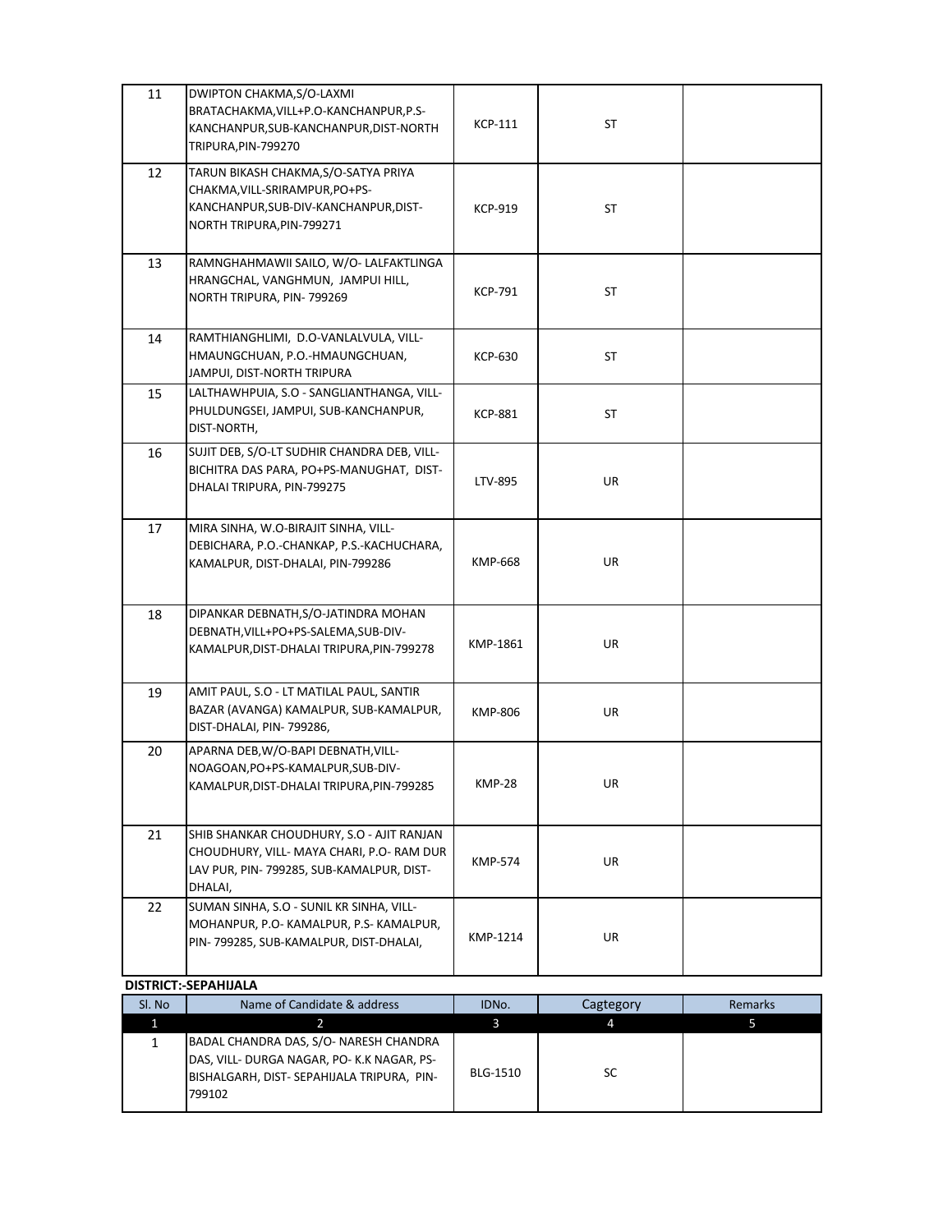| $\overline{2}$ | DILIP KUMAR JAMATIA ,S/O-PADA MANI<br>JAMATIA, VILL-SANKATRAM PARA, P.O-<br>JAMPUIJALA, P.S-TAKARJALA, SUB-JAMPUIJALA,<br>DIST-SEPAHIJALA, PIN-799102 | JMP-71          | <b>ST</b> |                           |
|----------------|-------------------------------------------------------------------------------------------------------------------------------------------------------|-----------------|-----------|---------------------------|
| $\overline{3}$ | DULAL DAS, S/O- LT. NAGENDRA CH. DAS, VILL &<br>PO- KHAS CHOWMUHANI, PS- MELAGHAR, SUB-<br>SONAMURA, DIST- SEPAHEEJALA, PIN- 799115                   | SNM-2269        | SC        | <b>Against UR Vacancy</b> |
| 4              | BHABITA DEBNATH, W/O:- MANISH DEBNATH,<br>VILL:- BISHALGARH, PO:- BISHALGARH, PS:-<br>BISHALGARH, DIST:- SEPAHI JALA, PIN:- 799102                    | <b>BLG-169</b>  | <b>UR</b> |                           |
| 5              | SUMAN ACHARJEE, S/O:- RANJIT ACHARJEE,<br>VILL:- GAKUL NAGAR, PO:- GAKUL NAGAR, DIST:-<br>SEPAHI JALA, PIN:- 799102                                   | <b>BLG-876</b>  | <b>UR</b> |                           |
| 6              | BIPLAB SAHA, S/O-HIRALAL SAHA, VILL+PO-<br>CHAMPAMURA, PS-BIHSLGARH, SUB-DIV-<br>BISHALGARH, DIST-SEPAHIJALA TRIPURA, PIN-<br>799102                  | <b>BLG-1311</b> | UR        |                           |
| $\overline{7}$ | DIPANKAR LASKAR, S.O-SASANKA LASKAR, VILL-<br>RATAN NAGAR, P.O.-K.K. NAGAR, P.S.-<br>BISHALGARH, DIST-SEPAHIJALA                                      | BLG-2030        | <b>UR</b> |                           |
| 8              | SUMAN DASGUPTA, S/O- LT. SUNIL CH.<br>DASGUPTA, VILL+PO- CHANDIGARH, PS-<br>MELAGHAR, SUB-SONAMURA, DIST-<br>SEPAHIJALA, PIN-799115                   | SNM-653         | UR        |                           |
| 9              | ABHISHEK DAS, S.O-LT. RABINDRA KR. DAS, C/O-<br>ALOK DAS, VILL-THAKUR PARA, P/O+P.S-<br>MELAGHAR, SUB-SONAMURA, DIST-SEPAHIJALA,<br>PIN-799115        | SNM-1553        | UR        |                           |

**DISTRICT:-KHOWAI** 

| SI. No         | Name of Candidate & address                                                                                                           | IDNo.          | Cagtegory | <b>Remarks</b> |
|----------------|---------------------------------------------------------------------------------------------------------------------------------------|----------------|-----------|----------------|
|                | $\overline{2}$                                                                                                                        | 3              | 4         | 5              |
| $\mathbf{1}$   | MANOJ DEBBARMA, S/O- SRI RAMESH CH<br>DEBBARMA, VILL- NUTAN TABLA PARA, PO-<br>CHEBRI, DIST-KHOWAI, PIN-                              | KHW-1379       | ST        |                |
| $\overline{2}$ | MAMPI KALAI, D/O- SUREN PADA KALAI, VILL-<br>JARAILONG BARI, PO- CHAKMAGHAT, PS-<br>TELIAMURA, DIST-KHOWAI TRIPURA, PIN-<br>799205    | TLM-1437       | ST        |                |
| 3              | PARTHA SAHA, S.O-LATE NARAYAN CH. SAHA,<br>VILL-GOURANGA TILLA, P.O.-TELIAMURA, P.S.-<br>TELIAMURA, DIST-KHOWAI                       | <b>TLM-908</b> | <b>UR</b> |                |
| 4              | NIRANJAN CH CHAKRABORTY, S/O- LT DINESH<br>CH CHAKRABORTY, VILL- BRIDHYA NAGAR, PO-<br>RANIR BAZAR, DIST-WEST TRIPURA, PIN-<br>799035 | JRN-671        | <b>UR</b> |                |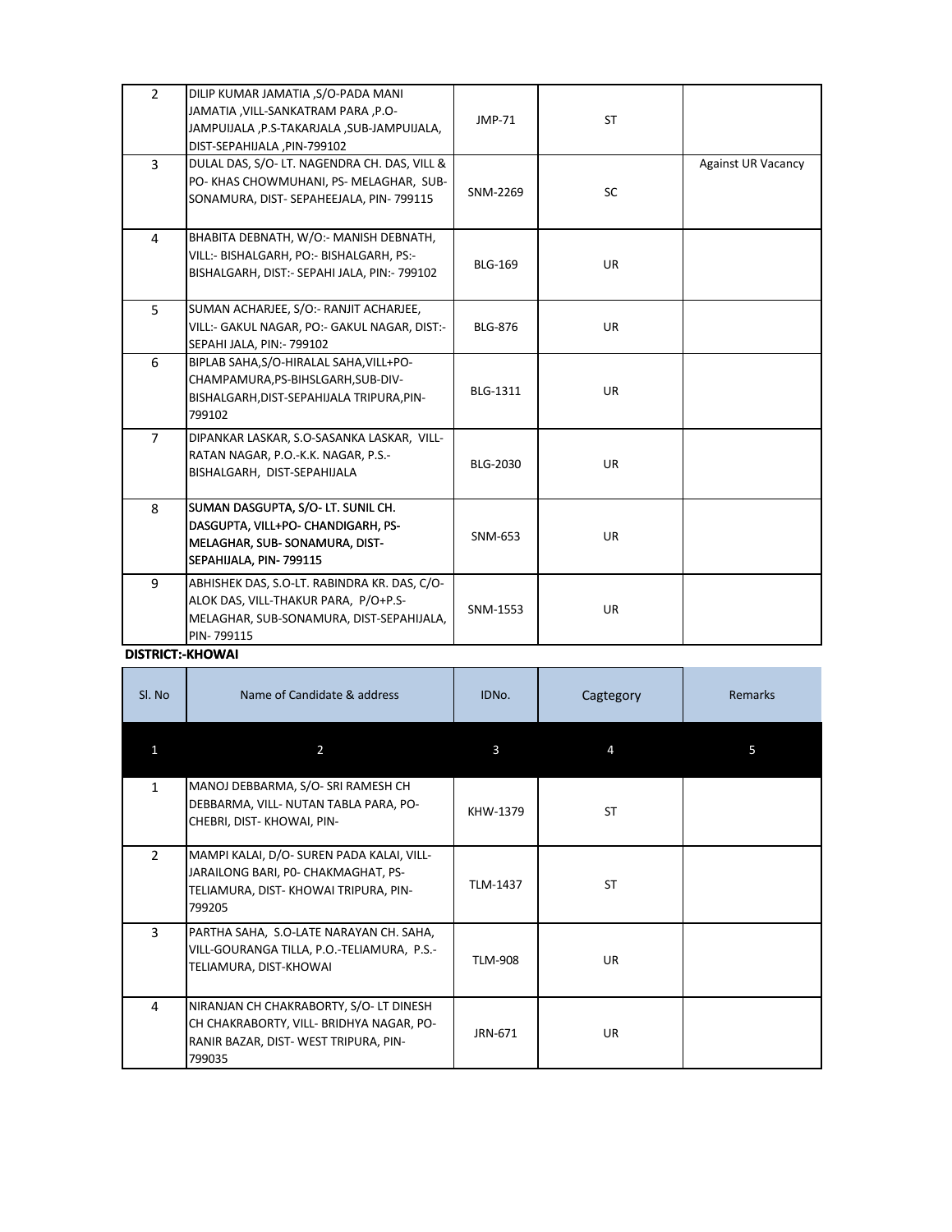|   | SHYAMALENDU BIKASH PAL, S/O-KANAILAL<br>PAUL, VILL-DURGANAGAR, PO+PS-RANIRBAZAR,<br>SUB-DIV-JIRANIA, DIST-WEST TRIPURA, PIN-<br>799035 | JRN-1518 | UR |  |
|---|----------------------------------------------------------------------------------------------------------------------------------------|----------|----|--|
| 6 | PRADIP KUMAR BANIK, S\O:- HARI PADA BANIK,<br>VILL+PO:- KAMALGHAT, PS:- LEFUNGA, DIST:-<br>WEST TRIPURA, PIN:-799210                   | MNP-1440 | UR |  |

**DISTRICT:-NORTH** 

| SI. No         | Name of Candidate & address                                                                                                                                         | IDNo.          | Cagtegory      | <b>Remarks</b>                     |
|----------------|---------------------------------------------------------------------------------------------------------------------------------------------------------------------|----------------|----------------|------------------------------------|
| $\mathbf{1}$   | $\overline{2}$                                                                                                                                                      | $\mathbf{3}$   | $\overline{4}$ | 5                                  |
| $\mathbf{1}$   | PRADIP DAS, S.O - NAGENDRA KUMAR DAS,<br>VILL+P/O- BAKBAKI, P.S- KADAMTALA, SUB-<br>DHARMANAGAR, DIST-NORTH,                                                        | DMN-1469       | SC             |                                    |
| $\overline{2}$ | LALDINSANGA SAILO, S/O-SAINGHINGLOVA<br>SAILO, VILL & PO - PHULDUNGSEI, JAMPUI HILL,<br>PS-VANGHMUN, SUB-KANCHANPUR, DIST-<br>NORTH TRIPURA, PIN-799269             | <b>KCP-778</b> | ST (PH)        | Against ST vacancy as<br>per merit |
| 3              | LALTHAPUIA SAILO, S.O-LALRAWNTLINGA<br>SAILO, VILL-VANGHMUN, P.O.-JAMPUI,<br>KANCHANPUR, DIST-NORTH TRIPURA, PIN-<br>799269                                         | <b>KCP-615</b> | <b>ST</b>      |                                    |
| 4              | TRIBENDRA REANG, S/O-LT SACHINDRA REANG,<br>VILL-BALANAL CHARA, PO-MACHMARA, DIST-<br><b>NORTH TRIPURA</b>                                                          | <b>KCP-832</b> | <b>ST</b>      |                                    |
| 5              | SUDIPTA DHAR, W/O-RATHINDRA KUMAR<br>DEY, VILL+P.O-CHANDRAPUR, P.S-<br>DHARMANAGAR, SUB-DHARMANAGAR, DIST-<br>NORTH TRIPURA, PIN-799251                             | <b>DMN-477</b> | <b>UR</b>      |                                    |
| 6              | SUHASIS GHOSH BARMAN, S/O-LATE. SUBHASH<br>GHOSH BARMAN, VILL-SATSANGAM, P.O-<br>RANIBARI, P.S-DHARMANAGAR, SUB-<br>DHARMANAGAR, DIST-NORTH TRIPURA, PIN-<br>799261 | DMN-2126       | UR             |                                    |
| $\overline{7}$ | PIYALI ROY, D/O-PINAKI ROY, VILL-THANA ROAD,<br>P.O+P.S-DHARMANAGAR, SUB-DHARMANAGAR,<br>DIST-NORTH TRIPURA, PIN-                                                   | <b>DMN-955</b> | UR             |                                    |
| 8              | SUSMITA BHATTACHARYA, W.O - DEBASISH<br>SANYAL, KRISHNANATH LANE, THANA ROAD,<br>PIN-799250, SUB-DHARMANAGAR, DIST-NORTH                                            | DMN-1468       | <b>UR</b>      |                                    |
| 9              | TAPASH NATH, S/O-JITENDRA CHANDRA<br>NATH, VILL-EAST KADAMTALA, P.O-<br>PREMTALA, P.S-KADAMTALA, SUB-<br>DHARMANAGAR, DIST-NORTH TRIPURA, PIN-<br>799261            | DMN-1303       | <b>UR</b>      |                                    |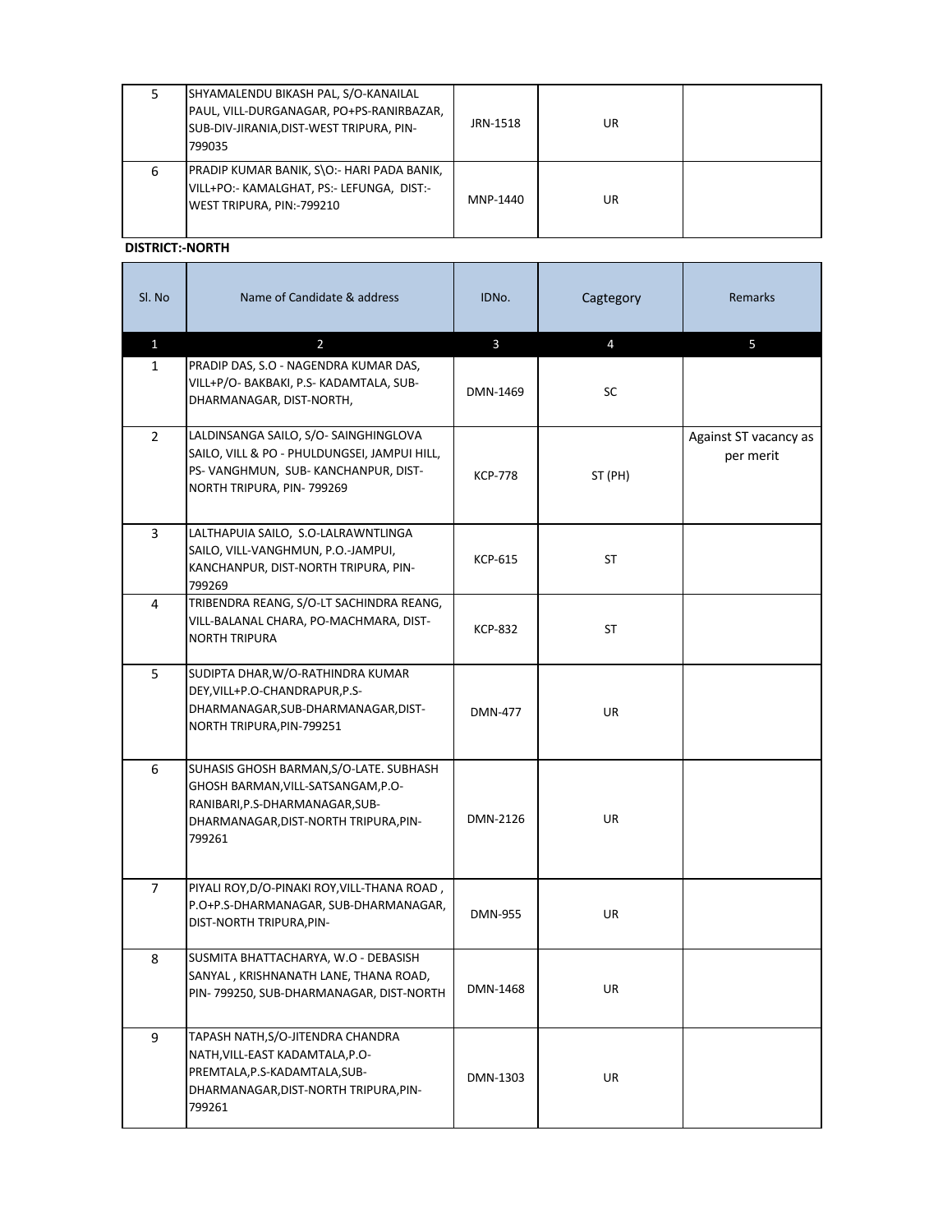| SI. No          | Name of Candidate & address                                                                                                                                          | IDNo.           | Cagtegory           | Remarks                       |
|-----------------|----------------------------------------------------------------------------------------------------------------------------------------------------------------------|-----------------|---------------------|-------------------------------|
| $1\overline{ }$ | $\overline{2}$                                                                                                                                                       | $\overline{3}$  | $\overline{4}$      | 5                             |
| $\mathbf{1}$    | NITIKA CHAKMA ,D/O-SUBHANKAR CHAKMA,<br>VILL-CHANDRA SINGPARA, P.O+P.S-<br>KARBOOK, SUB-KARBOOK, DIST-GOMATI<br>TRIPURA, PIN-799104                                  | <b>KBK-81</b>   | <b>ST</b>           |                               |
| $\overline{2}$  | BIRKISHORE JAMATIA, S/O-LT. SACHINDRA<br>JAMATIA, VILL-UTTAR TULAMURA, PO-<br>JITENDRANAGAR, PS-KAKRABON, UDAIPUR, DIST-<br>GOMATI TRIPURA, PIN-799105               | <b>UDP-2752</b> | ST                  |                               |
| 3               | LALTANPUIA ROKHUM, S/O- LIANTUNUNGA<br>KUKI (ROKHUM), VILL+PO- DHUPTALI, PS-<br>KAKRABAN, DIST- GOMATI TRIPURA, PIN-<br>799105                                       | <b>UDP-2836</b> | <b>ST</b>           |                               |
| 4               | SURABHI DEBBARMA, D/O- SURENDRA<br>DEBBARMA, VILL + PO- RAJAR BAG SUKANTA<br>PALLY, PS- UDAIPUR, DIST - GOMATI, PIN-<br>799116                                       | <b>UDP-132</b>  | ST                  |                               |
| 5               | JENSON REANG, C/O- BALENDRA REANG, VILL-<br>MATORAI PARA, PO & PS- KARBOOK, SUB-<br>KARBOOK, DIST- GOMATI, PIN- 799104                                               | <b>KBK-559</b>  | ST                  |                               |
| 6               | DHURUBAJYOTI KAR, S/O-SUDHAN CHANDRA<br>KAR, VILL-GANGAIL ROAD, MELARMATH, P.O-<br>AGARTALA, P.S-WEST AGARTALA, SUB-SADAR,<br>DIST-TRIPURA WEST, PIN-799001          | SDR-4836        | UR                  |                               |
| $\overline{7}$  | ASIM KUMAR SAHA, S/O-RATI BHUSAN<br>SAHA, TOWN+PO-JOGENDRANAGAR,<br>VIDHYASAGAR CHOWMANI EXTN, NEAR GRAMIN<br>BANK, SUB-DIV-SADAR, DIST-WEST TRIPURA, PIN-<br>799004 | SDR-2349        | UR                  |                               |
| 8               | PURNIMA BHATTACHARJEE, W/O- BISWAJIT<br>BHATTACHARJEE, VILL & PO- ARALIA, PS- EAST<br>AGARTALA, SUB-SADAR, DIST-WEST TRIPURA,<br>PIN-799004                          | SDR-3211        | UR                  |                               |
| 9               | SANCHITA KARMAKAR, W.O - SAMARJIT DEB,<br>VILL- KRISHNANAGAR, THAKUR PALLI, ROAD,<br>P.O- AGARTALA, PIN-799001, SUB-SADAR, DIST-<br><b>WEST TRIPURA,</b>             | SDR-4607        | UR                  |                               |
| 10              | BISWAJIT SUTRADHAR, S/O-LATE. MADAN<br>SUTRADHAR, VILL-KASHIPUR, MISSION ROAD,<br>P.O-RESHAM BAGAN, P.S-EAST AGARTALA, PIN-<br>799008                                | SDR-1407        | UR (Ex. Serviceman) | Against Ex-Srviceman<br>quota |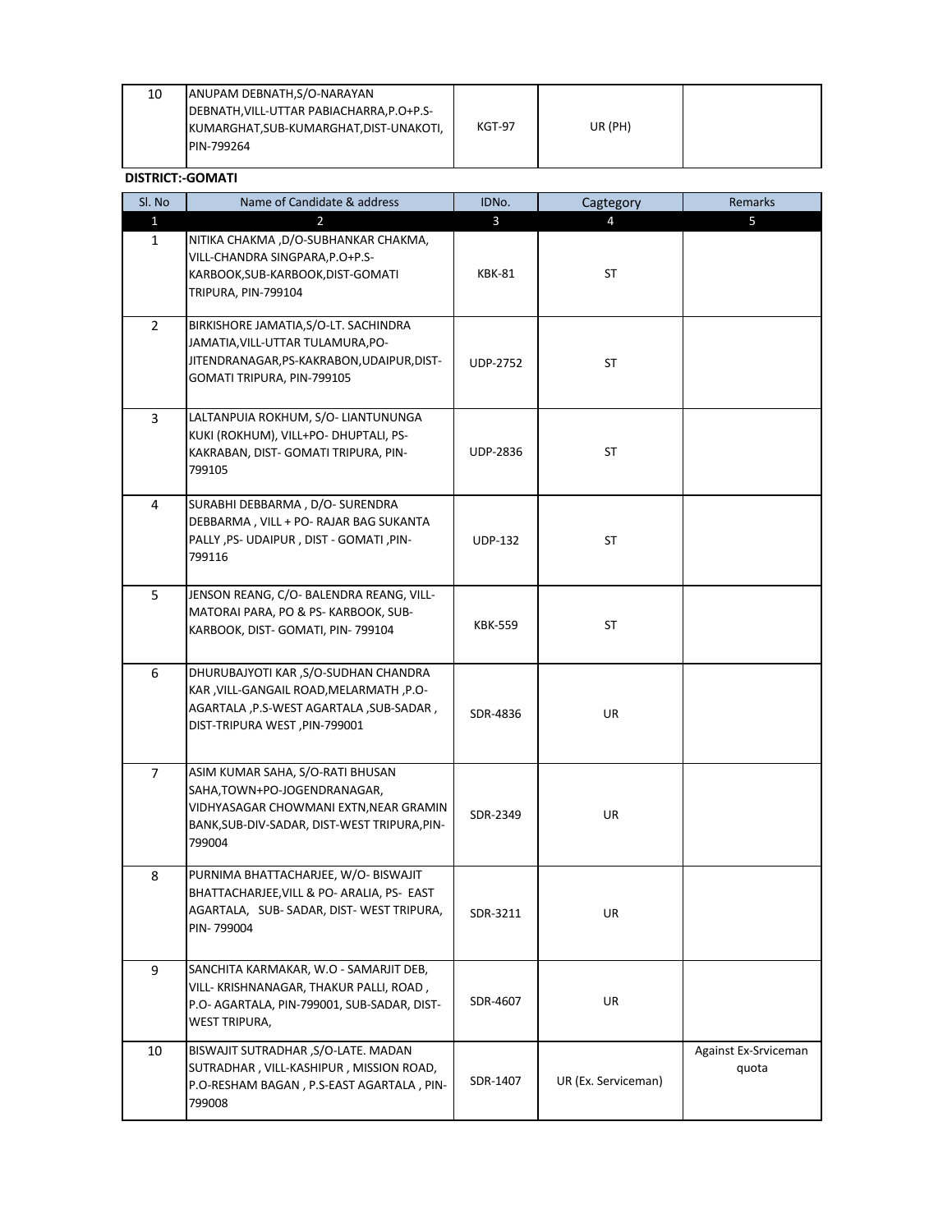## LIST OF CANDIDATES SELECTED FOR THE POST OF MOHARAR WITH DISTRICT WISE POSTING

## **DISTRICT: UNAKOTI**

| Sl. No | Name of Candidate & address                                                                                                                         | IDNo.    | Cagtegory | Remarks |
|--------|-----------------------------------------------------------------------------------------------------------------------------------------------------|----------|-----------|---------|
|        | $\overline{2}$                                                                                                                                      | 3        |           | 5       |
|        | SURJA PRASAD DHAR, S/O- SANKAR PRASAD<br>DHAR, VILL- DURGA PUR, PO- PAITUR BAZAR, PS-<br>KAILASHAHAR, SUB-KAILASHAHAR, DIST-<br>UNAKOTI, PIN-799279 | KLS-1292 | <b>UR</b> |         |

## **DISTRICT: GOMATI**

| Sl. No         | Name of Candidate & address                                                                                                                  | IDNo.           | Cagtegory | Remarks                   |
|----------------|----------------------------------------------------------------------------------------------------------------------------------------------|-----------------|-----------|---------------------------|
|                | 2                                                                                                                                            | $\mathbf{3}$    | 4         | 5                         |
| $\mathbf{1}$   | TUSHAR KANTI DAS, S/O- MAKHAN LAL DAS, VILL-<br>RAJARBAG, P.O-RK PUR, DIST-GOMATI, PIN-<br>799120                                            | <b>UDP-1052</b> | SC        | <b>Against UR Vacancy</b> |
| $\overline{2}$ | SUDIP SARKAR, C/O- SRI SWAPAN SARKAR, VILL-<br>SONAMURA, WORD YES. 16, PO & PS-R.K PUR,<br>SUB- UDAIPUR, DIST-GOMATI TRIPURA, PIN-<br>799120 | <b>UDP-2957</b> | <b>SC</b> | <b>Against UR Vacancy</b> |

# **DISTRICT: WEST**

| Sl. No         | Name of Candidate & address                                                                                                                               | IDNo.        | Cagtegory | Remarks |
|----------------|-----------------------------------------------------------------------------------------------------------------------------------------------------------|--------------|-----------|---------|
| 1              | $\overline{2}$                                                                                                                                            | $\mathbf{3}$ |           | 5       |
| $\mathbf{1}$   | RAJESH DEBBARMA, S/O. RAMNIK DEBBARMA,<br>VILL.+P.O. UJAN ABHOYNAGAR, P.S. NEW<br>CAPITAL COMPLEX, TRIPURA WEST - 799005                                  | SDR-1761     | <b>ST</b> |         |
| $2^{\circ}$    | RAJPITAR DEBBARMA, S.O - RAJENDRA<br>DEBBARMA, VILL- KAIYA CHAND BARI, P.O- SN<br>COLONY P.S- JIRANIA, PIN-799045                                         | JRN-2299     | <b>ST</b> |         |
| $\overline{3}$ | PABITRA RANI DEBBARMA , W/O-NARAYAN<br>DEBBARMA, VILL-UTTAR JOY NAGAR, P.O-<br>BIRENDRA NAGAR, P.S-JIRANIA, SUB-JIRANIA,<br>DIST-WEST TRIPURA, PIN-799045 | JRN-1253     | <b>ST</b> |         |
| 4              | LOKESH RANJAN DEBNATH, S.O - NIKUNJA<br>DEBNATH, DHALESWAR, ROAD YES - 8/16,<br>AGARTALA, TRIPURA, WEST,                                                  | SDR-4909     | <b>UR</b> |         |
| 5 <sub>1</sub> | GAUTAM BAIDYA, S.O-LATE SUDHIR BAIDYA, VILL-<br>BARJALA, BANKIM NAGAR, P.O.-BIRENDRA<br>NAGAR, P.S.-JIRANIA, DIST-WEST TRIPURA, PIN-<br>799045            | JRN-1331     | <b>UR</b> |         |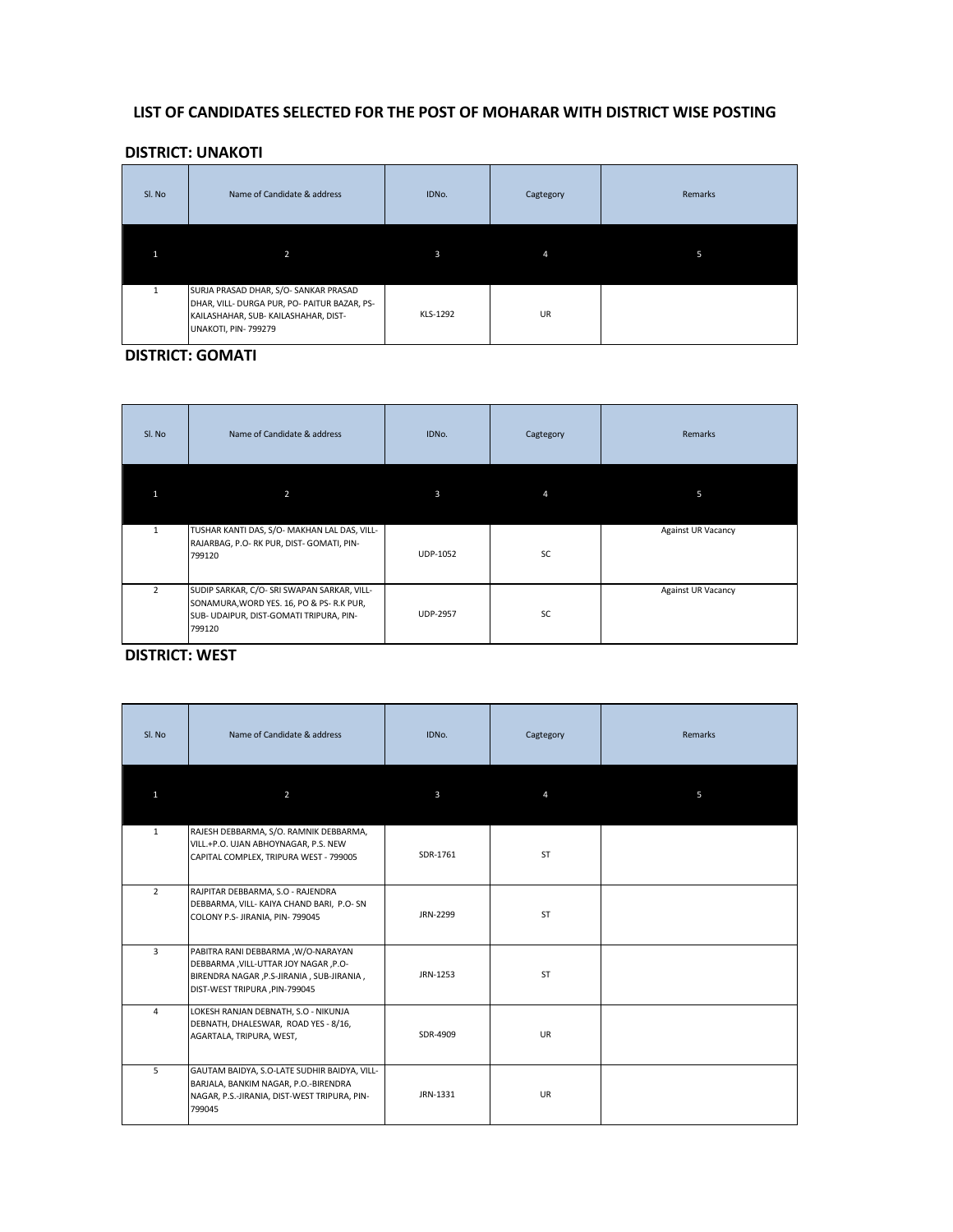| 6 | ANKITA BHOWMIK, D.O-ASHIS KUMAR<br>BHOWMIK, RAMNAGAR ROAD No-9, SADAR,<br>DIST-WEST TRIPURA, PIN-799002                       | SDR-655  | <b>UR</b> |  |
|---|-------------------------------------------------------------------------------------------------------------------------------|----------|-----------|--|
|   | KRITI ROY, S/O- KASHI NATH ROY, VILL+PO+PS-<br>AMTALI, DIST-WEST TRIPURA, PIN-799130                                          | SDR-1171 | <b>UR</b> |  |
| 8 | LIPI DEBNATH(SAHA), W/O-KRISHNA CH SAHA,<br>VILL-A.D NAGAR-21, S.D MISSION COLONY,<br>AGARTALA, DIST-WEST TRIPURA, PIN-799003 | SDR-3176 | <b>UR</b> |  |

## **DISTRICT: NORTH**

| Sl. No         | Name of Candidate & address                                                                                                                          | IDNo.          | Cagtegory | Remarks |
|----------------|------------------------------------------------------------------------------------------------------------------------------------------------------|----------------|-----------|---------|
|                | 2                                                                                                                                                    | 3              |           | 5       |
| $\mathbf{1}$   | SHRABANI DAS, W.O-RABINDRA KUMAR<br>CHAKRABORTY, VILL-DHARMANAGAR RAILWAY<br>COMPLEX, P.O.-RAJBARI, DHARMANAGAR, DIST-<br>YESRTH TRIPURA, PIN-799253 | <b>DMN-658</b> | SC        |         |
| $\overline{2}$ | BIPLAB KANTI SARMA, S.O - BEYESDE BEHARI<br>SARMA, SARAT PALLY HOSPITAL ROAD, PIN-<br>799250, SUB-DHARMANAGAR, DIST-YESRTH,                          | DMN-1161       | <b>UR</b> |         |

## **DISTRICT: DHALAI**

| Sl. No        | Name of Candidate & address                                                                                                                       | IDNo.   | Cagtegory | Remarks |
|---------------|---------------------------------------------------------------------------------------------------------------------------------------------------|---------|-----------|---------|
|               | 2                                                                                                                                                 | 3       | 4         | 5       |
|               | SAKHI CHARAN DAS, S.O - BRAJENDRA CH. DAS,<br>VILL- CHHOTA SURMA, P.O- CHOTA SURMA, P.S-<br>KAMALPUR, PIN- 799285, SUB-KAMALPUR, DIST-<br>DHALAI, | KMP-969 | SC        |         |
| $\mathcal{P}$ | MONALISA CHAKMA, D/O- MAYESMOHAN<br>CHAKMA, PO+VILL- MAINAMA (MANUGHAT), PS-<br>MANUGHAT, DIST- DHALAI TRIPURA, PIN-799275                        | LTV-266 | <b>ST</b> |         |

## **DISTRICT: KHOWAI**

| Sl. No | Name of Candidate & address                                                                                 | IDNo.    | Cagtegory | Remarks |
|--------|-------------------------------------------------------------------------------------------------------------|----------|-----------|---------|
|        | $\overline{2}$                                                                                              | 3        |           | 51      |
|        | BELJIUM DEBBARMA, S/O-DILIP DEBBARMA, VILL-<br>MONAI CHARA, PO-BELCHARA, DIST-KHOWAI<br>TRIPURA, PIN-799201 | KHW-1320 | <b>ST</b> |         |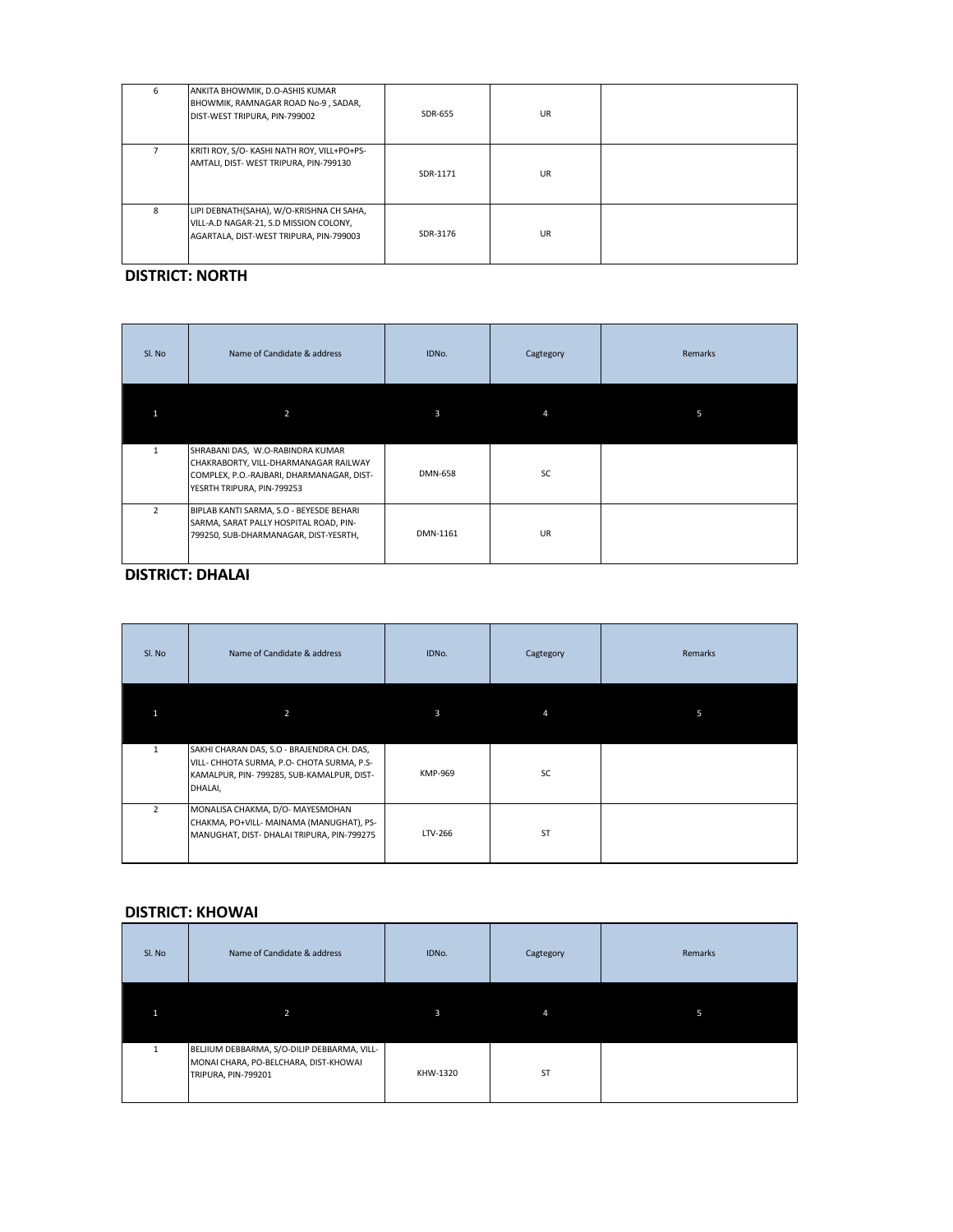|  | ALINDRA DEBBARMA, S.O - SAMBHU<br>DEBBARMA, VILL- CHARGARIA PARA, P.O+P.S-<br>MANDAI, PIN-799045, SUB-JIRANIA, DIST-WEST<br><b>ITIRPURA,</b> | JRN-424 |  |  |
|--|----------------------------------------------------------------------------------------------------------------------------------------------|---------|--|--|
|--|----------------------------------------------------------------------------------------------------------------------------------------------|---------|--|--|

**DISTRICT: SOUTH** 

| Sl. No | Name of Candidate & address                                                                                         | IDNo.           | Cagtegory | Remarks |
|--------|---------------------------------------------------------------------------------------------------------------------|-----------------|-----------|---------|
|        | $\overline{2}$                                                                                                      | 3               | 4         | 5       |
|        | SUBHASH CHANDRA DAS, S/O-SRI BENU LAL<br>DAS, VILL-HIRAPUR, PO-YESRTH MAHARANI, DIST-<br>GOMATI TRIPURA, PIN-799116 | <b>UDP-2079</b> | <b>SC</b> |         |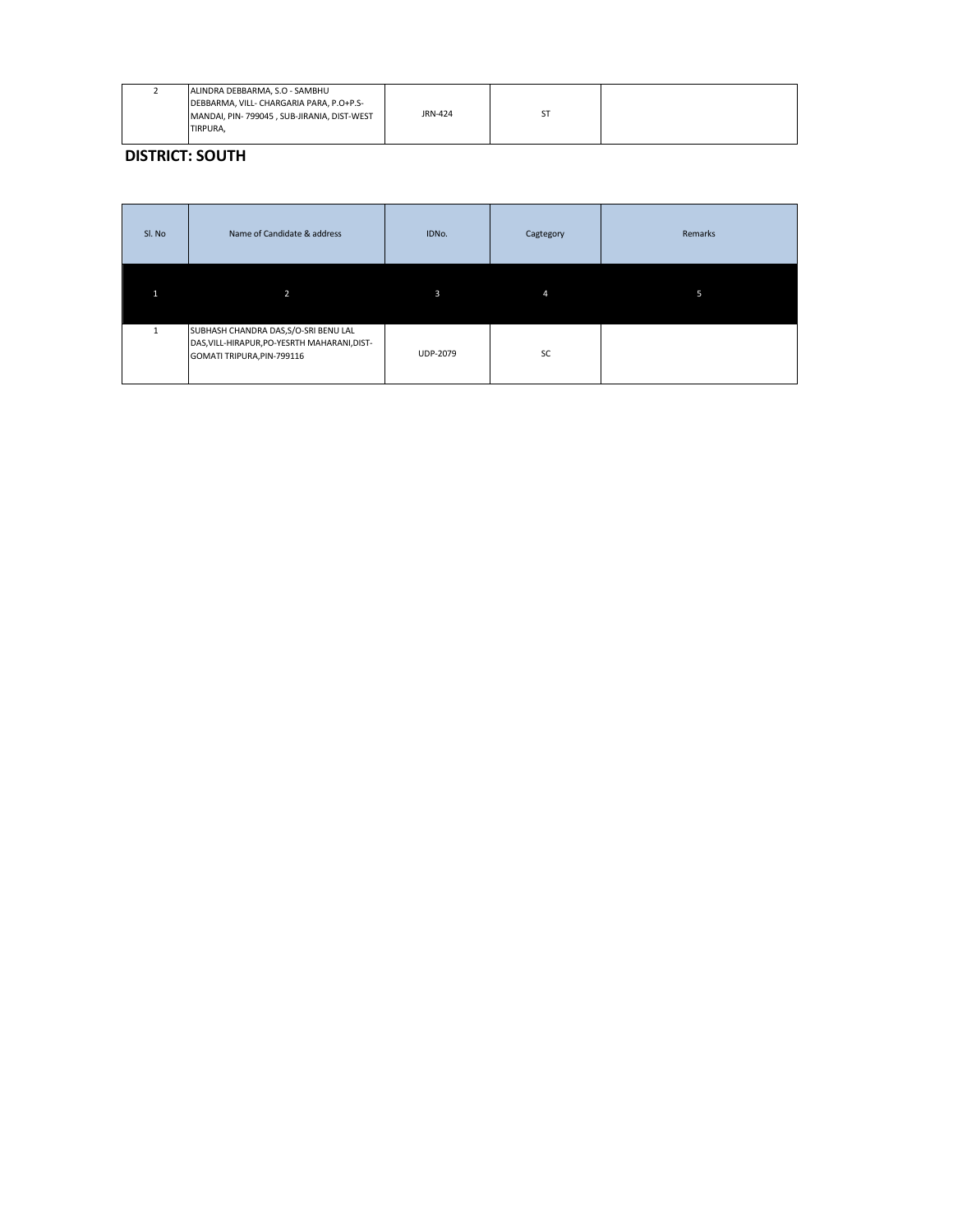# LIST OF CANDIDATES SELECTED FOR THE POST OF SURVEYOR WITH **DISTRICT WISE POSTING**

|                | <b>DISTRICT: WEST TRIPURA</b>                                                                                         |                |           |                   |  |
|----------------|-----------------------------------------------------------------------------------------------------------------------|----------------|-----------|-------------------|--|
| Sl. No         | Name of Candidate & address                                                                                           | IDNo.          | Cagtegory | <b>Remarks</b>    |  |
| 1              | $\overline{2}$                                                                                                        | 3              | 4         | 5.                |  |
| $\mathbf{1}$   | BISWAJIT DAS, S/O- SEFAL CHANDRA DAS, VILL+PO-<br>A.D NAGAR, PS-A.D NAGAR, AGARTALA, DIST-WEST<br>TRIPURA, PIN-799003 | <b>SDR-922</b> | <b>SC</b> |                   |  |
| $\overline{2}$ | INDRAJIT MAJUMDER, S/O. LT. SASADHAR MAJUMDER,                                                                        |                |           | <b>Against UR</b> |  |
|                | VILL. SOUTH ANANDANAGAR, P.O. S.K. PARA, DIST.<br>TRIPURA WEST - 799004                                               | SDR-1755       | <b>SC</b> | Vacancy           |  |
| 3              | SAMARESH DEBBARMA, S.O - BUDHIRAM DEBBARMA,                                                                           |                |           | <b>Against UR</b> |  |
|                | VILL- DURGA CHOWDHURY PARA, P.O- KHASH<br>NOAGOAN, P.S- BODHJUNGNAGAR, PIN-799008                                     | JRN-644        | ST        | Vacancy           |  |
| 4              | PRITAM DEBBARMA, S.O - MANGAL CHANDRA DEBBARMA,                                                                       |                |           |                   |  |
|                | P.O+P.S-MADHAB BARI, P.S- RANIRBAZAR, PIN-799045 SUB-<br>JIRANIA, DIST-WEST TIRPURA,                                  | JRN-620        | <b>ST</b> |                   |  |
| 5              | BISWANATH CHAKRABORTY, S/O-RADHABALLAV                                                                                |                |           |                   |  |
|                | CHAKRABORTY, VILL-BAJALGHAT, PO-CHECHURIA, PS-                                                                        | <b>MNP-156</b> | UR        |                   |  |
|                | LEFUNGA, SUB-DIV- MOHANPUR, DIST-WEST                                                                                 |                |           |                   |  |
|                |                                                                                                                       |                |           |                   |  |

# **DISTRICT: SEPAHIJALA**

| Sl. No        | Name of Candidate & address                                                                                                                    | IDNO.          | Cagtegory | Remarks |
|---------------|------------------------------------------------------------------------------------------------------------------------------------------------|----------------|-----------|---------|
|               |                                                                                                                                                | 3              | 4         |         |
|               | SUSANTA KUMAR DAS, C/O-SRI BIJOY KR. DAS, VILL-<br>RATAN NAGAR, PO-K.K NAGAR, PS-BISHALGARH, SUB-<br>BISHALGARH, DIST- SEPAHIJALA, PIN- 799102 | <b>BLG-760</b> | UR.       |         |
| $\mathcal{P}$ | BIKRAM MAJUMDER, S/O-KUMUD RANJAN<br>MAJUMDER, VILL+PO- EAST NALCHAR, PS- MELAGHAR,<br>DIST-SEPAHIJALA TRIPURA, PIN-799115                     | SNM-1476       | UR        |         |

### **DISTRICT: GOMATI**

| SI. No                   | Name of Candidate & address                                                                                   | IDNO.          | Cagtegory | Remarks |
|--------------------------|---------------------------------------------------------------------------------------------------------------|----------------|-----------|---------|
|                          |                                                                                                               | 3              | 4         |         |
|                          | JAHARLAL DAS, S/O-DHANANJOY DAS, VILL+PO-<br>SEKERKOTE, PS-AMTALI, AGARTALA, DIST-WEST<br>TRIPURA, PIN-799130 | SDR-919        | SC.       |         |
| 2                        | SUMAN UDDIN, S.O- SALAH UDDIN, VILL+P.O-<br>KHILPARA, UDAIPUR, GOMATI DIST, TRIPURA, PIN-<br>799120           | <b>UDP-811</b> | UR.       |         |
| <b>DISTRICT: UNAKOTI</b> |                                                                                                               |                |           |         |

#### **DISTRICT: UNAKOTI**

| Sl. No | Name of Candidate & address                                                                    | IDNO.   | Cagtegory | Remarks |
|--------|------------------------------------------------------------------------------------------------|---------|-----------|---------|
|        |                                                                                                | 3       | 4         |         |
| 1      | RAMANI DEBBARMA, S.O - PUNIRAM DEBBARMA, VILL-<br>RABI CHARAN THAKUR PARA, P.O- CHAMPAK NAGAR, | JRN-632 | ST        |         |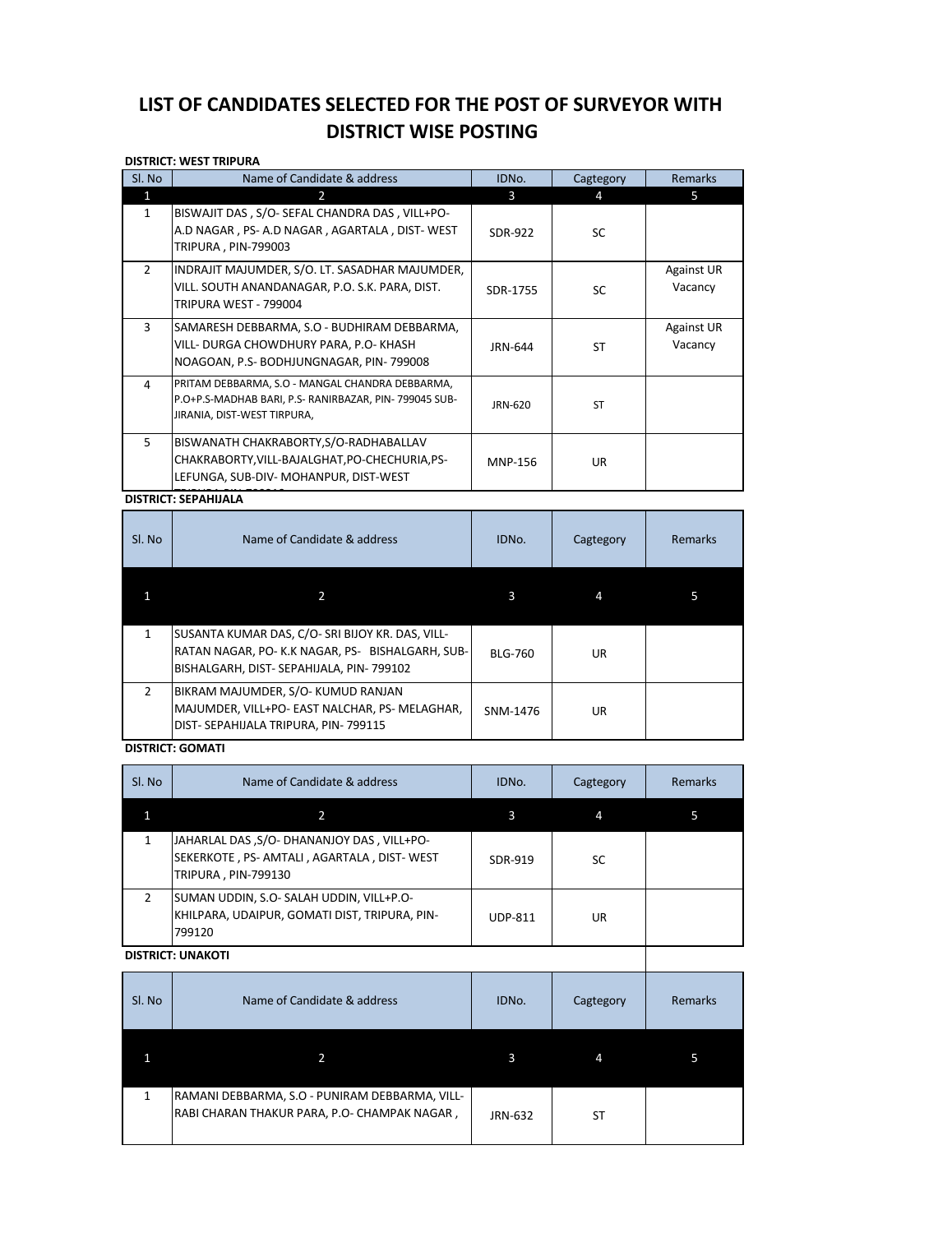## **DISTRICT: DHALAI**

| <b>DISTRICT: DHALAI</b> |                                                                                                                                         |          |           |                              |
|-------------------------|-----------------------------------------------------------------------------------------------------------------------------------------|----------|-----------|------------------------------|
| SI. No                  | Name of Candidate & address                                                                                                             | IDNO.    | Cagtegory | <b>Remarks</b>               |
|                         | $\overline{2}$                                                                                                                          | 3        | 4         | 5                            |
| 1                       | SAMBHU DAS, S/O-SUNIL CH DAS, VILL-ASSAM<br>PARA,PO+PS-RANIRBAZAR,SUB-DIV-JIRANIA,DIST-WEST<br>TRIPURA, PIN-799035                      | JRN-1504 | <b>SC</b> | <b>Agaisnt UR</b><br>Vacancy |
| $\mathcal{P}$           | SAMENDRA DEBBARMA, S/O-LATE SACHINDRA<br>DEBBARMA, VILL-CHULUBARI, P.O-BAMANCHARA, P.S-<br>KAMALPUR,SUB-KAMALPUR,DIST-DHALAI,PIN-799285 | KMP-201  | <b>ST</b> | <b>Agaisnt UR</b><br>Vacancy |
|                         | <b>DISTRICT: NORTH</b>                                                                                                                  |          |           |                              |

## **DISTRICT: NORTH**

| Sl. No         | Name of Candidate & address                                                                                                                          | IDNO.          | Cagtegory | Remarks                      |
|----------------|------------------------------------------------------------------------------------------------------------------------------------------------------|----------------|-----------|------------------------------|
| $\mathbf{1}$   | 2                                                                                                                                                    | 3              | 4         | 5                            |
| $\mathbf{1}$   | KAJAL DAS, S.O - LT SURESH CH. DAS, VILL-<br>HALAIMURA, P.O- KUMAR GHAT, PIN- VILL+P/O-<br>799264, SUB-KUMARGHAT, DIST-UNAKOTI,                      | KGT-1688       | <b>SC</b> | <b>Agaisnt UR</b><br>Vacancy |
| $\overline{2}$ | DHARAM KANTI CHAKMA, S/O-SUKRA SEN CHAKMA,<br>VILL- BURSING PARA, PO- LALJURI, PS- KANCHANPUR,<br>SUB-KANCHANPUR, DIST-NORTH TRIPURA, PIN-<br>799270 | <b>KCP-432</b> | ST.       |                              |
|                | <b>DISTRICT: KHOWAI</b>                                                                                                                              |                |           |                              |
| SI. No         | Name of Candidate & address                                                                                                                          | IDNO.          | Cagtegory | <b>Remarks</b>               |
| $\mathbf{1}$   | $\overline{2}$                                                                                                                                       | $\overline{3}$ | 4         | 5                            |
| $\mathbf{1}$   | DIPANKAR DEBBARMA, S/O-BUDHROY DEBBARMA,<br>VILL- BISHRAM BARI, PO-T.E COLLEGE, PS-JIRANIA,<br>DIST-WEST TRIPURA, PIN-799055                         | JRN-133        | <b>ST</b> |                              |
|                | <b>DISTRICT: SOUTH</b>                                                                                                                               |                |           |                              |
| Sl. No         | Name of Candidate & address                                                                                                                          | IDNO.          | Cagtegory | Remarks                      |
| 1              | 2.                                                                                                                                                   | 3              | Δ         | 5.                           |

|                                                 |          | Δ   |  |
|-------------------------------------------------|----------|-----|--|
| SAMIR RANJAN SARKAR, S/O-CHITTA RANJAN SARKAR,  |          |     |  |
| VILL-TOWN FULKUMARI NO-1, SOUTH BANK OF         | $UDP-14$ | SC. |  |
| DHANISGAR, UDAIPUR, DIST-GOMATI TRIPURA, PIN-   |          |     |  |
| 799120                                          |          |     |  |
| GOUTAM MAJUMDER, S/O- ARUN CHANDRA              |          |     |  |
| MAJUMDER, VILL+PO- PURATHAL RAJNAGAR, PS-       | BLG-1186 | UR  |  |
| BISHALGARH, DIST-SEPAHIJALA TRIPURA, PIN-799102 |          |     |  |
|                                                 |          |     |  |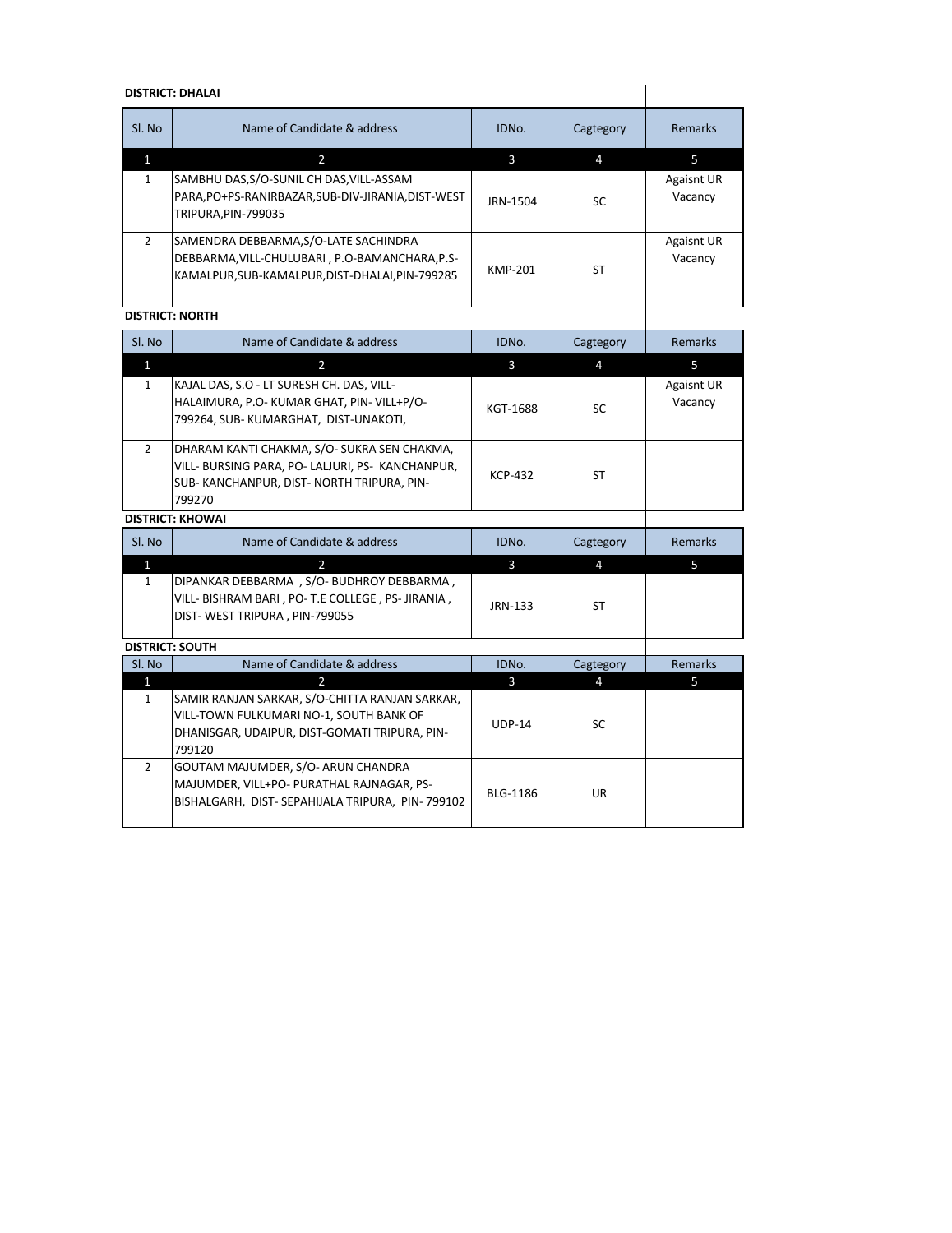# LIST OF CANDIDATES SELECTED FOR THE POST OF TESHILDER WITH DISTRICT WISE **POSTING**

| <b>DIST:-DHALAI</b> |                                                                                                                                                      |                |           |                           |
|---------------------|------------------------------------------------------------------------------------------------------------------------------------------------------|----------------|-----------|---------------------------|
| Sl. No              | Name of Candidate & address                                                                                                                          | ID.No.         | Cagtegory | Remarks                   |
| $\mathbf{1}$        | $\mathbf{3}$                                                                                                                                         | $\mathbf{3}$   | 4         | 5                         |
| $\mathbf{1}$        | RATISH NAMASUDRA, S/O-LATE. HRIDAY<br>NAMASUDRA, VILL-MOHANPUR, P.O+P.S-<br>KAMALPUR, SUB-KAMALPUR, DIST-DHALAI, PIN-<br>799285                      | KMP-1538       | SC        |                           |
| $\overline{2}$      | SABITA DAS, D/O-LT. MATILAL DAS, VILL-<br>HOSPITAL PARA, PO-MANUGHAT, PS-<br>MANUGHAT, SUB-DIV-LONGTHARI, DIST-DHALAI<br>TRIPURA, PIN-799275         | LTV-701        | SC        |                           |
| $\mathbf{3}$        | DEBU DAS, S.O - KAMAL PADA DAS, VILL-<br>KALKATA (82 MILES), P.O- KANCHANCHEERA,,<br>PIN-799266, SUB-LONGTHARAI VALLEY, DIST-<br>DHALAI,             | LTV-321        | SC        |                           |
| 4                   | NINTU SARKAR, S/O- SUBHASH SARKAR, VILL-<br>BASUDEB PARA, PO- KULAI BAZAR, PS-<br>AMBASSA, SUB- AMBASSA, DIST. DHALAI, PIN-<br>799204                | ABS-478        | SC        |                           |
| 5                   | SUPRIYA RANJAN DAS, S/O-SUBAL CHANDRA<br>DAS, VILL+PO-TARANINAGAR, SUB-DIV-<br>KUMARGHAT, DIST-UNAKOTI TRIPURA, PIN-<br>799278                       | <b>KGT-247</b> | <b>SC</b> |                           |
| 6                   | LITON DAS, S.O - LT LALCHAND DAS, VILL- UJAN<br>DUDHPUR, P.O- UJAN DUDHPUR, P.S- KUMAR<br>GHAT, PIN- 799288, SUB-KUMARGHAT, DIST-<br>UNAKOTI,        | KGT-1659       | SC        |                           |
| 7                   | ASHOKA DAS, W/O- BISWANARH DEB, VILL-<br>GOVINDA PUR, PO+PS- KAILASHAHR, DIST -<br>UNAKOTI TRIPURA, PIN-799281                                       | KLS-1749       | SC        |                           |
| 8                   | MANNA LAL DAS, S/O-DIPAKENDU KUMAR<br>DAS, VILL+P.O-SRIRAMPUR, P.S-<br>KAILASHAHAR, SUB-KAILASHAHAR, DIST-<br>UNAKOTI, PIN-799277                    | KLS-1136       | <b>SC</b> |                           |
| 9                   | KRANUBAI MOG, D/O- RAERU MOG, VILL- LAL<br>CHARI, PO- KULAI BAZAR, DIST- DHALAI, PIN-<br>799204                                                      | ABS-187        | <b>ST</b> |                           |
| 10                  | AJIT MOLSOM, S.O - NANDAMOY MOLSOM,<br>VILL- KULAI GHANTA CHARA, P.O- KULAI BAZAR,<br>P.S- AMBASSA, PIN-799204, SUB-AMBASSA,<br>DIST-DHALAI,         | ABS-314        | ST(PH)    | <b>Against ST Vacancy</b> |
| 11                  | CHAN BASHI REANG, S/O- CHAITANYA REANG,<br>VILL- MASHURAI PARA, PO- KAMALA CHARA, PS-<br>AMBASSA, DIST- DHALAI TRIPURA, PIN-799289                   | ABS-72         | ST        |                           |
| 12                  | SUBIKA TRIPURA, D.O - LT JIBAN JYOTI<br>TRIPURA, VILL- DAISHYARAM CHAWDARY PARA,<br>P.O- DALAPATI, P.S- GANDACHARA, SUB-<br>GANDACHARA, DIST-DHALAI, | <b>GNC-398</b> | ST        |                           |
| 13                  | RAMENDRA REANGB, S.O - DHANANJOY<br>REANGH, VILL-SONAIYA REANG PARA, P.O-<br>BAMAN CAHRA, P.S- KAMALPUR, PIN-799286.                                 | KMP-994        | ST        |                           |

|    | ISUB-KAMALPUR. DIST-DHALAI.               |          |  |
|----|-------------------------------------------|----------|--|
| 14 | INEI JONG THANG HALAM, S.O - SUM TIN TIEN |          |  |
|    | HALAM, VILL-JAMTHUM, P.O-JAMTHUM, P.S-    | KMP-1212 |  |
|    | IKACHU CHARA, SUB-KAMALPUR, DIST-DHALAI,  |          |  |
|    | PIN-799286,                               |          |  |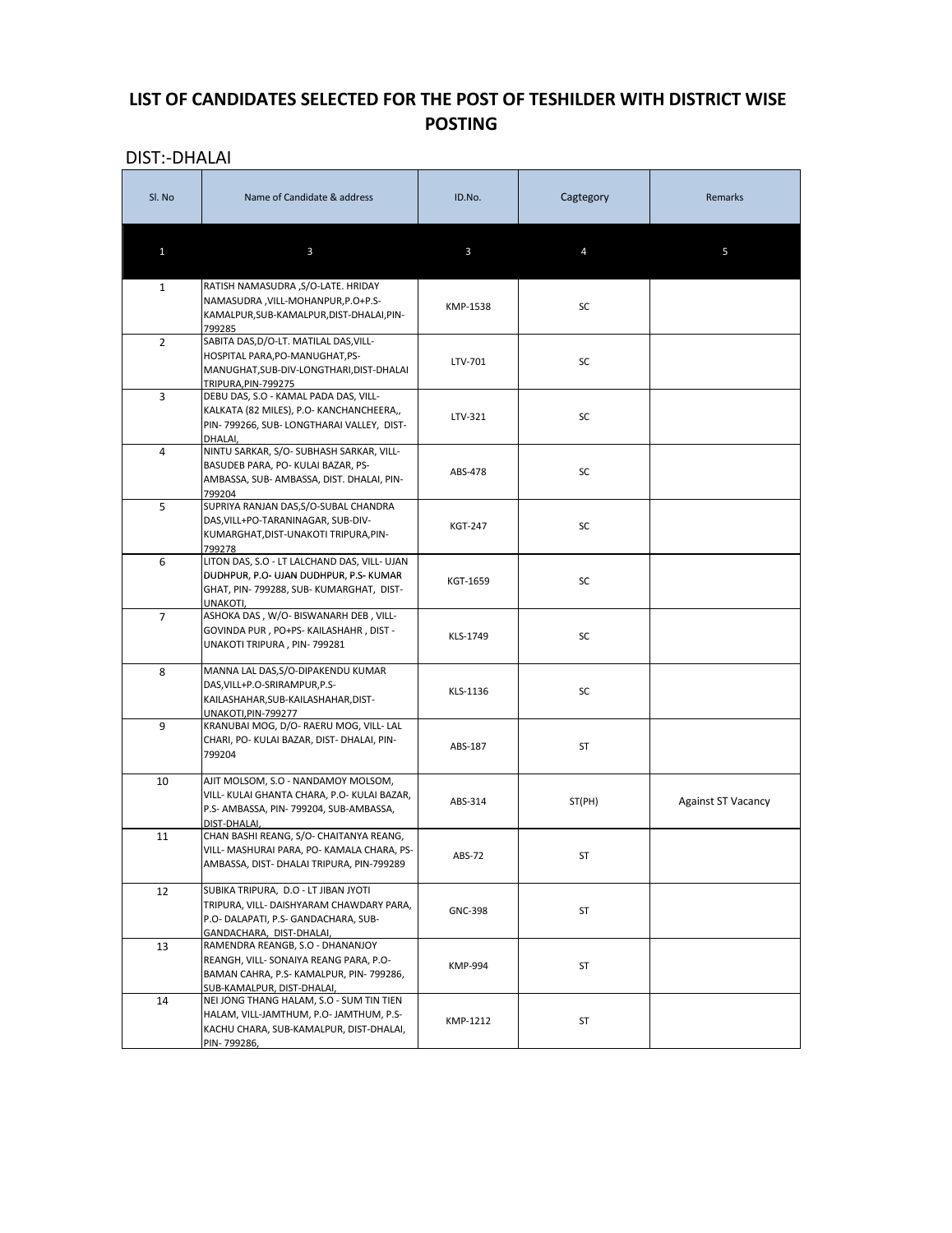| 15 | DENGIRTING HALAM, D.O - LT NATOKTIAN<br>HALAM, VILL+P/O- JAMTHUM, P.S- KAMALPUR,<br>SUB-KAMALPUR, DIST-DHALAI, PIN- 799286,                           | <b>KMP-836</b> | ST        |                           |
|----|-------------------------------------------------------------------------------------------------------------------------------------------------------|----------------|-----------|---------------------------|
| 16 | RUDRA JOY REANG, S/O-BIMAN JOY REANG,                                                                                                                 |                |           |                           |
|    | VILL+PO-LALCHERRA, PS-CHAILENGTA, DIST-<br>DHALAI TRIPURA, PIN-799273                                                                                 | LTV-867        | ST        |                           |
| 17 | SUMEN TRIPURA, S/O-KUMLI JOY TRIPURA, VILL-<br>82 MILES NALKATA, P.O-KANCHANCHERRA, P.S-<br>MNAU, SUB-LONGTHARAI VALLEY, DIST-<br>DHALAI, PIN-799273  | LTV-91         | ST        |                           |
| 18 | BHARAT TRIPURA, S.O - BIDHAN CH. TRIPURA,,<br>VILL- KITING PURNA PARA, P.O+P.S- DHUMA<br>CHERRA, SUB-LONGTHARAI VALLEY, DIST-<br>DHALAI,              | LTV-302        | ST        |                           |
| 19 | AMAR RANI HALAM, D/O- LT. LALSUIGIR<br>HALAM, VILL & PO - JANTHUM, PS- KACHU<br>CHARA, , SUB- KAMALPUR, DIST- DHALAI, PIN-<br>799286                  | <b>KMP-737</b> | ST        |                           |
| 20 | JASMI CHAKMA, , SUNATI RANJAN CHAKMA,<br>VILL+P/O- SHIB BARI PIN- 799275, SUB-<br>LONGTHARAI VALLEY, DIST-DHALAI,                                     | LTV-791        | ST        |                           |
| 21 | DEBABRATA NATH, S/O-LT. SRIKUMAR NATH,<br>VILL & PO & PS- KAMALPUR, SUB- KAMALPUR,<br>DIST-DHALAI, PIN-799285                                         | KMP-1574       | UR        |                           |
| 22 | KAKALI SHARMA, W/O- LT. ASHIT SHARMA, VILL-<br>THAKURPALLY (KULAI), PO- KULAI BAZAR, PS-<br>AMBASSA, DIST- DHALAI TRIPURA, PIN-799204                 | ABS-82         | UR        |                           |
| 23 | DILIP DEBNATH, S/O-LATE. MAHIM CHANDRA<br>DEBNATH, VILL-LALCHARI, P.O-SINGIBIL, P.S-<br>KAMALPUR, SUB-KAMALPUR, DIST-DHALAI, PIN-<br>799285           | <b>KMP-521</b> | <b>UR</b> |                           |
| 24 | AMAL KR BASU, S/O-LT. GOPAL CH BASU, VILL-<br>NIRMAL BASU PARA, PO-SARMA, PS-<br>GANDACHARA, SUB-DIV-GANDACHARA, DIST-<br>DHALAI TRIPLIRA PIN-799284  | <b>GNC-446</b> | <b>UR</b> |                           |
| 25 | PARTHA DEBANTH, S/O-JAGABANDHU<br>DEBNATH, VILL+PO+PS-SALEMA, SUB-DIV-<br>KAMALPUR, DIST-DHALAI TRIPURA, PIN-799278                                   | KMP-31         | UR        |                           |
| 26 | NIHAR DEB, S/O- NIRMAL KANTI DEB, VILL-<br>WEST MANIKBHANDER, PO- MANIK BHANDER,<br>DIST- DHALAI TRIPURA, PIN-799287                                  | <b>KMP-334</b> | UR        |                           |
| 27 | PRASENJIT BARUA, S/O- PARITOSH BARUA, VILL-<br>DURGAPUR, PO-SAIMA, PS-GANDA CHARA,<br>DIST- DHALAI TRIPURA, PIN-799284                                | <b>GNC-224</b> | UR        |                           |
| 28 | DEBASHISH BAIRAGI , S/O-KRISHNA MOHAN<br>BAIRAGI, VILL-HARIPUR, P.O-SARMA, P.S-<br>GANDACHARA, SUB-GANDACHARA, DIST-<br>DHALAI, PIN-799284            | GNC-176        | UR        |                           |
| 29 | BIKRAM KUMAR DEB, S/O-BIJAN KUMAR<br>DEB, VILL+PO-AVANGA, PS-SALEMA, SUB-DIV-<br>KAMALPUR, DIST-DHALAI TRIPURA, PIN-799286                            | KMP-1887       | UR        |                           |
| 30 | SUPRIYA BHATTACHARJEE, D\O:- PRADIP<br>BHATTACHARJEE, VILL:- BARABIL, PO:-<br>SINGHICHERRA, PS:- KHOWAI, DIST:- KHOWAI<br><b>TRIPURA, PIN:-799201</b> | KHW-491        | <b>UR</b> |                           |
| 31 | DIPANKAR SARKAR, S/O- LT. SUBAL CH. SARKAR,<br>VILL & PO- KARAI LONG, PS- TELIAMURA, SUB-<br>TELIAMURA, DIST-KHOWAI, PIN-                             | <b>TLM-900</b> | UR        |                           |
| 32 | FULENDRA TRIPURA, S/O-JANEDHAN TRIPURA,<br>VILL-WEST KARAM CHERRA, PO-<br>KARAMCHERRA, DIST-DHALAI TRIPURA,                                           | LTV-35         | ST        | <b>Against UR vacancy</b> |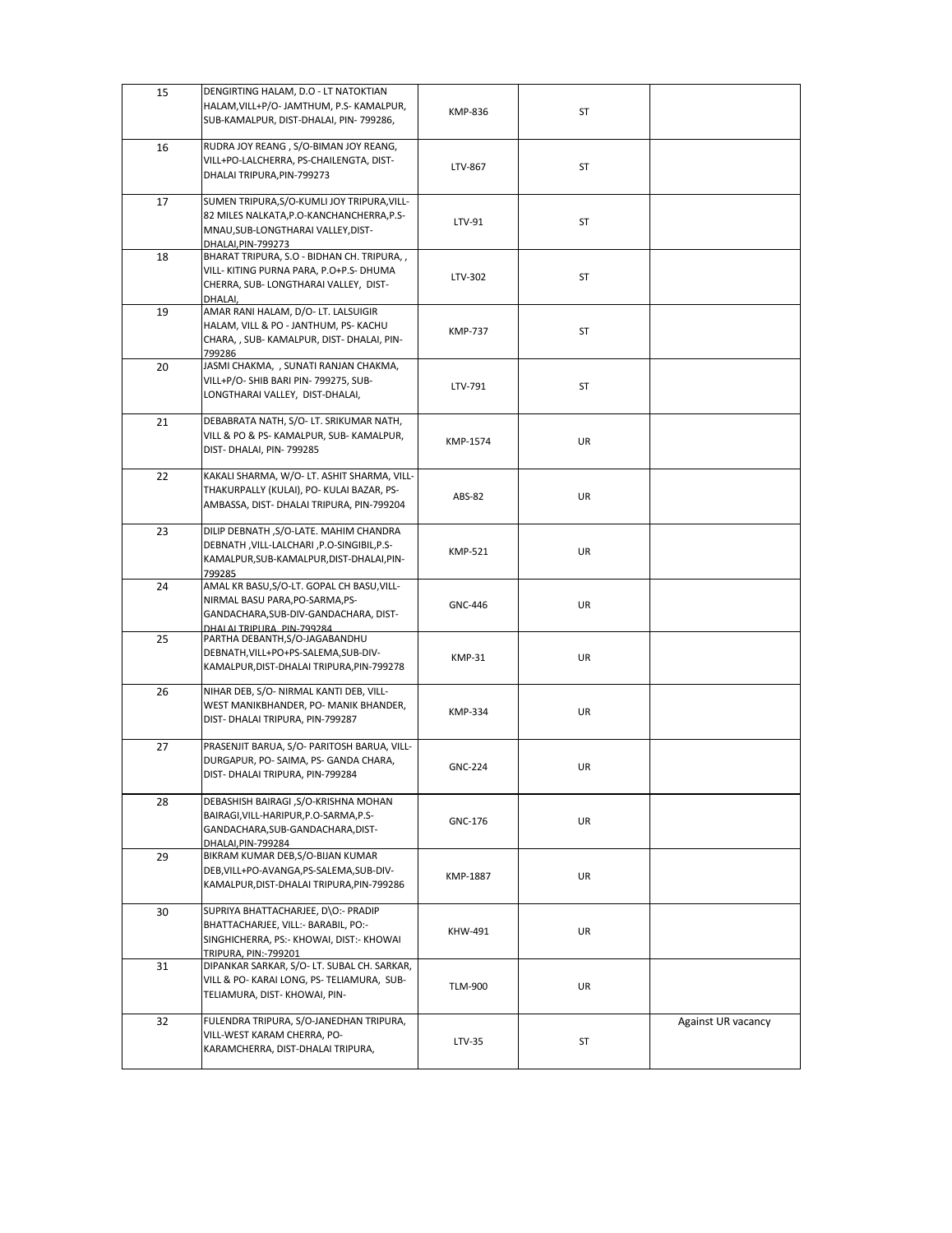| 33 | NABIN MARAK, S/O-NAGENDRA MARAK, VILL-<br>LALCHARI, P.O-AMBASSA KP COLONY, P.S-<br>AMBASSA, SUB-AMBASSA, DIST-DHALAI, PIN-<br>799289        | ABS-701  | <b>ST</b> | Against UR vacancy |
|----|---------------------------------------------------------------------------------------------------------------------------------------------|----------|-----------|--------------------|
| 34 | KABITA DAS(SHIL),/O-ASIM SHIL, VILL+PO-<br>CHEBRI, SUB-DIV-KHOWAI, DIST-KHOWAI<br>TRIPURA, PIN-799207                                       | KHW-1266 | <b>SC</b> | Against UR vacancy |
| 35 | BISHNU NAMA, S.O - SUBODH NAMA, VILL-<br>ASHRAM PALLY, P.O- KUMAR GHAT, P.S-<br> KUMAR GHAT, PIN- 799264, SUB- KUMARGHAT,<br>IDIST-UNAKOTI. | KGT-140  | <b>SC</b> | Against UR vacancy |
| 36 | RAMESH MALAKAR, S/O-RAKESH MALAKAR, VILL-<br>NOAGOAN , P.O+P.S-KAMALPUR, SUB-<br>KAMALPUR,DIST-DHALAI,PIN-799285                            | KMP-1803 | <b>SC</b> | Against UR vacancy |

# DIST:-GOMATI

| Sl. No         | Name of Candidate & address                                                                                                                           | ID.No.          | Cagtegory           | <b>Remarks</b> |
|----------------|-------------------------------------------------------------------------------------------------------------------------------------------------------|-----------------|---------------------|----------------|
| 1              | $\mathbf{3}$                                                                                                                                          | 3               | $\overline{4}$      | 5              |
| $\mathbf{1}$   | SOMA DAS, W/O- SUMAN DAS, VILL- TOWN<br>SANKAR PALLI, PO- AMARPUR, PS- BIRGANJ, SUB-<br>AMARPUR, DIST- GOMATI, PIN-799101                             | AMP-762         | SC                  |                |
| $2^{\circ}$    | TAPAN DAS, S.O-RAI MOHAN DAS, VILL-<br>DHAKAIYA PARA, P.O.-AMARPUR, AMARPUR,<br><b>DIST-GOMATI</b>                                                    | AMP-1053        | SC                  |                |
| $\overline{3}$ | SHILA DAS, (DEB), W/O- BABUL DEB, VILL & PO<br>& PS-OMPI NAGAR, SUB-AMARPUR, DIST-<br>GOMATI, PIN-799108                                              | AMP-142         | <b>SC</b>           |                |
| $\overline{4}$ | MALAY KANTI DAS, S/O:- SATYA RANJAN DAS,<br>VILL+PO:- RAJARBAG, SUB:- UDAIPUR, DIST:-<br>UDAI PUR GOMATI TRIPURA, PIN:-                               | <b>UDP-1224</b> | <b>SC</b>           |                |
| 5              | ACHINTYA DAS, S/O- LT. MANIK CHANDRA DAS,<br>VILL-TOWN FULKUMARI, PO-R.K PUR, DIST-<br>GOMATI TRIPURA, PIN-799120                                     | <b>UDP-2822</b> | SC                  |                |
| 6              | MANIK DAS, S/O-LATE. HARIPADA DAS, VILL-<br>OFFICE TILLA, P.O-KHOWAI, P.S-KHOWAI, SUB-<br>KHOWAI, DIST-KHOWAI, PIN-799202                             | KHW-2246        | <b>SC</b>           |                |
| $\overline{7}$ | DINESH SARKAR, S/O-LT CHANDRA KUMAR<br>SARKAR, VILL+PO+PS-KALYANPUR, DIST-<br>KHOWAI TRIPURA, PIN-799203                                              | <b>TLM-314</b>  | SC (Ex. Serviceman) |                |
| 8              | MAUSUMI SANGMA, D.O-BISIN RANJAN<br>SANGMA, VILL-KALABON, P.O.-KALABON (VIA<br>GARJEE), UDAIPUR, DIST-GOMATI                                          | <b>UDP-2117</b> | ST                  |                |
| $\overline{9}$ | FANCY JAMATIA, S/O-LT. BARASA HARI<br>JAMATIA, VILL-TENTUI BARI, PO-CHECHUA<br>BAZAR,, DIST-GOMATI TRIPURA, PIN-799101                                | AMP-20          | ST                  |                |
| 10             | RATNA MANI TRIPURA, S/O-SADHYA MANI<br>TRIPURA, VILL-RANGACHARA, P.O-JATAN BARI<br>,P.S-NUTAN BAZAR ,SUB-KARBOOK, DIST-<br>GOMATI TRIPURA, PIN-799104 | <b>KBK-414</b>  | ST                  |                |
| 11             | TULANJOY REANG, S/O:- PUSHPA RATAN<br>REANG, VILL:- NABAJOY PARA, PO+PS:-<br>KARBOOK, DIST:- KARBOOK GOMATI TRIPURA,<br>PIN:- 799104                  | <b>KBK-478</b>  | ST                  |                |
| 12             | TRIPURA MANIK JAMATIA, S/O- JAGAT MOHAN<br>JAMATIA, VILL-TWIRUPA BARI, PO+PS-KILLA<br>BAZAR, UDAIPUR, DIST - GOMATI, PIN-799114                       | <b>UDP-957</b>  | <b>ST</b>           |                |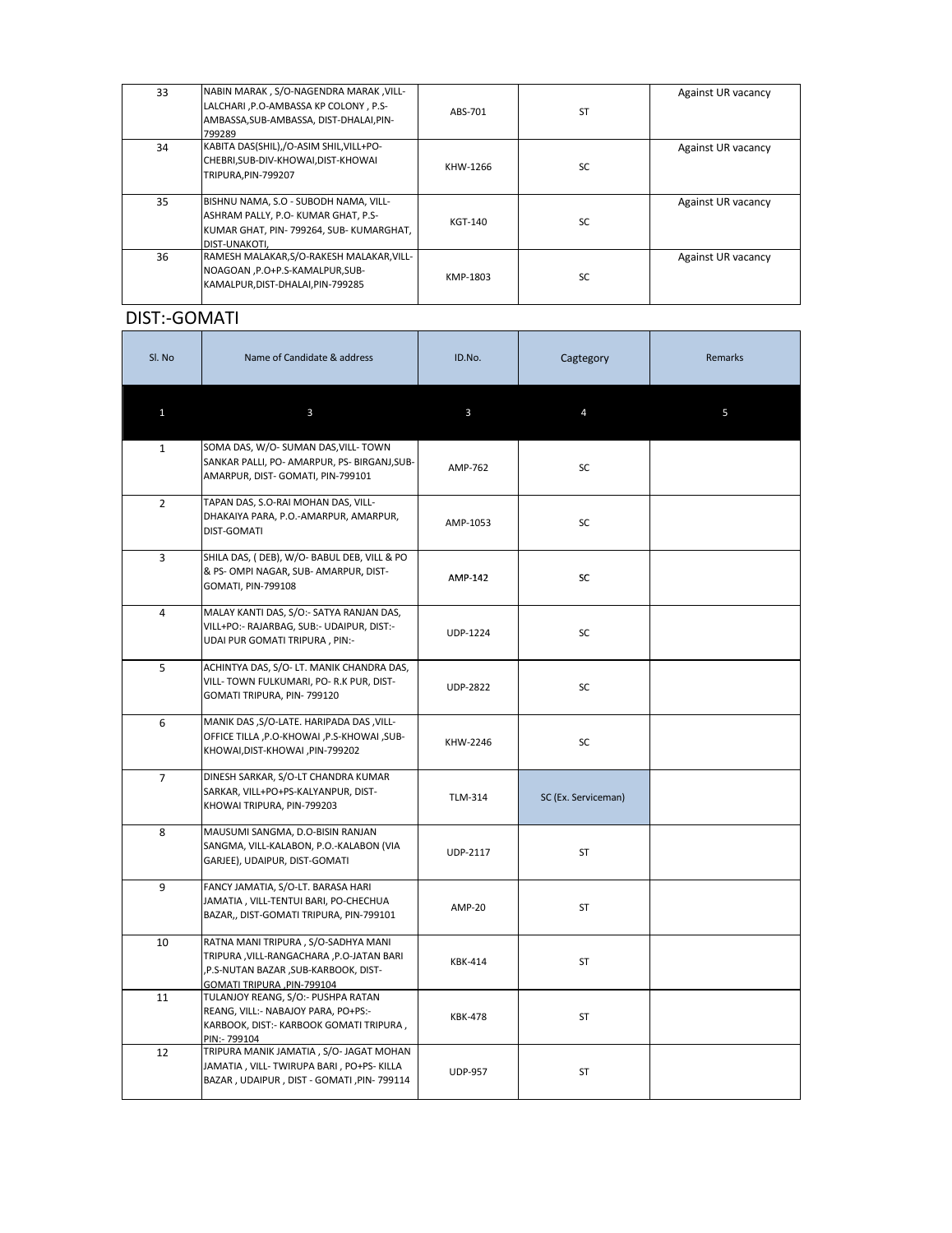| 13 | JOHAN JAMATIA, S/O- SURJA HARI JAMATIA,<br>VILL- DULUMA, PO- MALBASA, PS- BIRGANJ,                                                                              |                 |           |                           |
|----|-----------------------------------------------------------------------------------------------------------------------------------------------------------------|-----------------|-----------|---------------------------|
|    | AMARPUR, DIST - GOMATI, PIN-799101                                                                                                                              | AMP-203         | <b>ST</b> |                           |
| 14 | JAMES JAMATIA, S.O- ANIL CHANDRA JAMATIA,<br>VILL+P.O-SHILGHOTI, P.S-KAKRABAN, PIN-<br>799105                                                                   | <b>UDP-271</b>  | <b>ST</b> |                           |
| 15 | BISWAJIT SAHA, S/O-LT. AMULYA MOHAN<br>SAHA, VILL+PO-KHILPARA, UDAIPUR, DIST-<br>GOMATI TRIPURA, PIN-799114                                                     | UDP-1129        | <b>UR</b> |                           |
| 16 | PARTHA BHATTACHARYA, S/O-LT. HARADHAN<br>BHATTACHARYA, VILL-MADHYA PARA, PO- R K<br>PUR, DIST-GOMATI TRIPURA, PIN-799120                                        | UDP-1134        | <b>UR</b> |                           |
| 17 | TAPAS BHATTACHARJEE, S.O-JISHUTOSH<br>BHATTACHARJEE, VILL-KOYLAR MAATH (NEAR<br>VEHICLE OFFICE), P.O.-R.K. PUR, UDAIPUR, DIST-<br><b>GOMATI</b>                 | <b>UDP-2870</b> | UR        |                           |
| 18 | MAINAK SAHA, S/O- LT. MANIK SAHA, VILL-<br>SHIB BARI ROAD, PO- R.K PUR, DIST- GOMATI<br><b>TRIPURA, PIN-799120</b>                                              | <b>UDP-2838</b> | UR        |                           |
| 19 | SAIKAT ROY, S.O-RANENDRA BINODE ROY, VILL-<br>GIRIDHARI PALLI NEAR HARIANANDA GIRL'S<br>H.S. SCHOOL, P.O.-R.K. PUR, UDAIPUR, DIST-<br><b>GOMATI, PIN-799120</b> | <b>UDP-555</b>  | UR        |                           |
| 20 | AMRITA BHOWMIK, S/O:- KANU BHOWMIK,<br>VILL+PO:- MURA PARA, DIST:- UDAI PUR<br>GOMATI TRIPURA, PIN:- 799013                                                     | <b>UDP-493</b>  | UR        |                           |
| 21 | MUKTA CHAKRABORTY, W/O- SRI MANIK<br>MACHARJEE, VILL- CHANDI PARA, PO-<br>AMARPUR, PS- BIRGANJ, SUB- AMARPUR, DIST-<br>GOMATI,                                  | AMP-117         | <b>UR</b> |                           |
| 22 | KARTIK KAHAR , S/O-LATE, DUALAL<br>KAHAR, VILL+P.O-NORTH MAHARANI, SUB-<br>UDAIPUR, DIST - GOMATI TRIPURA, PIN-799116                                           | <b>UDP-2233</b> | SC        | <b>Against UR Vacancy</b> |
| 23 | SUJAN DAS, S/O-SUSHANTA DAS, VILL-BHOGJUR,<br>P.S-LEFUNGA, P.O-BAMUTIA, SUB-MOHANPUR<br>DIST-WEST TRIPURA, PIN-799211,                                          | MNP-1601        | SC        | <b>Against UR Vacancy</b> |
| 24 | RAKHI DEBNATH ,D/O-KRISHNA GOPAL<br>DEBNATH, VILL-PURBA DHAJANAGAR, P.O-<br>GOKUL PUR, SUB-UDAIPUR, DIST-GOMATI<br>TRIPURA, PIN-799114                          | <b>UDP-2234</b> | <b>UR</b> |                           |
| 25 | DHANYA LIAN HRANGKHAWL, S.O-INDRA<br>KUMAR HRANGKHAWL, VILL-DEBTHANG PARA,<br>P.O.-N.K.R. PARA, P.S.-TELIAMURA, DIST-<br>KHOWAI, PIN-799205                     | TLM-1909        | ST        | <b>Against UR Vacancy</b> |
| 26 | PANKAJ SARKAR, S/O- LT DURGA PRASASD<br>SARKAR, VILL- CHATARIYA, P.O- RK PUR, DIST-<br>GOMATI, PIN- 799114                                                      | UDP-1092        | SC        | <b>Against UR Vacancy</b> |
| 27 | PRAFULLA REANG, S/O-MUKTA RAM REANG, VILL-<br>NABAJOY PARA, PO+PS-KARBOOK, SUB-DIV-<br>KARBOOK, DIST-GOMATI TRIPURA, PIN-799104                                 | <b>KBK-326</b>  | <b>ST</b> | <b>Against UR Vacancy</b> |
| 28 | BISWAJIT GHOSH, S/O-ANUDEB GHOSH. VILL-<br>EAST DHAJANAGAR, PO-GOKULPUR, DIST-<br>GOMATI TRIPURA, PIN-799114                                                    | <b>UDP-635</b>  | UR        |                           |
| 29 | TANUSREE DAS, D/O- LT. RAMESH CH. DAS, VILL<br>& PO- GANGA CHARA, PS- KAKRABAN SUB-<br>UDAIPUR, DIST-GOMATI, TRIPURA, PIN- 799125                               | UDP-1002        | SC        | <b>Against UR Vacancy</b> |
| 30 | GOPAL DEBNATH, S/O-BIRALAL DEBNATH, VILL-<br>MAHARANIPUR, PO-CHAKMAGHAT, PS-<br>TELIAMURA, SUB-DIV-TELIAMURA, DIST-KHOWAI<br>TRIPURA, PIN-799203                | <b>TLM-124</b>  | <b>UR</b> |                           |
|    | DIST:-SEPAHIJALA                                                                                                                                                |                 |           |                           |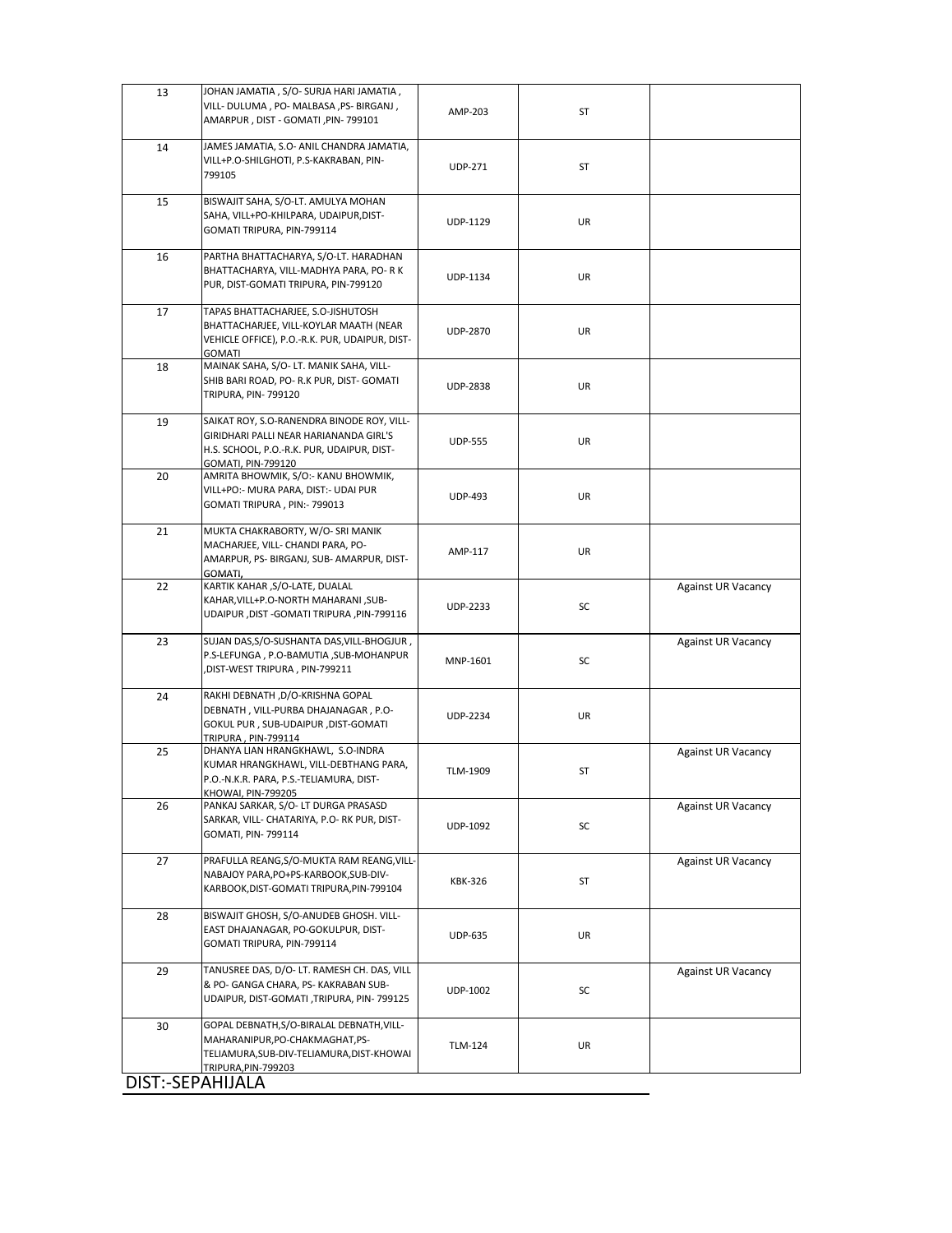| Sl. No         | Name of Candidate & address                                                                                                                              | ID.No.          | Cagtegory | Remarks                   |
|----------------|----------------------------------------------------------------------------------------------------------------------------------------------------------|-----------------|-----------|---------------------------|
| $\mathbf{1}$   | $\mathbf{3}$                                                                                                                                             | 3               |           | 5                         |
| $\mathbf{1}$   | THAKURCHAN DAS, C/O- SWAPAN DAS, VILL+PO-<br>GAKULNAGAR, PS- BISHALGARH, SEPAHIJALA<br><b>TRIPURA, PIN-799102</b>                                        | <b>BLG-1803</b> | SC (PH)   | <b>Against SC Vacancy</b> |
| $\overline{2}$ | SANKAR BARMAN, S/O. NARAYAN BARMAN,<br>VILL. MELAGHAR PAUL PARA, P.O. MELAGHAR,<br>P.S. MELAGHAR, DIST. SEPAHIJALA, TRIPURA -<br>799115                  | SNM-1224        | SC        |                           |
| 3              | HIMANGSHU RANJAN DAS, S.O-HARENDRA<br>CHANDRA DAS, VILL-CHAR GANKI, P.O-KHOWAI<br>COURT, P.S.-KHOWAI, DIST-KHOWAI                                        | KHW-2370        | SC        |                           |
| 4              | RITA DEBBARMA, D/O- LT. BISHNU DEBBARMA,<br>VILL- JANGALIA PARA, PO+PS- BISHRAMGANJ,<br>DIST- SEPAHIJALA TRIPURA, PIN-799103                             | <b>BLG-1526</b> | ST        |                           |
| 5              | AMRIT TRIPURA, S/O-SHAMBHU KUMAR<br>TRIPURA, VILL-RAMPADA PARA, PO-TAXA PARA,<br>DIST-SEPAHIJALA, PIN-799115                                             | SNM-464         | ST        |                           |
| 6              | LALRAMZAUVA MOLSOM, S.O-BINDAKORTA<br>MOLSOM, VILL-THELAKUNG, P.O.-THELAKUNG,<br>P.S.-TAKARJALA, JAMPUIJALA, DIST-<br><b>SEPAHIJALA</b>                  | JMP-254         | ST        |                           |
| $\overline{7}$ | ARUN DEBBARMA, S/O-RAMANI DEBBARMA,<br>VILL- BHAKTA THAKUR PARA, PS- TAKARJALA,<br>PO- GOLAGHATI, DIST- SEPAHIJALA TRIPURA,<br>PIN-799102                | JMP-173         | ST        |                           |
| 8              | LUSHI DEBBARMA ,S/O-LATE. SUMAN<br>DEBBARMA, VILL-PUSKABARI, P.O+P.S-<br>BISHRAMGANJ, SUB-BISHALGARH, DIST-<br>SEPAHIJALA, PIN-799103                    | <b>BLG-267</b>  | ST        |                           |
| 9              | KISHORE RANJAN NOATIA, S/O. UDAY SINGH<br>NOATIA, VILL. + P.O. NORTH TAIBANDAL, P.S.<br>MELAGHAR, DIST. SONAMURA, SEPAHIJALA,<br><b>TRIPURA - 799105</b> | SNM-214         | ST        |                           |
| 10             | ABU JAFAR, S/O. LT. AMIN ALI, VILL.<br>INDIRANAGAR P.O. + P.S. MELAGHAR, DIST.<br>SEPAHIJALA, TRIPURA - 799115                                           | SNM-225         | <b>UR</b> |                           |
| 11             | BHASKAR ACHARJYA, S/O-SANKAR ACHARJYA,<br>VILL-MELAGHAR HOSPITAL ROAD, (BACK SIDE<br>OF VIVEKANANDA CLUB), PO-MELAGHAR, DIST-<br>SEPAHIJALA,             | SNM-2190        | UR        |                           |
| 12             | TUTAN SAHA, S/O- NITYA HARI SAHA, VILL+PO-<br>BOXANAGAR, PS- KALAMCHOURA, DIST-<br>SEPAHIJALA TRIPURA, PIN-799102                                        | SNM-512         | UR        |                           |
| 13             | MD. HIRAN MIAH, C/O-MD. FUL MIAH, VILL-<br>RATAN NAGAR, PO- K.K. NAGAR, PS-<br>BISHALGARH, SEPAHIJALA TRIPURA, PIN-<br>799102                            | <b>BLG-912</b>  | UR        |                           |
| 14             | REKHA KHATUN, W/O-BAHADUR ALAM<br>,VILL+P.O-NO2 CHANDRA NAGAR, P.S-<br>BISHALGARH, SUB-BISHALGARH, DIST-<br>SEPAHIJALA, PIN-799102                       | <b>BLG-641</b>  | <b>UR</b> |                           |
| 15             | SUMAN MIAH, S/O-NAJU MIAH, VILL-GHANIA<br>MARA, P.O-N.C NAGAR , P.S-BISHALGARH, DIST-<br>SEPAHIJALA .PIN-799102                                          | <b>BLG-1299</b> | UR        |                           |
| 16             | NARAYAN CHANDRA SIL, S/O- SANTOSH CH SIL,<br>VILL- EAST NALCHAR, P.O- NALCHAR, DIST-<br>SEPAHIJALA, PIN-799115                                           | SNM-1979        | UR        |                           |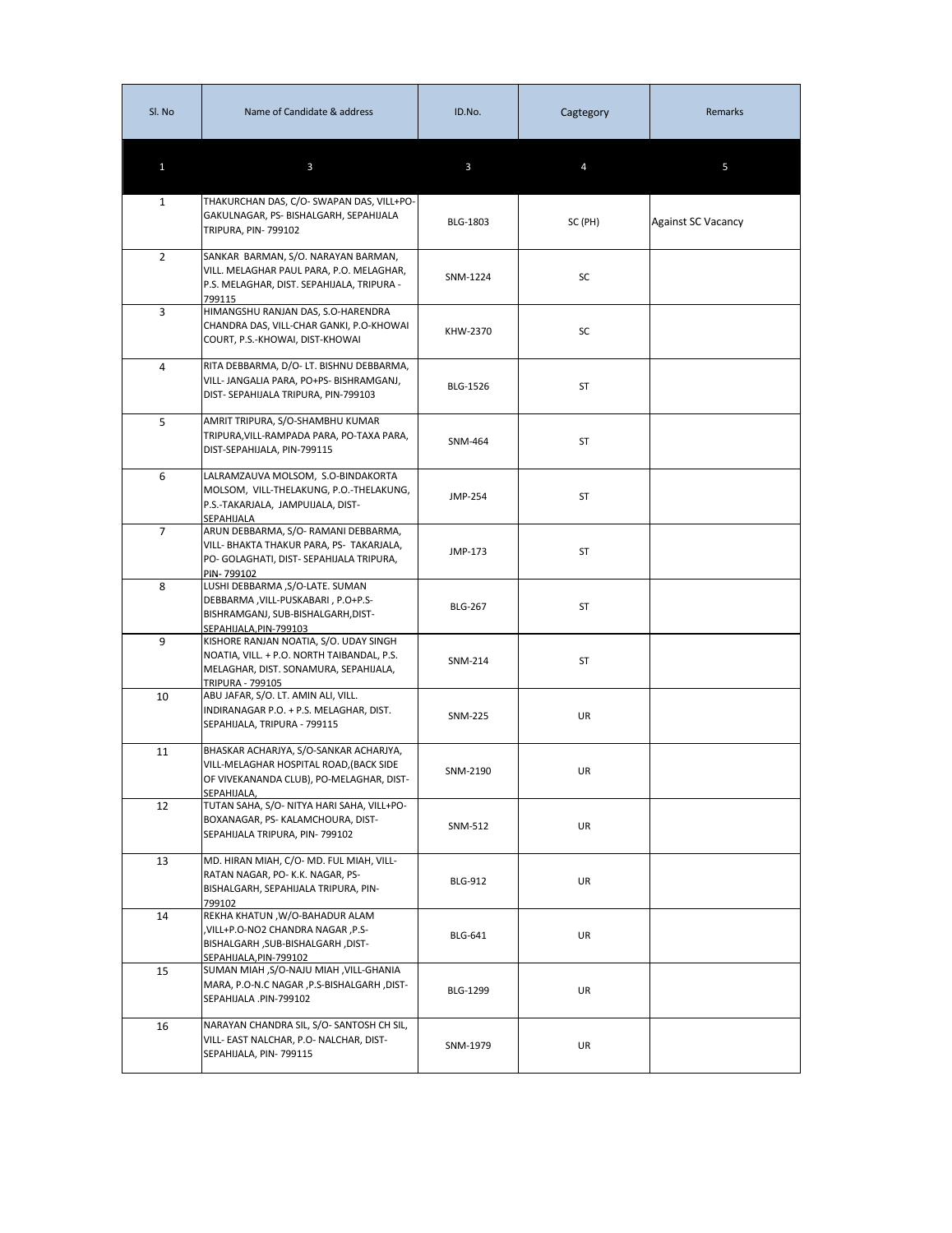| 17 | DIPTANU CHAKRABORTY, S/O- SUBAL<br>CHAKRABORTY, VILL- THAKURMURA,<br>PO+PS+SUB-SONAMURA, DIST-SEPAHIJALA,<br>799181                                       | SNM-690        | <b>UR</b> |                           |
|----|-----------------------------------------------------------------------------------------------------------------------------------------------------------|----------------|-----------|---------------------------|
| 18 | JAHIRUL ISLAM, S/O. HABIL MIAH, VILL. N.C.<br>NAGAR, P.O. DURGA PUR, P.S. SONAMURA,<br>DIST. SEPAHIJALA, TRIPURA - 799131                                 | SNM-1228       | <b>UR</b> |                           |
| 19 | ANJANA DEBBARMA, W/O-SUKANTA<br>DEBBARMA, VILL+P.O-BRAHMACHARRA, P.S-<br>TELIAMURA, SUB-TELIAMURA, DIST-KHOWAI,                                           | <b>TLM-351</b> | <b>ST</b> | <b>Against UR Vacancy</b> |
| 20 | ANUPAM ,DAS,S/O-AMARENDRA DAS, VILL-<br>BARTILA, BANKUMARI, JOGENDRANAGAR, SUB-<br>DIV-SADAR, DIST-WEST TRIPURA, PIN-799004                               | SDR-5111       | SC        | <b>Against UR Vacancy</b> |
| 21 | TINKU DAS, S/O-BADAL DAS, VILL-SOUTH<br>ANANDA NAGAR , P.O-S.K PARA , P.S-SRINAGAR,<br>SUB-SADAR, DIST-TRIPURA WEST, PIN-799004                           | SDR-3835       | <b>SC</b> | <b>Against UR Vacancy</b> |
| 22 | ANAN DEBBERMA, C/O- SUNIL DEBBERMA, VILL-<br>BRAJENDRA COLONY, PO- SOUTH ANANDA<br>NAGAR, PS- SRINAGAR, SUB- JAMPUI JALA, DIST-<br>SEPAHEJALA, PIN-799130 | JMP-421        | <b>ST</b> | <b>Against UR Vacancy</b> |
| 23 | INDRAJIT SHIL, S.O - RANJIT KUMAR SHIL, VILL-<br>KARAILONG, P.O- KARAILONG, SUB-TELIAMURA<br>DIST-KHOWAI, PIN-799205                                      | TLM-1395       | UR (PH)   |                           |

# **DIST:-SOUTH**

| Sl. No         | Name of Candidate & address                                                                                                                 | ID.No.          | Cagtegory | <b>Remarks</b> |
|----------------|---------------------------------------------------------------------------------------------------------------------------------------------|-----------------|-----------|----------------|
| $\mathbf{1}$   | $\mathbf{3}$                                                                                                                                | $\mathbf{3}$    | 4         | 5              |
| $\mathbf{1}$   | MRITYUNJAY DAS , S/O-BINOY KRISHNA<br>DAS, VILL+P.O-LOWGONG, P.S- SANTIR BAZAR<br>,DIST-SOUTH TRIPURA ,PIN-799144                           | STB-941         | <b>SC</b> |                |
| $2^{\circ}$    | SAMIR SARKAR, S/O-SACHINDRA CH SARKAR,<br>VILL+P.O- RADHANAGAR, DIST- SOUTH<br><b>TRIPURA, PIN-799153</b>                                   | <b>BLN-595</b>  | SC        |                |
| $\mathbf{3}$   | TITAN DAS, S.O-ARUN CHANDRA DAS,<br>VILL+P.O+P.S-MANU BAZAR, SABROOM, PIN-<br>799143                                                        | SBM-594         | <b>SC</b> |                |
| 4              | SHYAMAL MALI, S/O-LATE. AMAR CHANDRA<br>MALI, VILL-NABIN PARA, P.O-SABROOM, P.S-<br>SABROOM, SUB-SABROOM, DIST-SOUTH<br>TRIPURA, PIN-799145 | SBM-1556        | SC        |                |
| 5              | PARIMAL CHANDRA DAS, S/O- LT. GOPAL CH<br>DAS, VILL+P.O- DEBIPUR, DIST- SOUTH TRIPURA,<br>PIN-799155                                        | <b>BLN-1619</b> | SC        |                |
| 6              | SRI SAMAR PAWARI, C/O- LT.RAMANI MOHAN<br>PATWARI, VILL & PO- EAST BAKAFA, PS- SANTIR<br>BAZAR, DIST-SOUTH TRIPURA, PIN- 799144             | STB-1057        | <b>SC</b> |                |
| $\overline{7}$ | SUNIL DAS, S/O- JAGADISH CH DAS, VILL-<br>SATMURA, P.O- SARASHIMA, DIST- SOUTH<br><b>TRIPURA, PIN-799155</b>                                | <b>BLN-776</b>  | <b>SC</b> |                |
| 8              | PRIYALAL REANG , S/O-BAIHYA JOY REANG, VILL-<br>SOUTH TAKMA , P.O-UTTAR TAKMA , P.S-SANTIR<br>BAZAR , DIST-SOUTH TRIPURA , PIN-799144       | STB-914         | <b>ST</b> |                |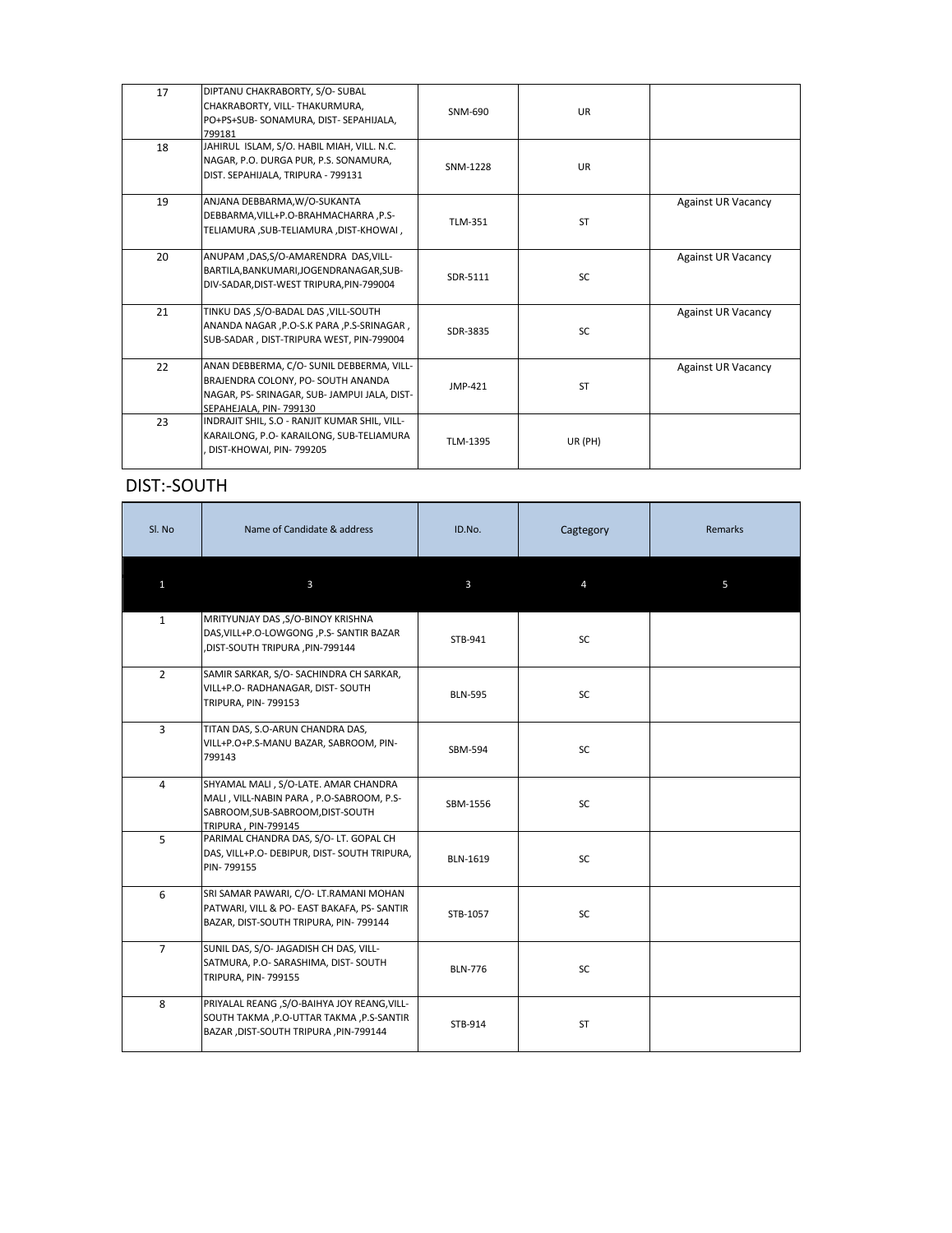| 9  | GOBINDA REANG, C/O- BIKARNA REANG, VILL-                                               |                 |           |                    |
|----|----------------------------------------------------------------------------------------|-----------------|-----------|--------------------|
|    | CHAKAKO BARI, PO- NORTH DEBI PUR, PS-                                                  | STB-952         | <b>ST</b> |                    |
|    | SANTIR BAZAR, SOUTH TRIPURA, PIN-799144                                                |                 |           |                    |
| 10 | KAPI DHAN TRIPURA , S/O- LATE SRI NANDA                                                |                 |           |                    |
|    | TRIPURA, VILL-HARBATALI, P.O-HARBATALI, P.S-                                           |                 |           |                    |
|    | SABROOM, DIST-SOUTH TRIPURA, PIPN-799145                                               | SBM-687         | <b>ST</b> |                    |
|    |                                                                                        |                 |           |                    |
| 11 | CHALA FRU MOG, S.O-MONGSATHAI MOG, VILL-                                               |                 |           |                    |
|    | EAST PILAK, P.O-DEBDARU, P.S-BAIKHORA, DIST-                                           | STB-1497        | <b>ST</b> |                    |
|    | SOUTH TRIPURA, PIN-799141                                                              |                 |           |                    |
| 12 | NIYON DEBBARMA, S/O-KHAGENDRA                                                          |                 |           |                    |
|    | DEBBARMA, VILL-BIRCHANDRA THAKURA PARA,                                                |                 |           |                    |
|    | PO-BARAMAIDAN, DIST-KHOWAI TRIPURA,                                                    | KHW-2554        | <b>ST</b> |                    |
|    |                                                                                        |                 |           |                    |
| 13 | KHULIL DEBBARMA, S/O-ANINDRA                                                           |                 |           |                    |
|    | DEBBARMA, VILL-DINADAYAL SARDAR PARA, PO-<br>GHILATALI BAZAR, PS-KALYANPUR, SUB-DIV-   | TLM-1092        | <b>ST</b> |                    |
|    | TELIAMURA, DIST-KHOWAI TRIPURA, PIN-799203                                             |                 |           |                    |
| 14 | DIPANKAR TRIPURA, S/O- UPANANDA TRIPURA,                                               |                 |           |                    |
|    | VILL- WEST PIPARIYA KHALA, P.O- ABHOYGANJ,                                             | <b>BLN-136</b>  | <b>ST</b> |                    |
|    | SUB DIV- BELONIA, DIST- SOUTH TRIPURA, PIN-                                            |                 |           |                    |
|    | 799155                                                                                 |                 |           |                    |
| 15 | BEAUTY BISWAS, W/O- SUKLAL BAIDYA, VILL-                                               | <b>BLN-1545</b> | UR        |                    |
|    | BAIDYA TILLA, PO-BELONIA, DIT-SOUTH                                                    |                 |           |                    |
|    | <b>TRIPURA, PIN-799155</b>                                                             |                 |           |                    |
| 16 | BIKRAM SARKAR, C/O- HARENDRA SARKAR, VILL                                              |                 |           |                    |
|    | & PO- BETAGA, PS-SANTIR BAZAR, DIST-SOUTH                                              |                 | UR        |                    |
|    | TRIPURA, PIN-799144                                                                    | <b>STB-238</b>  |           |                    |
|    |                                                                                        |                 |           |                    |
| 17 | BIKASH MAJUMDER, S/O- LT.RAJESWAR                                                      |                 |           | agianst UR vacancy |
|    | MAJUMDER, VILL- EAST KALABARIA, PO-<br>MAICHARA, PS- BELONIA, DIST- SOUTH              | <b>BLN-1939</b> | SC        |                    |
|    | TRIPURA, PIN-79155                                                                     |                 |           |                    |
| 18 | SANJOY MAJUMDER, S.O-LT BIMAL CH                                                       |                 |           |                    |
|    | MAJUMDER, VILL-NEW JAIL ROAD, P.O-                                                     | BLN-1366        | UR        |                    |
|    | BELONIA, PIN-799155                                                                    |                 |           |                    |
| 19 | SRIDAM DEBNATH, S/O- INDRESWAR DEBNATH,                                                |                 |           |                    |
|    | VILL+P.O- SBC NAGAR, DIST- SOUTH TRIPURA,                                              |                 |           |                    |
|    | PIN-799155                                                                             | <b>BLN-560</b>  | UR        |                    |
|    |                                                                                        |                 |           |                    |
| 20 | JAYANTA MAJUMDER , S/O-LATE. ANIL                                                      |                 |           |                    |
|    | CHANDRA MAJUMDER, VILL+P.O-KALASHI, SUB-                                               | STB-909         | UR        |                    |
|    | SANTIR BAZAR, DIST-SOUTH TRIPURA, PIN-                                                 |                 |           |                    |
| 21 | 799141<br>PRASENJIT DATTA, S/O- AMRITA KUMAR                                           |                 |           |                    |
|    | DATTA, VILL- VIDYA PITH TILLA, P.O- BELONIA,                                           |                 |           |                    |
|    | DIST-SOUTH TRIPURA, PIN-799155                                                         | <b>BLN-275</b>  | <b>UR</b> |                    |
|    |                                                                                        |                 |           |                    |
| 22 | KESHAB BISWAS, S/O-LATE PIJUSH KANTI                                                   |                 |           |                    |
|    | BISWAS, VILL+P.O-MADHAB NAGAR, DIV-                                                    | SBM-681         | <b>UR</b> |                    |
|    | SABROOM, SOUTH TRIPURA, P.O-MANU<br>BAZAR, PIN-799156                                  |                 |           |                    |
|    |                                                                                        |                 |           |                    |
| 23 | TITAN AICH, S/O- NARAYAN CHANDRA AICH,                                                 |                 |           |                    |
|    | VILL- LATHUATILLA, PO- BAIKHORA, PS- SANTIR                                            | STB-1543        | UR        |                    |
|    | BAZAR, DIST- SOUTH TRIPURA                                                             |                 |           |                    |
| 24 | NURER NABI MIAH, S/O- LT. SADEK MIAH, VILL-                                            |                 |           |                    |
|    | KRISHNANAGAR, PS-MANUBAZAR, DIST-                                                      | SBM-833         | UR        |                    |
|    | SOUTH TRIPURA, PIN-799143                                                              |                 |           |                    |
|    |                                                                                        |                 |           |                    |
| 25 | BIKASH HAZARI, S/O- NITYA GOPAL HAZARI,<br>VILL- BAROJ KOLONI, PO- BELONIA, PIN-799155 |                 |           |                    |
|    |                                                                                        | <b>BLN-1915</b> | <b>UR</b> |                    |
|    |                                                                                        |                 |           |                    |
| 26 | BIKASH BHOWMIK, C/O- PRIYA LAL BHOWMIK,                                                |                 |           |                    |
|    | VILL- EAST HARINA, PO- HARINA BAZAR, DIST-                                             | SBM-1097        | UR        |                    |
|    | SOUTH TRIPURA, PIN-799145                                                              |                 |           |                    |
|    |                                                                                        |                 |           |                    |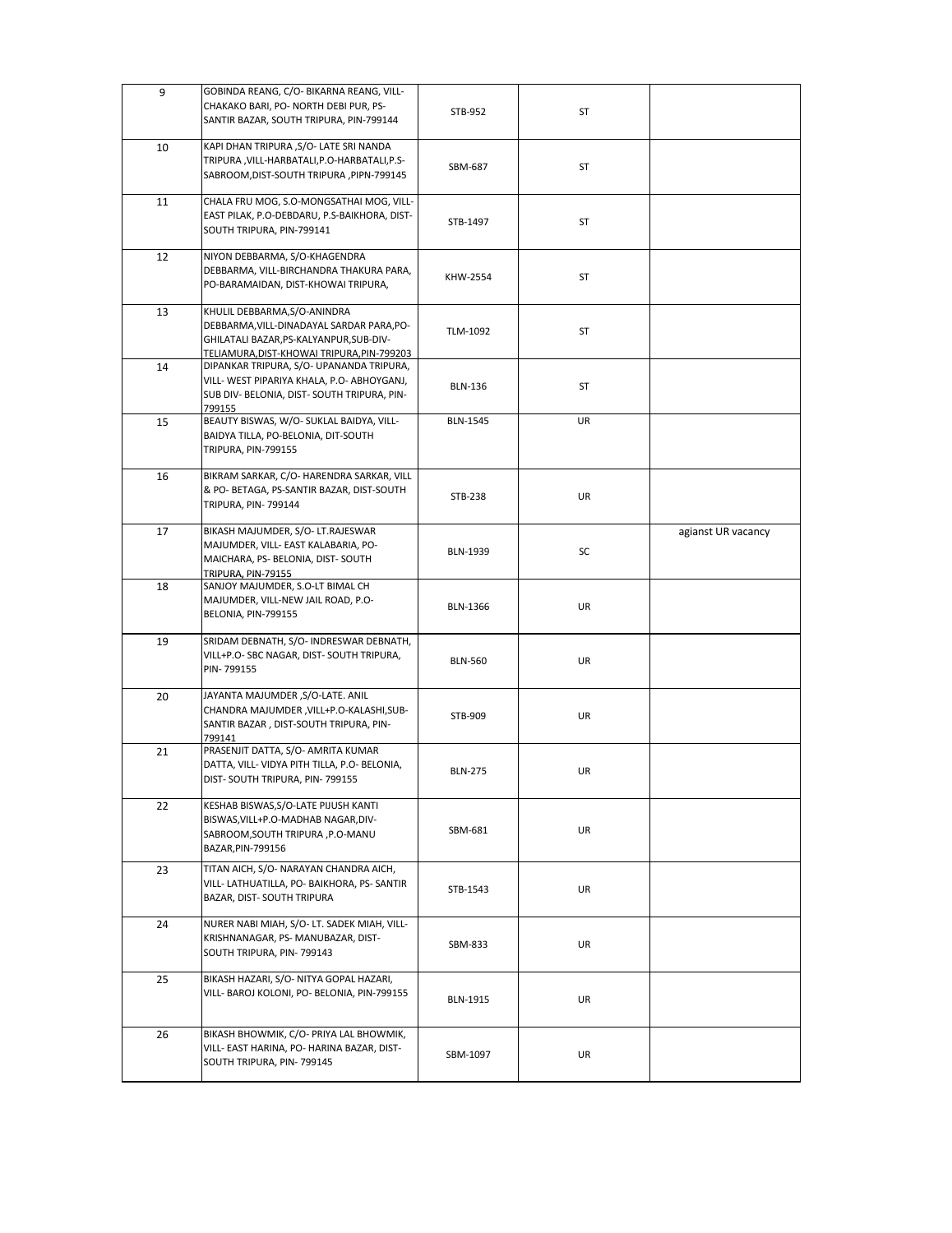| 27 | PINKU RANI NATH, W/O- DEBABRATA<br>DEBNATH, VILL- BANKAR, P.O- BELONIA, DIST-<br>SOUTH TRIPURA, PIN-799155                              | <b>BLN-376</b>  | UR |                    |
|----|-----------------------------------------------------------------------------------------------------------------------------------------|-----------------|----|--------------------|
| 28 | RUPAN SARKAR, S/O-KESHAB SARKAR, VILL+PO-<br>SARASHIMA, PS- BELONIA, DIST-SOUTH<br>TRIPURA, PIN-799155                                  | <b>BLN-1911</b> | UR |                    |
| 29 | SUDHAN DEY, S/O- GOUR KISHOR DEY, VILL-<br>BAROJ KOLONI, PO- BELONIA, PIN-799155                                                        | <b>BLN-1916</b> | UR |                    |
| 30 | RAKHI DEBNATH, C/O- SUNIL DEBNATH, VILL -<br>EAST CHARAKBAI, PO & PS- BAIKHURA, SUB-<br>SANTIRBAZAR, DIST-SOUTH TRIPURA, PIN-<br>799144 | STB-229         | UR |                    |
| 31 | MANOJ KUMAR DEY, S/O- LT.DIJENDRA LAL<br>DEY, VILL- EAST KALABARIA, PO- MAICHARA, PS-<br>BELONIA, DIST-SOUTH TRIPURA, PIN-79155         | <b>BLN-1938</b> | UR |                    |
| 32 | ANUKAL BANIK, S/O-LATE. GUPTA BEHARI<br>BANIK, VILL+P.O-MUHURIPUR, SUB-SANTIR<br>BAZAR, DIST-SOUTH TRIPURA, PIN-799142                  | STB-939         | UR |                    |
| 33 | BISWAJIT CHAKRABORTY, C/O-RATAN<br>CHAKRABORTY, VILL- KAMALAJOT, PO & PS -<br>SABROOM, DIST-SOUTH TRIPURA, PIN-799145                   | SBM-1076        | UR |                    |
| 34 | RUPALI CHAKRABORTY, W/O-SUDIP<br>CHAKRABORTY, VILL- NABIN PARA, PO+PS-<br>SABROOM, DIST-SOUTH TRIPURA, PIN-799145                       | SBM-06          | UR |                    |
| 35 | PINTU DEBNATH , D/O- NIRMAL CHANDRA<br>DEBNATH, VILL- RUPAI CHARI, PO-SONAI<br>BAZAR, PS-SABROOM. DIST-SOUTH TRIPURA<br>, PIN-799145.   | SBM-705         | UR |                    |
| 36 | SOMA GHOSH CHOUDHURY, W/O-RUPAM<br>CHOUDHURY, VILL-HARIPUR, PO-<br>HRISHYAMUKH, PS-BELONIA, DIST-SOUTH<br><b>TRIPURA, PIN-799156</b>    | <b>BLN-50</b>   | UR |                    |
| 37 | RAKESH NATH, S/O. SUDHIRESH NATH, VILL.<br>MAHAMUNIPARA, P.O. + P.S. SANTIRBAZAR,<br>SOUTH TRIPURA - 799144                             | STB-669         | UR |                    |
| 38 | CHHOTAN SHIL, S/O-LT. RUNU KANTI SHIL, VILL-<br>EAST JALEFA, PO-JALEFA BAZAR, DIST-SOUTH<br>TRIPURA, PIN-799145                         | SBM-1531        | UR |                    |
| 39 | SUBHAS TRIPURA, S/O-LT. JOYMOHAN<br>TRIPURA, VILL-BRINDA LISHORE PARA, PO-<br>BISHNUPUR, DIST- SOUTH TRIPURA, PIN-799143                | <b>SBM-29</b>   | ST | agianst UR vacancy |
| 40 | BRIGHTU DAS, C/O- DINESH CH. DAS, VILL- K.C.<br>PARA, PO & PS - SANTIRBAZAR, DIST-SOUTH<br>TRIPURA, PIN-799144                          | STB-1068        | SC | agianst UR vacancy |
| 41 | SWAPAN DAS, S/O- LT. LALMOHAN DAS, VILL-<br>SUPARIKHOLA, PO- GUBTALI, PS-P.R BARI, DIST-<br>SOUTH TRIPURA, PIN-799157                   | <b>BLN-1924</b> | SC | agianst UR vacancy |
| 42 | FIROZ REANG, S/O. GOPAL CHANDRA REANG,<br>VILL. + P.O. LAXMICHERRA, P.S. BAIKHORA,<br>DIST. SANTIRBAZAR, SOUTH TRIPURA - 799144         | STB-667         | ST | agianst UR vacancy |

#### DISI:-NORIH

| Sl. No<br>Name of Candidate & address | ID.No. | Cagtegory | Remarks |
|---------------------------------------|--------|-----------|---------|
|---------------------------------------|--------|-----------|---------|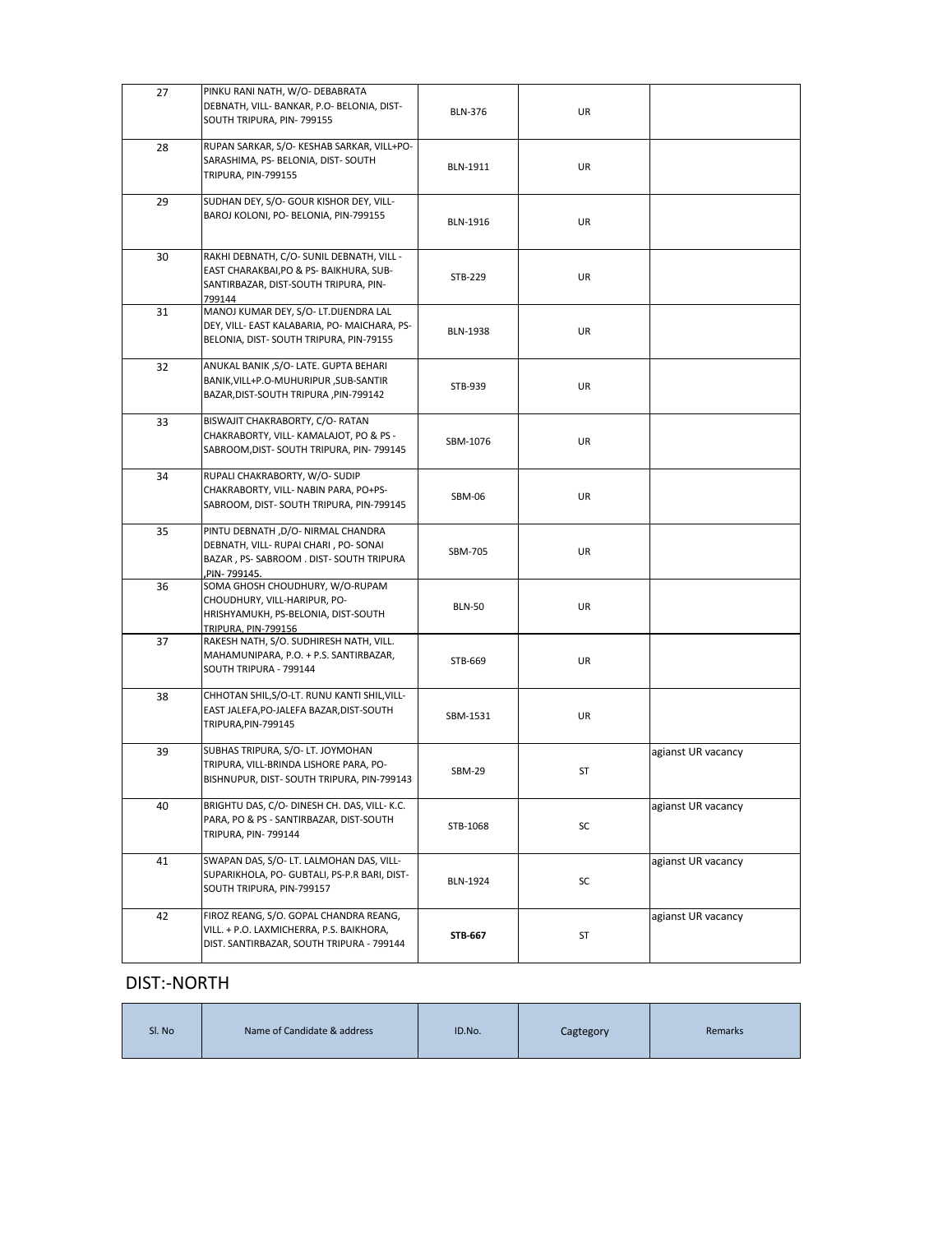| $\mathbf{1}$   | $\mathbf{3}$                                                                                                                                       | $\mathbf{3}$   | 4         | 5 |
|----------------|----------------------------------------------------------------------------------------------------------------------------------------------------|----------------|-----------|---|
| $\mathbf{1}$   | RAJIB DAS, S.O - SARADENDU DAS, VILL-<br>TLANGSANG, JAMPUI HILL, SUB-KANCHANPUR,<br>DIST-NORTH, PIN-799269,                                        | <b>KCP-900</b> | SC        |   |
| $2^{\circ}$    | BARNALI DAS, D/O-LT BINAY KANTA DAS,<br>VILL+PO-PADMABIL (W), PANISAGAR, DIST-<br>NORTH TRIPURA,                                                   | <b>PNS-247</b> | SC        |   |
| 3              | PINKU MALAKAR, S/O-LT NIRANJAN MALAKAR,<br>VILL+PO-PANISAGAR, SDM OFFICE ROAD, DIST-<br>NORTH TRIPURA, PIN-799260                                  | <b>PNS-675</b> | SC        |   |
| 4              | JANMAJIT ROY, S/O-LT. JYOTIRMOY ROY, VILL-<br>RAILWAY STATION ROAD, PO+PS-<br>PANISAGAR, SUB-DIV-PANISAGAR, DIST-NORTH<br>TRIPURA, PIN-799260      | <b>PNS-594</b> | SC        |   |
| 5              | DEBASISH DAS, S.O - LT. DWIJENDRA DAS, VILL-<br>JAMIRALA COLLEGE ROAD, P.O- DIGHAL BANK,<br>SUB-DHARMANAGAR, DIST-NORTH,                           | <b>DMN-281</b> | SC        |   |
| 6              | JOYDIPA PURAKAYASTHA, W.O - PRASENJIT<br>CHOUDHURY, HARICHAND ROAD, PADMAPUR,<br>DHARMANAGAR, SUB-DHARMANAGAR, DIST-<br>NORTH,                     | DMN-1143       | SC        |   |
| $\overline{7}$ | MUSHUMI DAS, S.O - NIRPENDRA CH. DAS, VILL-<br>PADMAPUR, DHARMANAGAR, SUB-<br>DHARMANAGAR, DIST-NORTH,                                             | DMN-1455       | SC        |   |
| 8              | PALLAB KANTI DAS, S/O- LT. DHANANJOY DAS,<br>VILL- RAJA RAM MOHAN ROAD, OFFICETILLA,<br><b>DIST- NORTH TRIPURA</b>                                 | DMN-1944       | SC        |   |
| 9              | LALTLEIPUIA, S/O-LALBIAKTHANGA, VILL-<br>VANGHMUN, JAMPUI, SUB-DIV-<br>KANCHANPUR, DIST-NORTH TRIPURA, PIN-<br>799269                              | <b>KCP-920</b> | <b>ST</b> |   |
| 10             | SIMION RANGLONG, S/O- ZEINGAKMANIK<br>RANGLONG, VILL- NOAGANG, PO- BAGBASA, PS<br>& SUB- DHARMA NAGAR, DIST- NORTH<br>TRIPURA, PIN- 799253         | <b>DMN-721</b> | <b>ST</b> |   |
| 11             | MANAI HALAM, D.O - LT KARSINGRAM HALAM,<br>VILL- CHANDRA HALAM PARA, P.O- PANISAGAR,<br>SUB-PANISAGAR, DIST-NORTH,                                 | <b>PNS-527</b> | ST        |   |
| 12             | LALRAWNA, S.O-CHUAUTHANNGURA, VILL-<br>VANGHMUN, P.O.-JAMPUI, DIST-NORTH<br>TRIPURA, PIN-799269                                                    | <b>KCP-603</b> | <b>ST</b> |   |
| 13             | LALHLIMCHHANI PAUTU, W.O - - LALRIN FELA,<br>VANGHMUN, RULCHUK KAWN, JANPUI, PIN-<br>799269, SUB-KANCHANPUR, DIST-NORTH,                           | <b>KCP-186</b> | <b>ST</b> |   |
| 14             | RAJESH CHAKMA, S/O- RATAN MANI CHAKMA,<br>VILL & PO- ANDHAR CHARRA, PS- PECHARTHAL,<br>SUB-KUMARGHAT, DIST-UNAKOTI, PIN-<br>799263                 | KGT-1219       | ST        |   |
| 15             | MD ALTAB HUSSAIN, S/O-MD SAMSUL<br>ISLAM, VILL-KURTI RAJNAGAR, PO-KURTI, PS-<br>KADAMTALA, SUB-DIV-DHARMANAGAR, DIST-<br>NORTH TRIPURA, PIN-799261 | DMN-1570       | UR        |   |
| 16             | PAMPA DEBKANANGO, D.O - MR KANAK JYHOTI<br>DEBKANANGO, HOSPITAL ROAD,<br>DHARMANAGAR, SUB-DHARMANAGAR, DIST-<br>NORTH,                             | DMN-1466       | UR        |   |
| 17             | TIMPI NATH, D.O-PIJUSH KANTI NATH, P.O.-VILL-<br>SUKNACHERRA, P.O.-SUKNACHERRA, P.S.-<br>KANCHANPUR, DIST-NORTH TRIPURA, PIN-<br>799270            | <b>KCP-642</b> | UR        |   |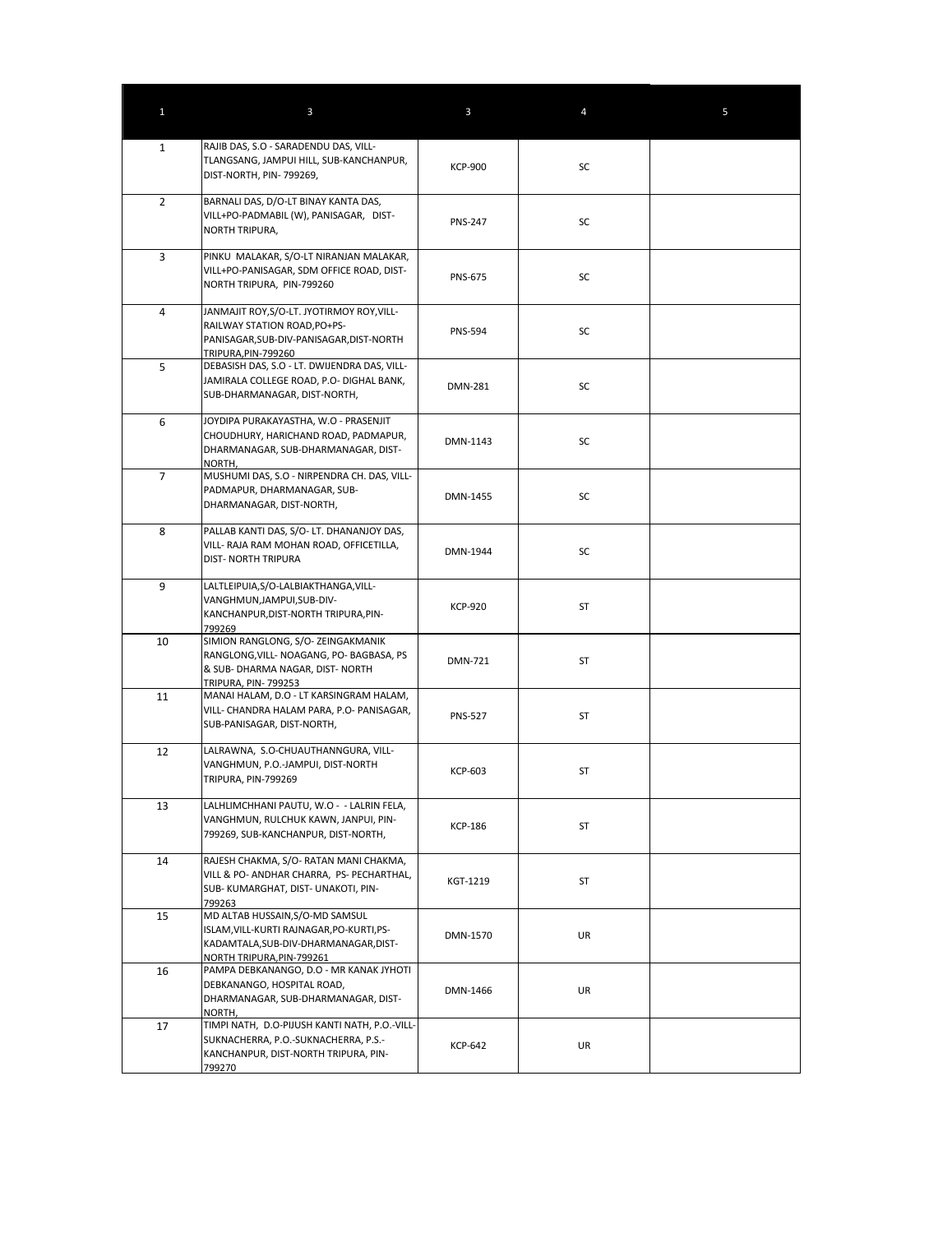| 18 | NARENDRA NATH, S/O-LATE. GIRINDRA<br>CHANDRA NATH, VILL-SUBHASNAGAR, P.O+P.S-<br>KANCHANPUR, SUB-KANCHANPUR, DIST-NORTH<br>TRIPURA, PIN-799270    | KCP-463        | <b>UR</b> |                           |
|----|---------------------------------------------------------------------------------------------------------------------------------------------------|----------------|-----------|---------------------------|
| 19 | DULAL KRISHNA PODDER, S/O- DILIP KR<br>PODDER, VILL- PADMA PUR, NEAR COOK WELL,<br>PS-DHARMANAGAR, SUB-DHARMA NAGAR,<br>DIST- NORTH TRIPURA, PIN- | DMN-1015       | <b>UR</b> |                           |
| 20 | SEIKHOLAL HAOKIP, S/O-HEMLET<br>HAOKIP, VILL+PO-BALICHERRA, PS-<br>CHURAIBARI, SUB-DIV-DHARMANAGAR, DIST-<br>NORTH TRIPURA, PIN-799250            | DMN-1773       | <b>ST</b> | <b>Against UR Vacancy</b> |
| 21 | NABENDU PAUL, S/O-NIKHIL PAUL, VILL+P.O-<br>RAGHNA, P.S-DHARMANAGAR, SUB-<br>DHARMANAGAR, DIST-NORTH TRIPURA, PIN-<br>799251                      | DMN-1329       | UR (PH)   |                           |
| 22 | AMARSINGH MOLSOM, S/O-NANDA KUMAR<br>MOLSOM, VILL-PARAJA BAHADUR MOLSOM<br>PARA, PO-NONACHARA, DIST-KHOWAI<br>TRIPURA, PIN-799205                 | <b>TLM-338</b> | <b>ST</b> | <b>Against UR Vacancy</b> |

## **DIST:-WEST**

| Sl. No         | Name of Candidate & address                                                                                                                      | ID.No.   | Cagtegory      | <b>Remarks</b> |
|----------------|--------------------------------------------------------------------------------------------------------------------------------------------------|----------|----------------|----------------|
| $\mathbf{1}$   | $\mathbf{3}$                                                                                                                                     | 3        | $\overline{4}$ | 5              |
| $\mathbf{1}$   | RAKESH DAS, S/O- GOPAL CH. DAS, VILL & PO-<br>MAJLISH PUR, PS- RANIR BAZAR, DIST- WEST<br>TRIPURA, PIN-799035                                    | JRN-1920 | SC             |                |
| $\overline{2}$ | BISWAJIT DAS, S/O-LT. BIDHU RANJAN DAS,<br>VILL-MADHYA CHARIPARA, PO-CHARIPARA,<br>DIST-WEST TRIPURA, PIN-799003                                 | SDR-1611 | <b>SC</b>      |                |
| $\overline{3}$ | SANTANU SARKAR, S/O-SHISHIR SARKAR, VILL-<br>AMTALI (COLD STORE PARA), P.O-AMTALI, P.S-<br>AMTAL, SUB-SADAR, DIST-TRIPURA WEST, PIN-<br>799130   | SDR-3344 | <b>SC</b>      |                |
| 4              | MRINAL KANTI DAS, S/O-MANTU DAS, TOWN<br>BORDWALI, SUKANTA PALLI, SUB-DIV-<br>SADAR, DIST-WEST TRIPURA, PIN-799001                               | SDR-2668 | SC             |                |
| 5              | SHIBAYAN SARKAR, S/O- LT. BALAHARI SARKAR,<br>VILL- MADHUBAN, DUKLI, SADAR, DIST-WEST<br><b>TRIPURA, PIN-799003</b>                              | SDR-4395 | SC             |                |
| 6              | SUBRATA MALLIK, S/O- LT MORARI MOHAN<br>MALLIK, VILL- RANGALILA, P.O- BAMOTIYA, DIST-<br>WEST TRIPURA, PIN-799211                                | MNP-1729 | SC             |                |
| $\overline{7}$ | SAMPA RANI DAS , W/O-DIPENDRA DAS, VILL-<br>SEKERKOTE, P.O-SEKERKOTE, P.S-AMTALI, SUB-<br>SADAR , DIST-TRIPURA WEST, PIN-                        | SDR-4327 | SC             |                |
| 8              | DEBADATTA DAS, S/O- SUNIL KR. DAS, VILL-<br>BHATTAPUKUR, SARDAR PUKUR PAR, PO-A.D<br>NAGAR, SUB-SADAR, DIST-WEST TRIPURA, PIN-<br>799003         | SDR-314  | SC             |                |
| 9              | TANDRA DAS, W/O-SANJOY SARKAR, VILL-<br>PANCHAMUKH, PO-CHARIPARA, PS-AMTALI,<br>AGARTALA, DIST - WEST TRIPURA, PIN-                              | SDR-401  | SC             |                |
| 10             | MOUTUSHI BISWAS, D/O MADHU GOPAL<br>BISWAS, VILKL-SANTA NAGAR, PO-SIDDHI<br>ASHRAM, PS-AMTALI, AGARTALA, DIST-WEST<br><b>TRIPURA, PIN-799003</b> | SDR-2233 | SC             |                |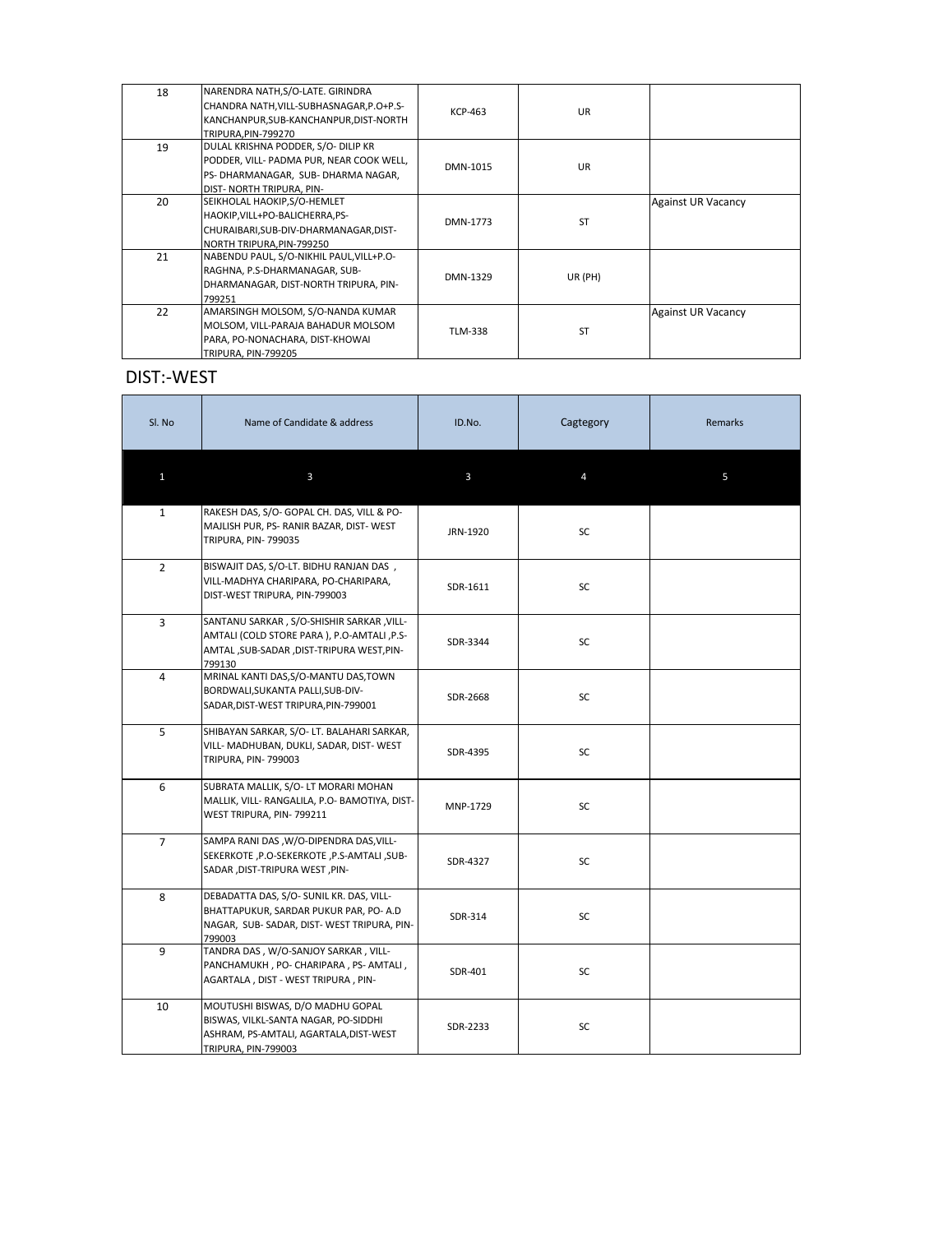| 11 | CHITTA RANJAN CHOWDHURY, S.O-LATE<br>DINESH CHANDRA CHOWDHURY,<br>JOGENDRANAGAR, VIDYASAGAR ROAD, P.O.-<br>JOGENDRANAGAR, P.S.-EAST AGARTALA,       | SDR-3774       | SC        |  |
|----|-----------------------------------------------------------------------------------------------------------------------------------------------------|----------------|-----------|--|
| 12 | SUMITA DAS, D/O- ANIL CHANDRA DAS, VILL-<br>RANIR GAON, PO- MAJLISHPUR, PS- RANIR<br>BAZAR, DIST-WEST TRIPURA, PIN-799035                           | <b>JRN-87</b>  | SC        |  |
| 13 | KISHORE DAS, S/O- JYOTI RN DAS, VILL & PO -<br>PURBA NOAGAON, PS- RANIR BAZAR, DIST-<br>WEST TRIPURA, PIN-799035                                    | JRN-2058       | SC        |  |
| 14 | SOMA DAS, W/O- TAPAS KANTI DAS, VILL-<br>SOUTH KALYANI, P.O- AGARTALA COLLEGE, DIST-<br>WEST TRIPURA, PIN-799004                                    | SDR-3538       | SC        |  |
| 15 | SAMENDRA DEBBARMA, S.O - DHANANJAY<br>DEBBARMA, VILL- BIDHYA LUCHAN PARA, P.O-<br>BARKATHAL, P.S- SIDHAI, PIN- 799211                               | MNP-2130       | ST        |  |
| 16 | SUMIT DEBBARMA, S/O-SUBODH DEBBARMA<br>,VILL-NANDAI CHARGARIA, P.O-MANDAI, P.S-<br>JIRANIA, SUB-JIRANIA, DIST-WEST TRIPURA,<br>PIN-                 | JRN-1669       | ST        |  |
| 17 | BAPI DEBBARMA, S/O-SACHINDRA DEBBARMA,<br>VILL- LEFUNGA, PO- LEFUNGA, DIST- WEST<br><b>TRIPURA, PIN-799210</b>                                      | MNP-819        | ST        |  |
| 18 | JAGADISH DEBBERMA, S/O-MANGAL<br>DEBBERMA, VILL- KAITARAI BARI, PO- DURGA<br>NAGAR, PS- RANIR BAZAR, DIST-WEST<br><b>TRIPURA, PIN-799035</b>        | <b>JRN-722</b> | ST        |  |
| 19 | MANOJIT DEBBARMA, S/O- BUDHARAI<br>DEBBARMA, VILL- SARBAJOY PARA, PO+PS-<br>LEFUNGA, DIST-WEST TRIPURA, PIN-799210                                  | <b>MNP-23</b>  | ST        |  |
| 20 | SUMATI DEBBARMA, D/O-LATE. NISHI KANTA<br>DEBBARMA, VILL+P.O-MADHAB BARI, P.S-<br>RANIR BAZAR , SUB-JIRANIA , DIST-WEST<br>TRIPURA, PIN-799045      | JRN-1254       | ST        |  |
| 21 | UTTAM DEBBARMA, S/O- SUNIL DEBBARMA,<br>VILL- MAIKHAR PARA, PO- DIGHALIA, DIST-<br>WEST TRIPURA, PIN-799211                                         | MNP-811        | ST        |  |
| 22 | PETER DEBBARMA, S/O- PREMA NANDA<br>DEBBARMA, VILL- ISHAN CHOWDHURY PARA,<br>PO- DAROGAMURA, DIST- WEST TRIPURA, PIN-<br>799212                     | <b>MNP-810</b> | ST        |  |
| 23 | JAMES DEBBARMA, S/O- PRAFULLA DEBBARMA,<br>VILL+PO+PS- MANDAI, DIST- WEST TRIPURA,<br>PIN-799045                                                    | JRN-1890       | <b>ST</b> |  |
| 24 | SUSHANTA DEBBARMA, S/O-JATINDRA<br>DEBBARMA, VILL-SATU PARA, PO-JANME JOY<br>NAGAR, PS-RADHAPUR, SUB-DIV-JIRANIA, DIST-<br>WEST TRIPURA, PIN-799045 | <b>JRN-774</b> | ST        |  |
| 25 | BENJAMIN DEBBARMA, SHIBJOY DEBBARMA,<br>VILL- BHADRA MISHIP PARA, P.O-NIT, P.S-<br>JIRANIA, PIN- 799036                                             | JRN-2623       | ST        |  |
| 26 | BENION DEBBARMA, S/O- SUKURAI DEBBARMA,<br>VILL- BASU RAM PARA, PO- MADHU<br>CHOWDHURY, PS- MANDAI, DIST- WEST<br><b>TRIPURA, PIN-799211</b>        | JRN-2526       | ST        |  |
| 27 | AMIT EDBBARMA, S/O-RASHIRAM DEBBARMA,<br>VILL- CHINTARAM KOBRA PARA, P.O- CHAMPAK<br>NAGAR, DIST-WEST TRIPURA, PIN-799045                           | <b>JRN-252</b> | ST        |  |
| 28 | PRITAM DEBBARMA, S/O-RAM CHARAN<br>DEBBARMA, VILL-SARBAJAY PARA, PO-<br>LEFUNGA, PS-BODHJUNG NAGAR, DIST-WEST<br><b>TRIPURA, PIN-799212</b>         | MNP-2043       | ST        |  |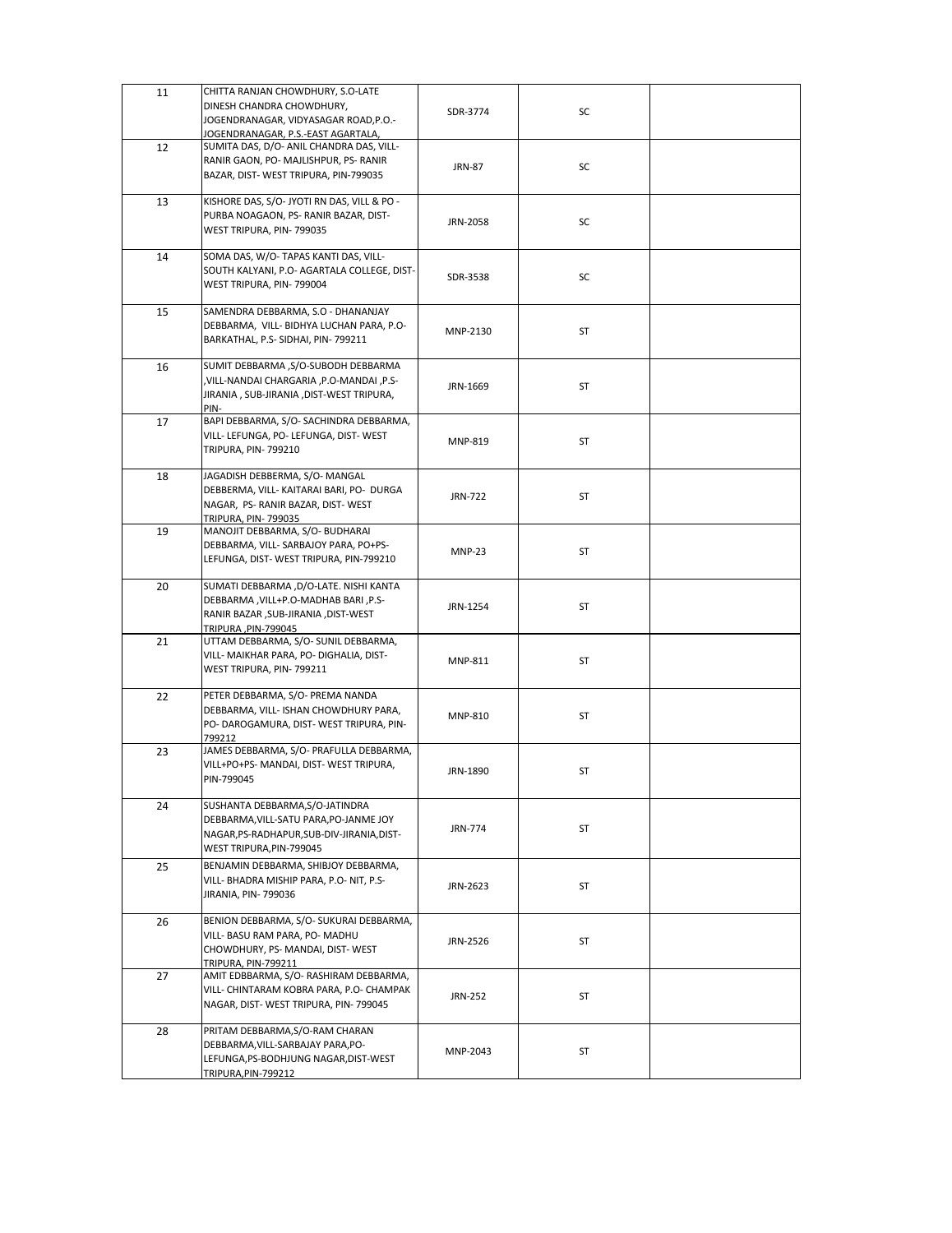| 29 | AREN DEBBARMA, S/O-SACHINDRA DEBBARMA<br>, VILL-RAM DEV HAZARI PARA , P.O-RAJNAGAR<br>,P.S-KALYANPUR, SUB-KHOWAI, DIST-<br>KHOWAI, PIN-                                            | KHW-2698       | <b>ST</b> |  |
|----|------------------------------------------------------------------------------------------------------------------------------------------------------------------------------------|----------------|-----------|--|
| 30 | LIDIYA DEBBARMA, D/O- AJIT KUMAR<br>DEBBARMA, VILL- ATHAI BARI, PO- BHARAT<br>SARDAR PARA, PS-<br>KHOWAI, DIST - KHOWAI, PIN-799207                                                | <b>KHW-79</b>  | <b>ST</b> |  |
| 31 | SIMA DEBBARMA, D/O-LATE. BANGSHI BADAN<br>DEBBARMA, VILL-SARAT CHANDRA PARA, P.O-<br>UTTAR PULIN PARA, P.S-TELIAMURA, SUB-<br>TELIAMURA, DIST-KHOWAI, PIN-799203                   | TLM-1619       | <b>ST</b> |  |
| 32 | DHAMIKA REANG, D/O-SAMANJOY<br>REANG, VILL+PO-RAMGUNA PARA, PS-<br>PECHARTHAL, SUB-DIV-KUMARGHAT, DIST-<br>UNAKOTI TRIPURA, PIN-799263                                             | KGT-1264       | <b>ST</b> |  |
| 33 | JACOB DEBBARMA, S/O- UTTAM DEBBARMA,<br>VILL- NAITONG CHERRA, PO- KARAN CHERRA,<br>PS- MANU, DIST- DHALAI TRIPURA, PIN-799264                                                      | LTV-932        | <b>ST</b> |  |
| 34 | UMAKANTA DEBBARMA, S/O-RAM CHARAN<br>DEBBARMA, VILL-SRI RAM THAKUR PARA, PO-<br>SAMATAL PADMABIL, DIST-KHOWAI TRIPURA,<br>PIN-799201                                               | KHW-2560       | <b>ST</b> |  |
| 35 | RANAJYOTI CHAKMA, S/O- SHANTI KR.<br>CHAKMA, VILL- DHANI CHAND PARA, PO-<br>KANCHAN CHERRA, DIST- DHALAI TRIPURA, PIN-<br>799266                                                   | LTV-909        | <b>ST</b> |  |
| 36 | ZIRSANGA DARLONG, S/O- LALRUATA<br>DARLONG, VILL & PO- CHINI BAGAN, PS-<br>KAILASHAHAR, SUB-KAILASHAHAR, DIST-<br><b>UNAKOTI, PIN-</b>                                             | KLS-994        | <b>ST</b> |  |
| 37 | BADI RAI REANG, S/O- PANJI RAI REANG, VILL &<br>PO- RAMGUNA PARA, PS- PECHARTHAL, SUB-<br>KUMARGHAT, DIST- UNAKOTI, PIN- 799263                                                    | <b>KGT-564</b> | ST        |  |
| 38 | AMRIT DEBBARMA, S/O-LATE. BIRKUMAR<br>DEBBARMA, VILL-RUBBER BAGAN, P.O-<br>RAJNAGAR, P.S-CHAMPAHOUR, SUB-KHOWAI<br>,DIST-KHOWAI, PIN-799207                                        | <b>KHW-975</b> | <b>ST</b> |  |
| 39 | KRIPA RANI DEBBARMA, D/O- KRISHNA RANJAN<br>DEBBARMA, VILL- DAIN MARA PARA, P.O-<br>DIGHALIYA, DIST- WEST TRIPURA, PIN- 799211                                                     | MNP-1082       | <b>ST</b> |  |
| 40 | RUMI DEBBARMA, D/O-JNAN CHANDRA<br>DEBBARMA, VILL-RAMSANKAR BARI, PO-BEHALA<br>BARI, PS-CHAMPAHOUR, SUB-DIV-KHOWAI, DIST-<br>KHOWAI TRIPURA, PIN-799201                            | <b>KHW-675</b> | <b>ST</b> |  |
| 41 | SWARAP BANIK, S/O-SWAPAN KUMAR<br>BANIK, VILL-JOYNAGAR 3, HALF LANE, SUB-DIV-<br>SADAR, DIST-WEST TRIPURA, PIN-799002                                                              | SDR-4501       | UR        |  |
| 42 | TAPASI ROY, W/O-JAYANTA KR DATTA, VILL-<br>BHATI ABHOYNAGAR (WEST), PO-AGARTALA<br>HPO, DIST-WEST TRIPURA, PIN-799001                                                              | SDR-3184       | UR        |  |
| 43 | PINTU BHATTACHARJEE, S/O-LATE . PARMAL<br>BHATTACHARJEE, VILL-MATH CHOWMUHNI<br>,LANE NO-1,P.O-AGARTALA COLLEGE, P.S-EAST<br>AGARTALA, SUB-SADAR, DIST-TRIPURA WEST,<br>PIN-799004 | SDR-3325       | UR        |  |
| 44 | SOMA DEB, D.O-SANKAR CHANDRA DEB,<br>DHALESWAR ROAD NO-13/8, P.O-DHALESWAR,<br>SUB-SADAR, DIST-WEST TRIPURA, PIN-799007                                                            | <b>SDR-270</b> | <b>UR</b> |  |
| 45 | MANJU KUMARI, W/O- GANESH PRASAD, VILL-<br>KHEJUR BAGAN, PO- KATHAL BAGAN, DIST-<br>WEST TRIPURA, PIN-799006                                                                       | SDR-4397       | UR        |  |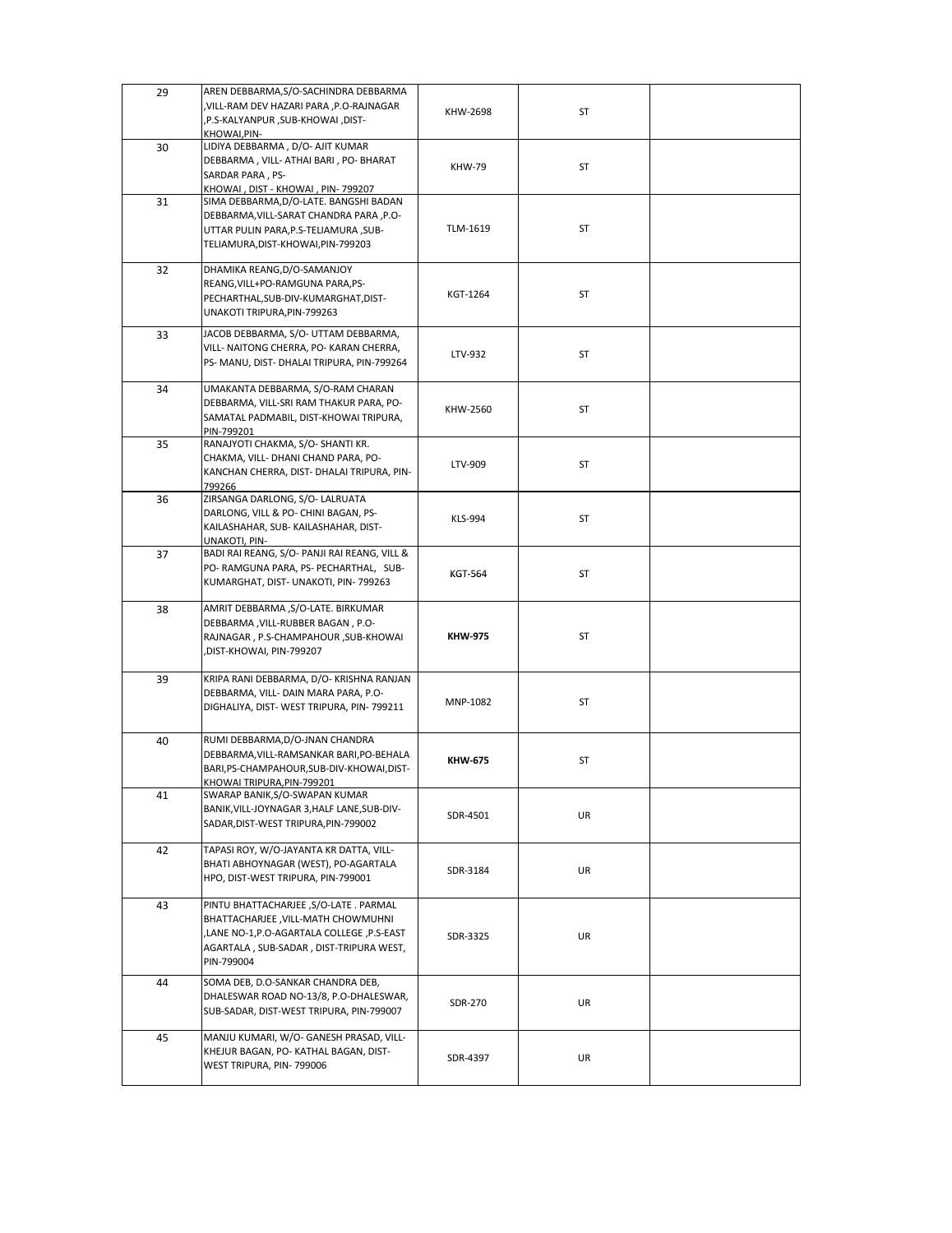| 46 | BAPPADITYA ROY, S/O- SUNIL KUMAR ROY, VILL-<br>JIRANIA, PO- BIRENDRA NAGAR, DIST- WEST<br>TRIPURA, PIN-799045                                                                                        | JRN-1359       | UR |  |
|----|------------------------------------------------------------------------------------------------------------------------------------------------------------------------------------------------------|----------------|----|--|
| 47 | SOMA BANIK, D/O- LT NIRMAL KANTI BANIK,<br>VILL- ASHRAM CHOWMOHANI, P.O-<br>DHALESWAR, DIST-= WEST TRIPURA, PIN-<br>799006                                                                           | SDR-1072       | UR |  |
| 48 | JHUMA PAUL, D/O- JADAB CH. PAUL, VILL-<br>WEST TARA NAGAR, PO-MOHANPUR, PS-<br>SIDHAI, DIST-WEST TRIPURA, PIN-799211                                                                                 | <b>MNP-381</b> | UR |  |
| 49 | KARTIK PAL, S.O-LATE HARI BHUSAN PAL,<br>VIDYASAGAR ROAD, P.O.-JOGENDRA NAGAR,<br>AGARTALA, DIST-WEST TRIPURA, PIN-799010                                                                            | SDR-2893       | UR |  |
| 50 | SANJIT PAUL, S.O-CENTO PAUL, BLOCK-I, QTR<br>NO-202, HOUSING BOARD COMPLEX, 79, TILLA,<br>SADAR, DIST-WEST TRIPURA, PIN-799006                                                                       | SDR-3761       | UR |  |
| 51 | MUNMUN DEB (SUTRADHAR), W/O-MADAN<br>SUTRADHAR, VILL- SUBHASH NAGAR, PO- EAST<br>PRATAPGHAR, PS- EAST AGT, DIST- TRIPURA<br>WEST, PIN-799004                                                         | SDR-3373       | UR |  |
| 52 | RATNA ROY, W/O. LT. RANA DEY, AT.<br>DHALESWAR, ROAD NO. 7, P.O. DHALESWAR,<br>AGARTALA, TRIPURA WEST - 799001                                                                                       | SDR-2920       | UR |  |
| 53 | NILADRI CHAKRABORTY, S.O-JITENDRA<br>NARAYAN CHAKRABORTY, "BANAMALI SADAN",<br>JOY NAGAR, MIDDLE ROAD, SUB-SADAR, DIST-<br>WEST TRIPURA, PIN-799001                                                  | SDR-3003       | UR |  |
| 54 | SANATAN SHIL, S/O. NAGENDRA CHANDRA<br>SHIL, AT. BADHARGHAT, MATRIPALLI, P.O.<br>SIDDHI ASHRAM, P.S. AMTALI, DIST. WEST<br><b>TRIPURA - 799003</b>                                                   | SDR-1275       | UR |  |
| 55 | RAJESH CHAKRABORTY, S/O-SUDHAKAR<br>CHAKRABORTY, VILL-ONGC COLONY, PS-<br>AMTALI, DIST-WEST TRIPURA, PIN-799014                                                                                      | SDR-3405       | UR |  |
| 56 | RUMA DEBNATH, W/O- BASUDEB PAUL, VILL-<br>WEST NOAGAON, PO- EAST NOAGAON, SUB-<br>JIRANIA, DIST-WEST TRIPURA, PIN- 799035                                                                            | JRN-1409       | UR |  |
| 57 | TAPASI DE, D.O-BHABATOSH DE, VILL- BARJALA<br>(SOUTH), P.O.-BARJALA (SOUTH), AGARTALA,<br><b>DIST-WEST TRIPURA</b>                                                                                   | SDR-1805       | UR |  |
| 58 | RAHUL GANGULY, S/O-TRIPURENDRA MOHAN<br>GANGULY, VILL-INDRA BHAVAN, INDRANAGAR,<br>PO-KUNJABAN, I T I ROAD, AGARTALA, DIST-<br>WEST TRIPURA, PIN-799006                                              | SDR-3154       | UR |  |
| 59 | TAPAS SAHA, S/O-MATILAL SAHA, VILL+PO-<br>JIRANIA, PO-BIRENDRANAGAR, SUB-DIV-<br>JIRANIA, DIST-WEST TRIPURA, PIN-799045                                                                              | JRN-2359       | UR |  |
| 60 | TUSHAR KANTI SHIL, S/O-GOBINDA CHANDRA<br>-P.O-MAJLISHPUR, P.O-MAJLISHPUR, P.S.<br>RANIRBAZAR , SUB-JIRANIA , DIST-WEST<br>TRIPURA, PIN-799035                                                       | <b>JRN-382</b> | UR |  |
| 61 | ANINDITA BANERJEE, D/O. LT. PRABHAS CH.<br>BANERJEE, VILL. MADHYA BANAMALI PUR,<br>NEAR GIRLS' BODHJANG DIGI SOUTH BANK. P.O.<br>AGARTALA, P.S. EAST AGARTALA, WEST<br>TRIDI IRA <sub>-</sub> 700001 | SDR-1286       | UR |  |
| 62 | MANJUSREE SHARMA, W.O- KRISHNA PADA<br>SHARMA, TOWN-ANANDANAGAR, DIST-WEST<br><b>TRIPURA</b>                                                                                                         | SDR-1327       | UR |  |
| 63 | JABA CHAKRABORTY, W/O. PARTHA<br>CHAKRABORTY, AT. 18, SAKUNTALA ROAD, OPP.<br>METRO BAZAR, AGARTALA, WEST TRIPURA -<br>799001                                                                        | SDR-1270       | UR |  |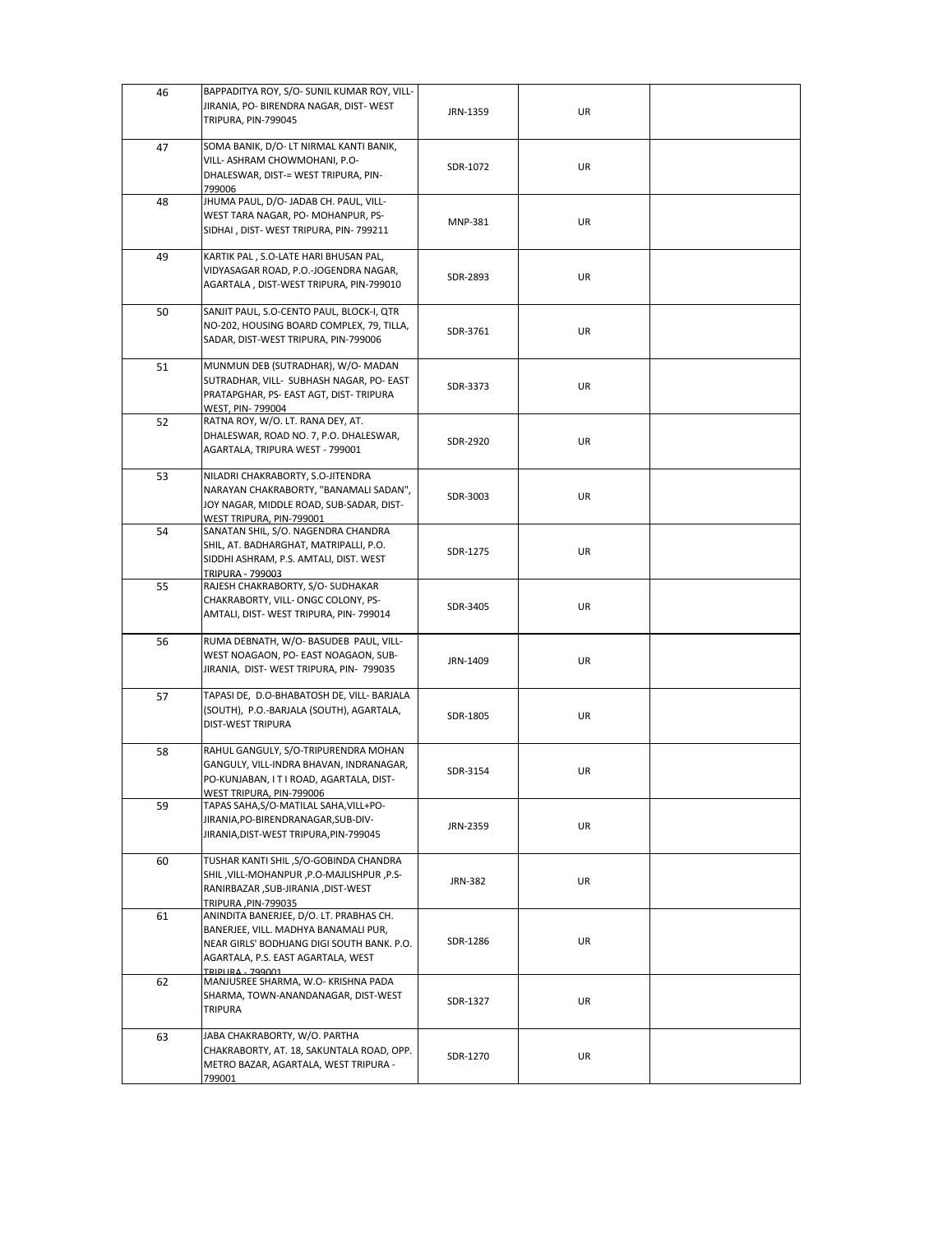| 64 | KAUSHIK CHAKRABORTY, S/O-<br>AJITCHAKRABORTY, VILL- LN BARI ROAD, P.O-<br>AGARTALA, DIST-WEST TRIPURA, PIN-799001                                         | SDR-634         | UR        |                           |
|----|-----------------------------------------------------------------------------------------------------------------------------------------------------------|-----------------|-----------|---------------------------|
| 65 | BARNALI PAUL, D/O- LT KALYAN RANJAN PAUL.<br>VILL- RAMNAGAR ROAD NO 4, P.O-<br>RAMNAGAR, DIST-WEST TRIPURA, PIN-799002                                    | SDR-1076        | UR        |                           |
| 66 | SHILPI DEBNATH, D/O-LT. ANIL DEBNATH, VILL-<br>KHEJUR BAGAN, PO-KATHAL BAGAN, PS-<br>AGARTALA, DIST-WEST TRIPURA, PIN-799006                              | SDR-944         | UR        |                           |
| 67 | PRASENJIT ROY, S/O-PRADIP ROY, VILL-<br>JOGENDRA NAGAR VIDYASAGAR PALLI,<br>AGARTALA, PO-JOGENDRA NAGAR, DIST-WEST<br>TRIPURA, PIN-799004                 | SDR-3654        | UR        |                           |
| 68 | ARINDAM DASGUPTA, S/O-LATE. CHANDAN<br>MOY DAS GUPTA, P.O-RAMNAGAR, P.S-WEST<br>AGARTALA, SUB-SADAR, DIST-TRIPURA WEST,<br>PIN-799002                     | SDR-2276        | UR        |                           |
| 69 | SOMA SHIL, W/O- PINTU SHIL, VILL- PROFESSOR<br>PARA, PO- COLLEGE TILLA, SUB- SADAR, DIST-<br>WEST TRIPURA, PIN-799004                                     | SDR-3212        | UR        |                           |
| 70 | SHARMISTHA ACHARJEE, D/O- SWAPAN KR.<br>ACHARJEE, VILL- WEST JOYNAGAR, NEAR<br>UPENDRA BIDYABHABAN SCHOOL, PO-<br>AGARTALA, PS- WEST AGARTALA, SUB-SADAR, | SDR-2589        | UR        |                           |
| 71 | SWAPAN DEBNATH, S.O-MATHUR DEBNATH,<br>VILL-RAM CHANDRA PARA, P.O.-TAMAKARI, P.S.-<br>SIDHAI, MOHANPUR, DIST-WEST TRIPURA, PIN-<br>799211                 | MNP-2282        | UR        |                           |
| 72 | PUNAM SANGMA, D/O-KRISHPIN SANGMA, VILL-<br>A.D NAGAR , DROP GATE , P.O-A.D NAGAR, P.S-<br>WEST AGARTALA , SUB-SADAR , DIST-TRIPURA<br>WEST, PPIN-799003  | SDR-4301        | <b>ST</b> | <b>Against UR Vacancy</b> |
| 73 | RANJIT DEBBERMA, S/O- UTTAM DEBBERMA,<br>VILL- BASANTA SARDAR PARA, PO- UTTAR DASH<br>GARIA, PS- SIDHAI, DIST- WEST TRIPURA, PIN-<br>799212               | MNP-2187        | <b>ST</b> | <b>Against UR Vacancy</b> |
| 74 | SANGITA DAS, D/O- ABANI KR. DAS, VILL- LAXMI<br>NARAYAN PUR, PO- GOURANGA TILLA, PS-<br>KLYANPUR, SUB-KHOWAI, DIST-KHOWAI<br>TRIPURA, PIN-799207          | <b>KHW-2328</b> | SC        | <b>Against UR Vacancy</b> |
| 75 | PUJA MALAKAR, D.O-RAMAKANTA MALAKAR,<br>VILL-EAST NARAYANPUR, P.O.-AIRPORT, P.S.-<br>AIRPORT, DIST-WEST TRIPURA, PIN-799009                               | MNP-2266        | $\sf SC$  | <b>Against UR Vacancy</b> |

# DIST:-KHOWAI

| Sl. No         | Name of Candidate & address                                                                                                                | ID.No.   | Cagtegory      | Remarks |
|----------------|--------------------------------------------------------------------------------------------------------------------------------------------|----------|----------------|---------|
| $\mathbf{1}$   | $\overline{2}$                                                                                                                             | 3        | $\overline{4}$ | 5       |
| $\mathbf{1}$   | ASHISH NANDI, S.O - LT. HARIDHAN NANDI, VILL-<br>SONATALA, P.O- SONATALA, SUB-KHOWAI,<br>DIST-KHOWAI,                                      | KHW-1494 | UR             |         |
| $\overline{2}$ | SUJIT KUMAR DEB, S/O-LATE. KUNJA<br>MOHANDEB, VILL-OFFICE TILLA, P.O-KHOWAI<br>,P.S-KHOWAI, SUB-KHOWAI, DIST-KHOWAI, PIN-<br>799202        | KHW-1423 | <b>UR</b>      |         |
| 3              | ARKAIYOTI CHAKRABORTY, S.O - ACHINTYA<br>CHAKRABORTY, SUBHASH PARK P.O-KHOWAI,<br>P.S-KHOWAI, SUB-KHOWAI, DIST-KHOWAI,                     | KHW-1482 | <b>UR</b>      |         |
| 4              | BISWAJIT CHANDA, S/O-SUDHIR CHANDA, VILL-<br>SAMATALA PADMABIL, PO-SAMATAL<br>PADMABIL, SUB-DIV-KHOWAI, DIST-KHOWAI<br>TRIPURA, PIN-799201 | KHW-1561 | <b>UR</b>      |         |